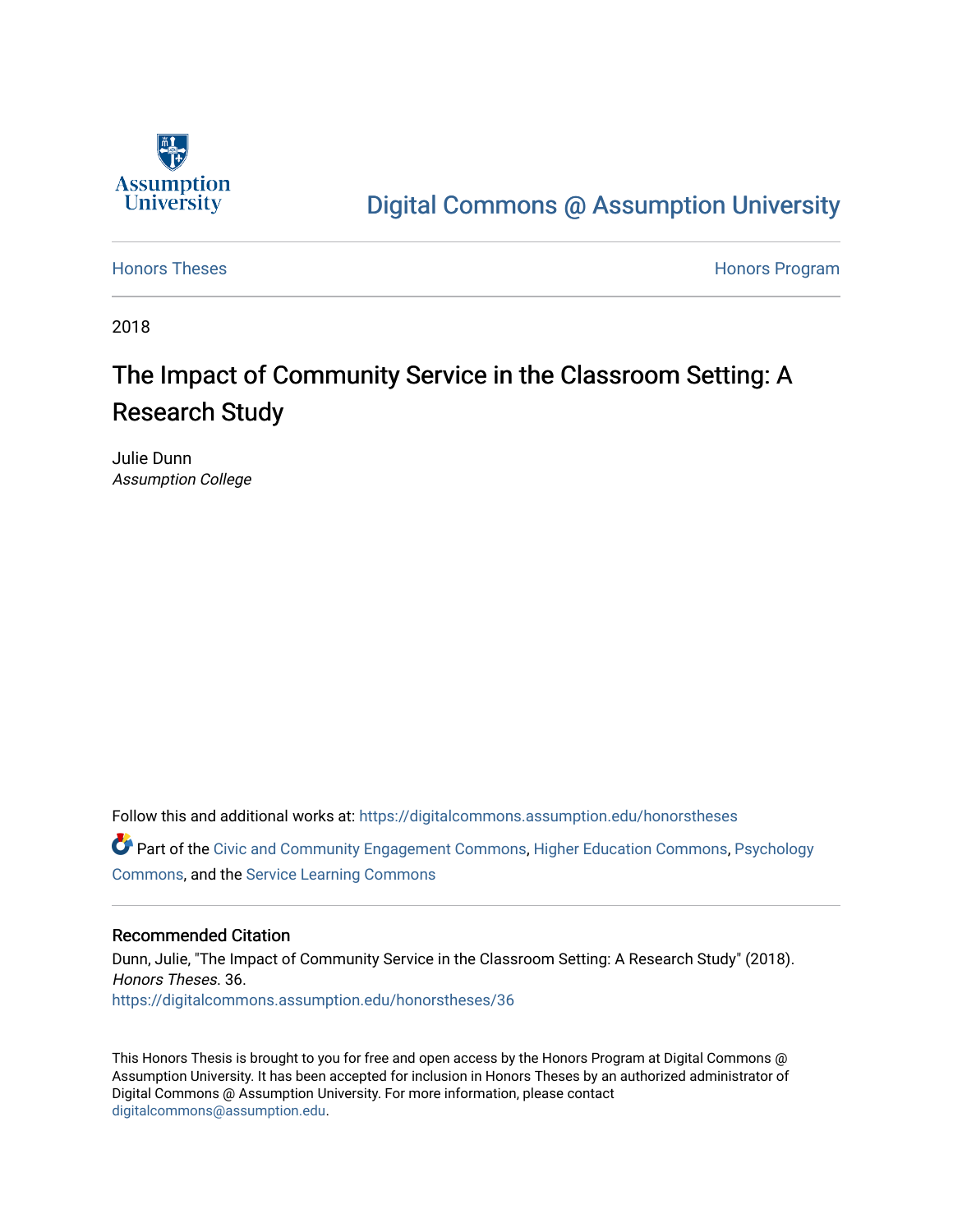The Impact of Community Service in the Classroom Setting: A Research Study

By

Julie Dunn

Faculty Advisor: Dr. Maria Parmley

Assumption College

A Thesis Submitted to Fulfill the Requirements of the Honors Program at Assumption College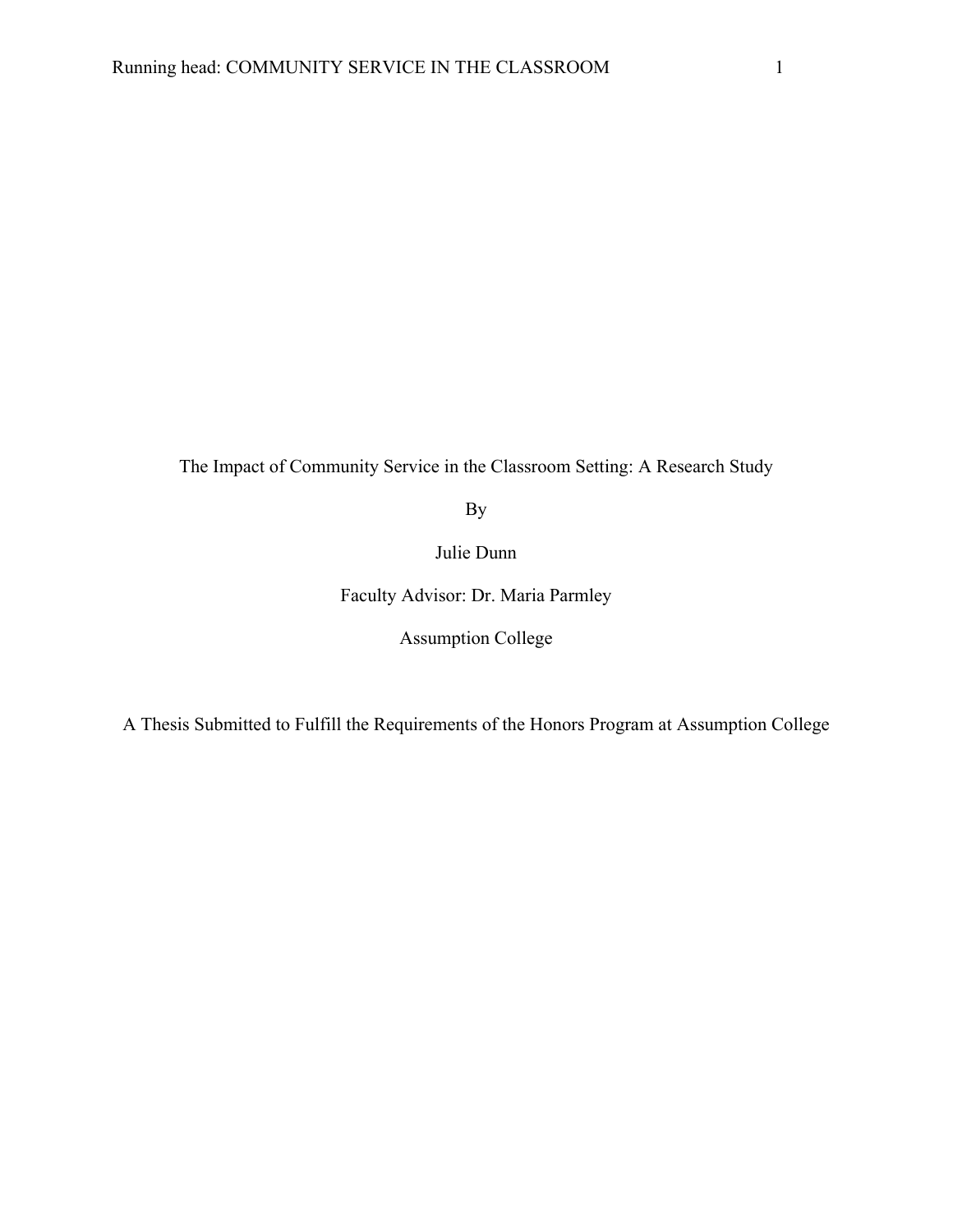#### Abstract

Community service has been linked to different psychological benefits. The field of positive psychology is growing and the purpose of the present study was to expand this research by examining other psychological benefits to those who participate in community service. We examined this relationship when community service is a requirement for the class. We compared Community Service Learning (CSL) participants with non-CSL participants of the same course. Participants completed questionnaires that assessed flourishing, self-esteem, serenity, gratitude, and their views about community service at the beginning (before completing community service) and at the end the semester. Contrary to our hypothesis, there was no major difference between CSL and non-CSL participants at the end of the semester. Although effects were not significant, means were in the predicted direction for some comparisons (flourishing and views on community service). Psychological benefits did not increase for CSL participants possibly because the community service was limited in time. Findings are discussed in relation to selfdetermination theory.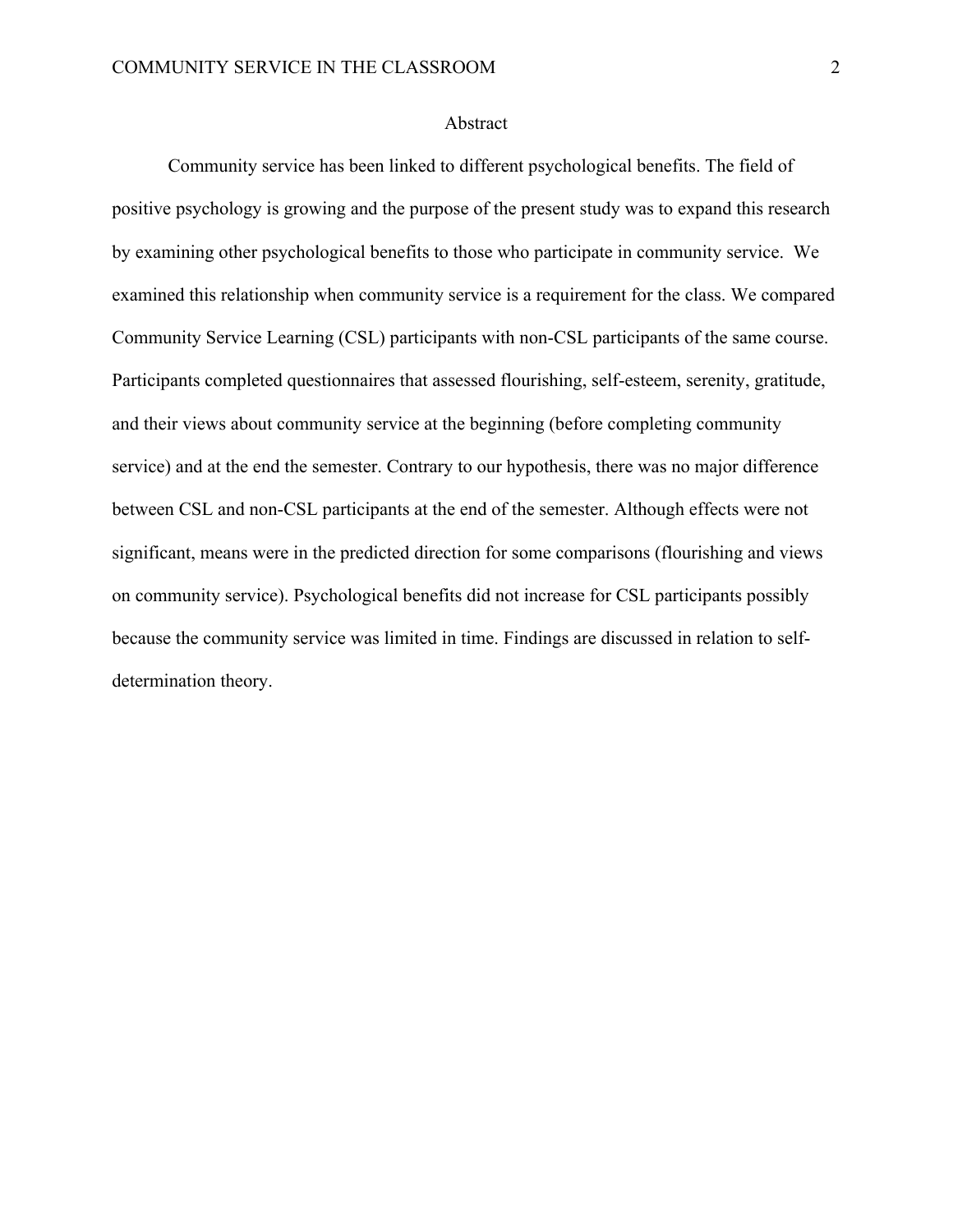The Impact of Community Service in the Classroom Setting: A Research Study

Community service is embedded into the beliefs and actions of many people. Gandhi, famous for leading India's revolution for independence, once said, "The best way to find yourself is to lose yourself in the service of others" (Robbins, 2014, p. 1). This quote suggests that serving others includes some type of benefit on the part of the helper. There are many different ways a person can grow--through classroom learning, personal experiences, and opportunities to explore new places and ideas. Through these different experiences, people can expand their knowledge and these experiences can impact a variety of psychological processes. A common way people grow in knowledge outside of the classroom is through community service. Community service has not only been shown to improve one's own self-esteem and produce other personal psychological benefits (Berger & Milen, 2002; Billig, 2000; Weinstein & Ryan, 2010), but it can also improve one's classroom education when it is integrated into classroom learning (Astin, Vogelgesang, Ikeda, & Yee, 2000; Conrad & Hedin, 1982).

Community service improves students' civil engagement and motivation to learn more. For example, students who participated in community service were more likely to vote and become involved in issues that surrounded them and their community (Hart, Donnelly, Youniss, & Atkins, 2007). By helping others in need through community service, a person can grow both personally and intellectually, resulting in a better world for those who are helping and for those who are being helped. Although engaging in community service has been linked to psychological benefits, the field of positive psychology is expanding. The purpose of the present study was to expand our knowledge regarding the psychological benefits for those engaging in community service in a classroom setting and explore possible differences in learning.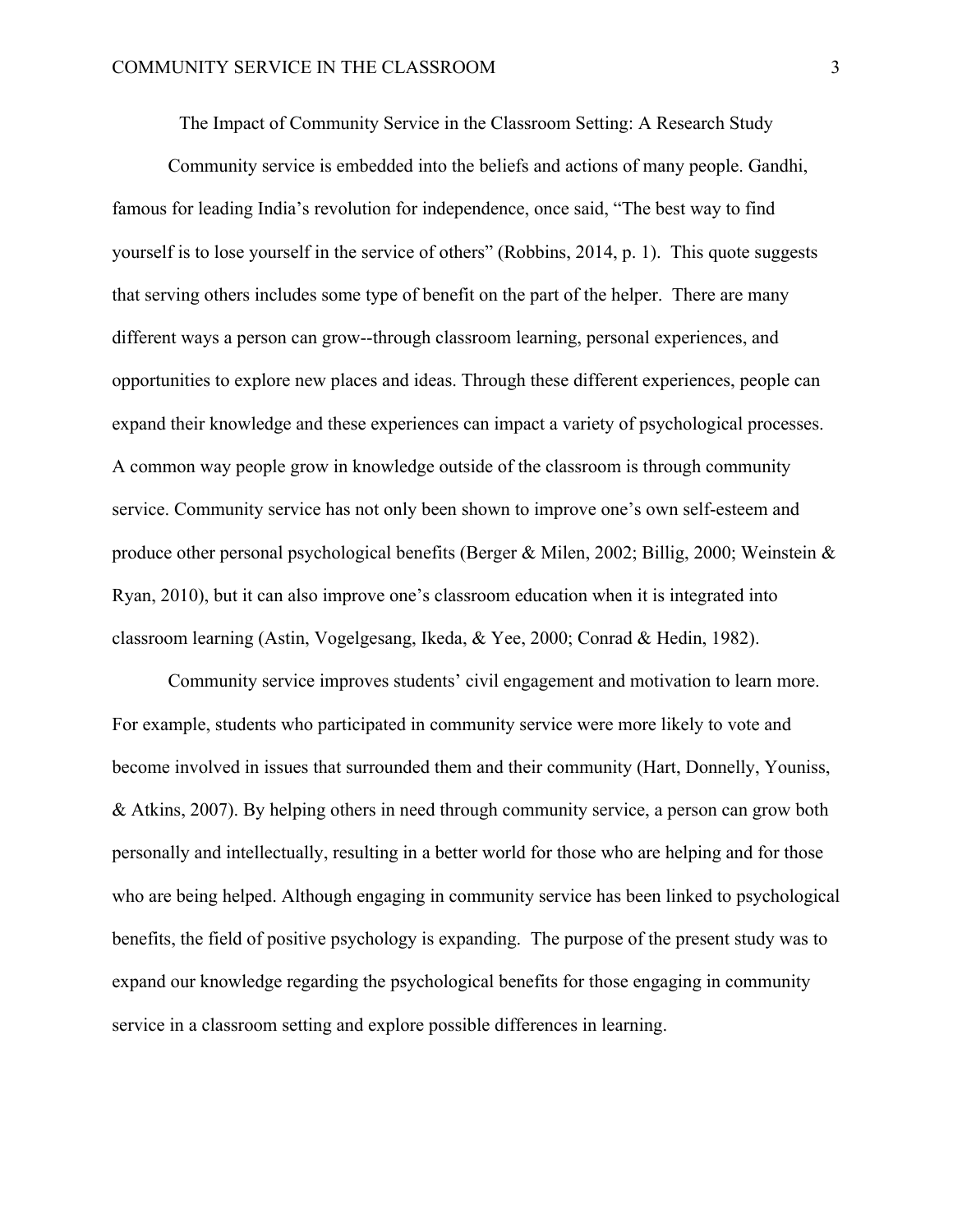#### **Psychological and Educational Benefits**

#### **of Becoming Involved in Community Service**

Individuals may participate in community service to look good in front of other people or to fulfill a requirement. But there are a lot people who participate in community service because it makes them happy and is a stress relief for them. Many have reported feeling as though they were contributing back to society (Berger & Milen, 2002). Additionally, people will engage in community service when they feel guilty for doing something they were not supposed to. People believed that doing a good act, like community service, would make up for their guilt, thus giving them a sense of calmness and help them feel better about themselves (Weinstein & Ryan, 2010).

There are many different reasons why people choose to participate in community service. Some feel compelled to give back because others do it, others want to put it on a resume or they feel like they have to give back to the community that has helped them. A common reason why people participate in community service is because they feel good doing it, and research supports this. Self-esteem is one of the benefits a person can get when participating in community service (Billig, 2000). People obtain more confidence in themselves and what they can accomplish. People find that with higher self-esteem, they feel more successful and ready to take on anything they put their mind to. Students who participated in community service reported being more active within their community and wanted to become more involved in the issues their neighborhoods were facing (Gilster, 2010). Youniss, McLellan and Su (1999) found that students who engaged in community service became less active in deviant behavior. They also found that students also changed their behaviors to help those around them and it resulted in a better community.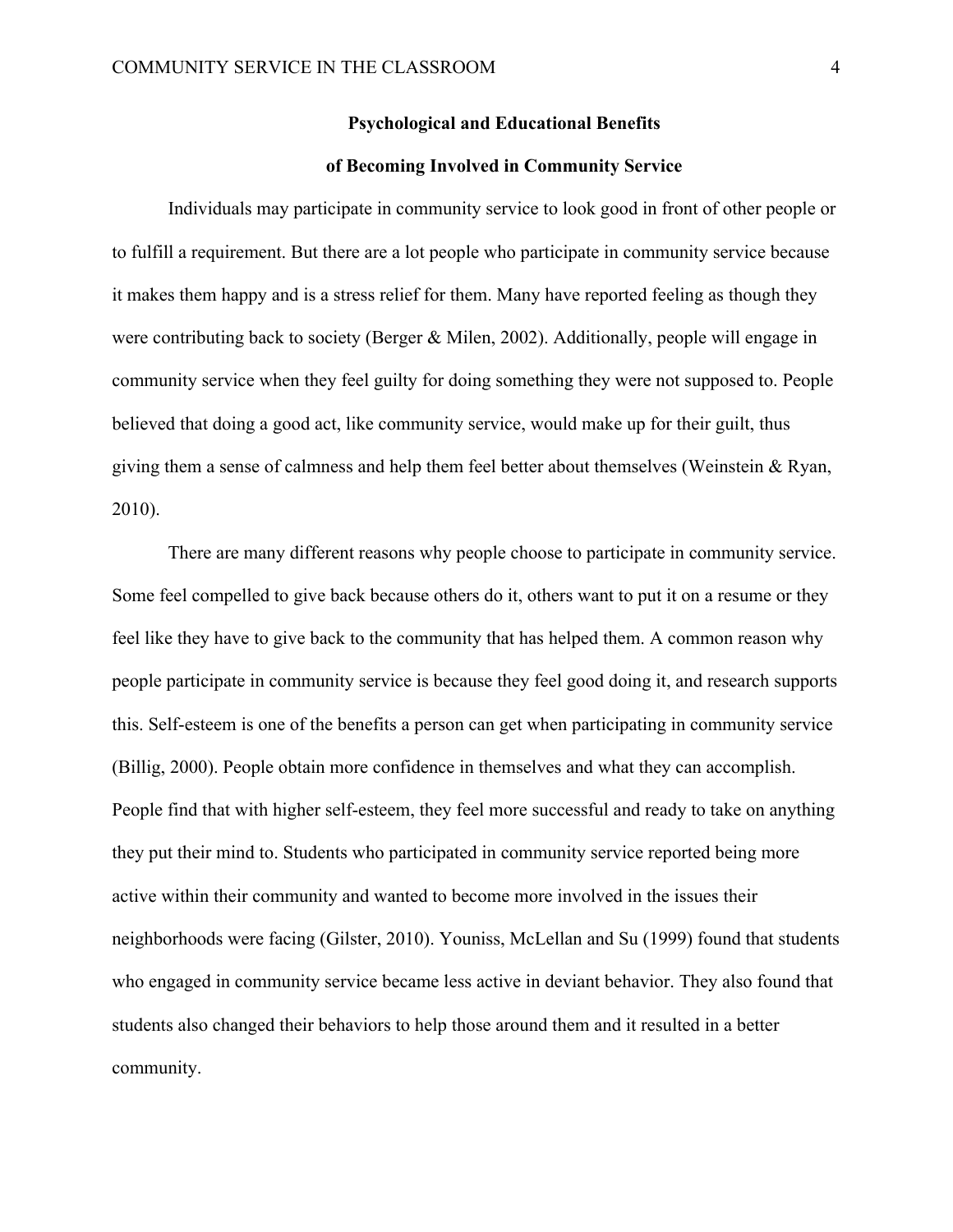Other findings suggest that students who participated in community service during their transition from high school to college had a higher sense of self-esteem, were more confident going to college, felt more reassured about their identity and who they were, and were motivated to challenge themselves further in college (Marks & Jones 2004). This progression does not end when people enter college. Seniors about to graduate college also benefited from community service believing they were more engaged with peers and strangers about issues they felt passionate about. They believed that their engagement with community service contributed to their confidence in talking to others and being more open to those around them (Marks & Jones 2004).

When completing community service, people feel good about themselves and that they are making a difference in the lives of those who they are helping. But few realize that in participating in community service, people are actually helping themselves. For example, incarcerated individuals who participated in community service for a long period of time experienced a positive change in their behavior and reduced their likelihood of being incarcerated again (Andersen, 2014). Similarly, young adults struggling with substance abuse and mental health issues who participated in community service felt more positive emotions and wanted to take steps to deal with their addictions and improve their mental health (Henderson, Chaim, & Brownlie, 2017). In participating in community service, people were able to improve their attitudes and mental state, thus giving them more opportunities to improve their lives overall.

In addition to improving overall well-being, there are have been a variety of different studies exploring how integrating community service into the classroom can be beneficial for the students and how much they learn (Conrad & Hedin 1982; Simon & Cleary, 2006). For example,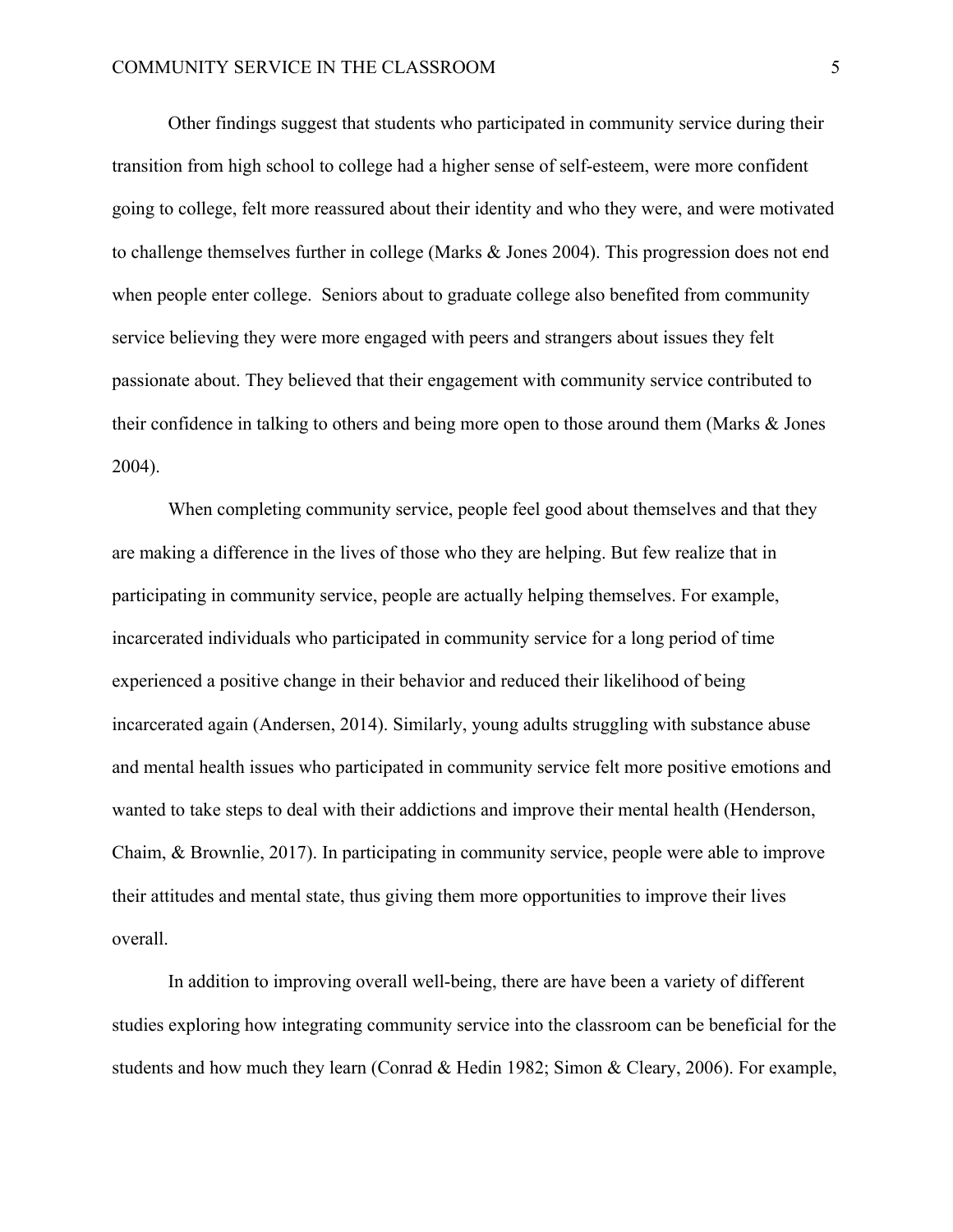teachers and administrators in one community were interested in seeing how community service would impact classroom learning and whether it would improve grades, behavior, or both (Simon & Cleary, 2006). Students received first-hand exposure to community service within their own community and the results showed improvements in their grades and classroom behavior. Researchers found that students were more engaged in the classroom and they wanted to share what they learned from their community service experience (Simon & Cleary, 2006). Other findings suggest that students who participated in community service were more attentive to their classmates and had more respect for each other. These students had improved grades and reported that they were happier (Conrad & Hedin, 1982). Additionally, high school students involved in community service reported better problem solving skills and used those skills not only in the classroom, but also in their community service (Conrad & Hedin, 1982). College students who participated in community service as part of coursework also reported having higher GPAs and standardized test scores compared to those who did not participate in community service. These college students also reported an increased interest in doing community service after seeing the success they had while completing the service (Astin et al., 2000). Students who participate in community service become more engaged in the classroom and are willing to share their experiences, resulting in better grades and happier students (Biling, 2000).

Students engaging in community service can also learn real-world skills. College seniors who participated in community service stated that they felt more prepared for the working world because they could stand up and fight for what they believed in. When these college students began work in a helping setting, like a hospital, those who were receiving help were able to get better care from the workers who had community service experience and became more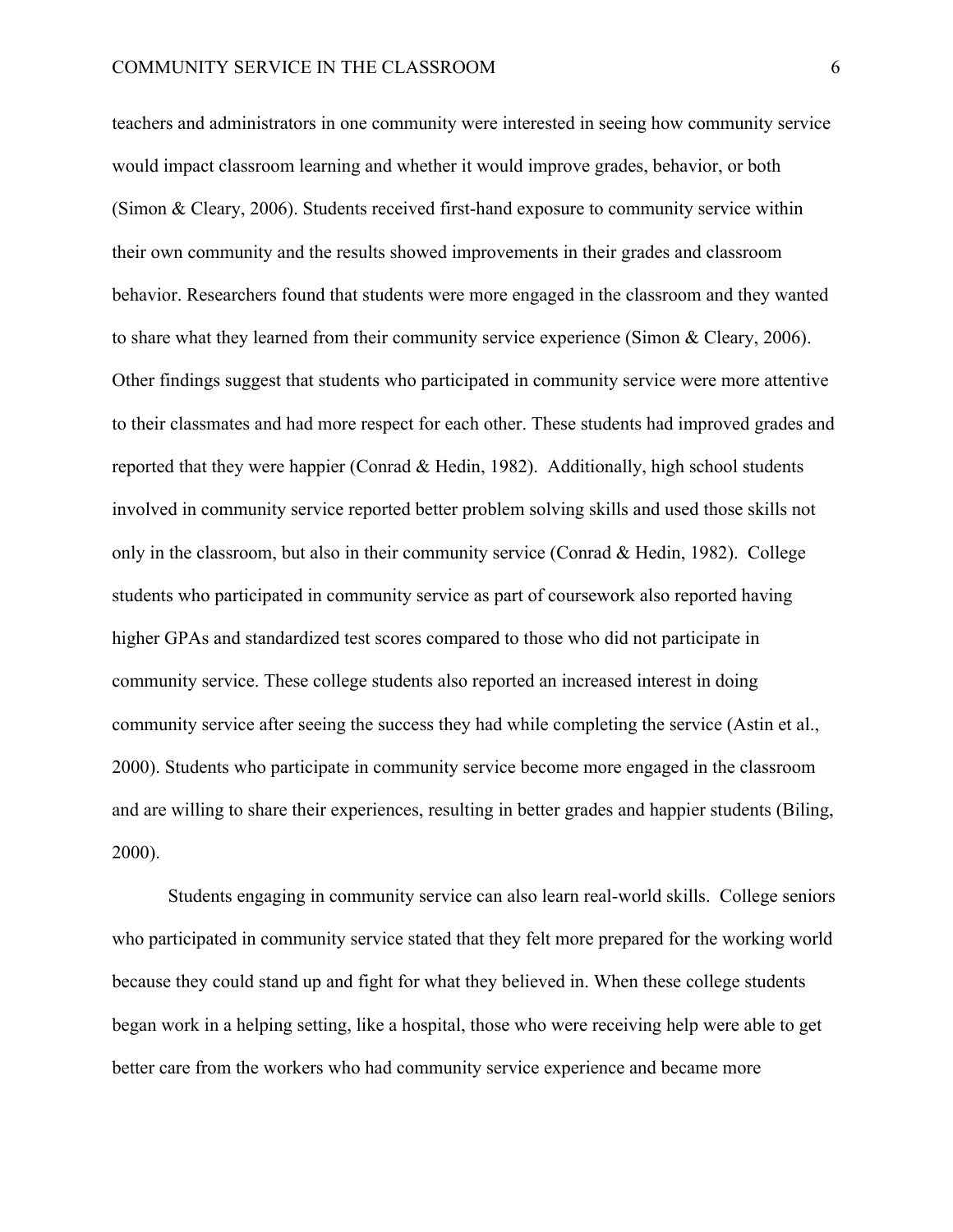comfortable with those working with them. The more comfortable the patients became, the better people were able to take care of them (Astin et al., 2000). Many people see community service as an activity to help those in need. However, there are a great number of psychological benefits for the helper, thus allowing them to feel good and complete community service to the best of their ability.

#### **Community Service and Well-Being: Theoretical Approaches**

There are several theoretical approaches that can help explain the psychological and physical benefits to those who engage in volunteering and community service. Selfdetermination theory suggests when volunteering for the pure joy of it, people get more out of it compared to when people are told to do it or do it out of shame or guilt. This may be explained by differences of autonomous motivation, which is doing an action based on one's beliefs compared to controlled motivation, which is done when an action is done through the pressure of others (Weinstein & Ryan, 2010). The more community service is done through autonomous motivation, the more psychological benefits the person received (Weinstein & Ryan, 2010). Community service in an academic setting, however, suggests that students are not autonomously motivated to engage in these activities, but rather do it as part of coursework or other obligation. For example, one study highlighted the impact community service had on high school students when forced to do it for a class. Students indicated they enjoyed doing community service less when they were externally controlled (being graded or observed while completing it). When students were able to participate in community service they wanted to and without a possible grade attached to it, they enjoyed it more (Dienhart et al., 2016).

Yet, there are countless studies that cite evidence of psychological well-being for both students and non-students engaging in community service (Billig, 2000; Leming, 2001; Poulin,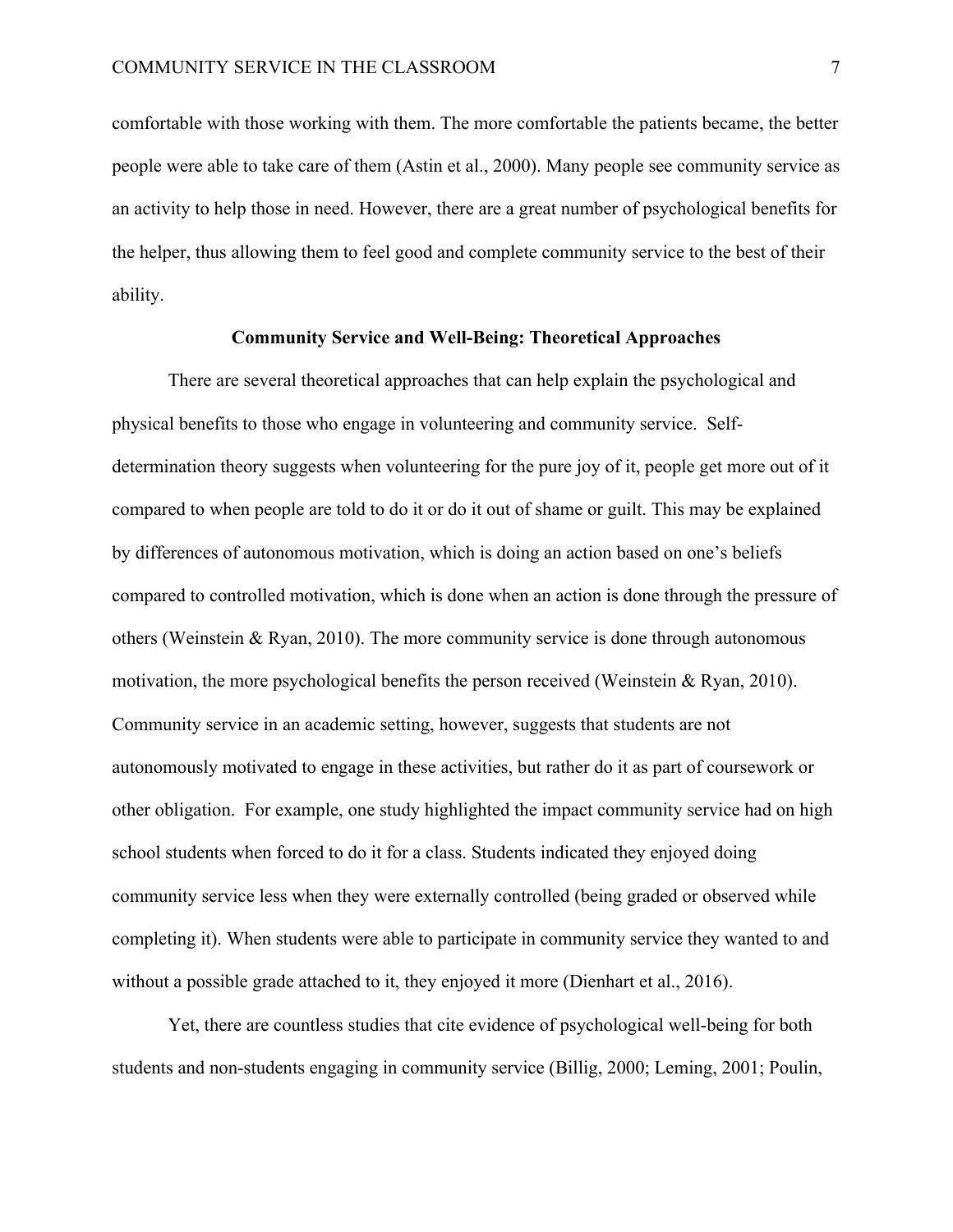#### COMMUNITY SERVICE IN THE CLASSROOM 8

2013). Role identity theory suggests people volunteer both because they want to and because they feel a societal pressure to do so. Researchers explain that when a person begins an activity and enjoys it, it becomes more integrated into who they are and how they define themselves (Grube & Piliavan, 2000). Role identity theory may explain the positive benefits students receive when completing required community service. In volunteering, it takes time away from other aspects of life. Increasing people's obligations without pay and little recognition can be frustrating. However, people also get the label of being helpful and it may become part of their identity. By being helpful, people obtain psychological benefits despite the difficulties they may face (Grube & Piliavan, 2000; Piliavin, Grube, & Callero, 2002; Weinstein & Ryan, 2010). Thus individuals (including students) who engage in non-voluntary community service over an extended period of time may incorporate this "helping" behavior into their identity, and thus receive the psychological benefits associated with helping. For example, individuals who participated in community service voluntarily or as a requirement received similar benefits in how it affected their everyday lives with higher levels of self-esteem and a greater sense of accomplishment (Finkelstein & Brannick, 2007).Participants became more confident in what they were doing and more proud of the changes they were able to contribute to. No matter why individuals completed community service, the majority reported that they had better relationships with others due to the community service they engaged in (Finkelstein & Brannick, 2007).

#### **The Present Study**

The present study sought to assess how community service, incorporated into a classroom, could increase students' well-being. While there is ample evidence supporting the notion that community service benefits the helper, the field of positive psychology has expanded, and there are more avenues yet to be explored (Fredrickson, 2013). In addition to examining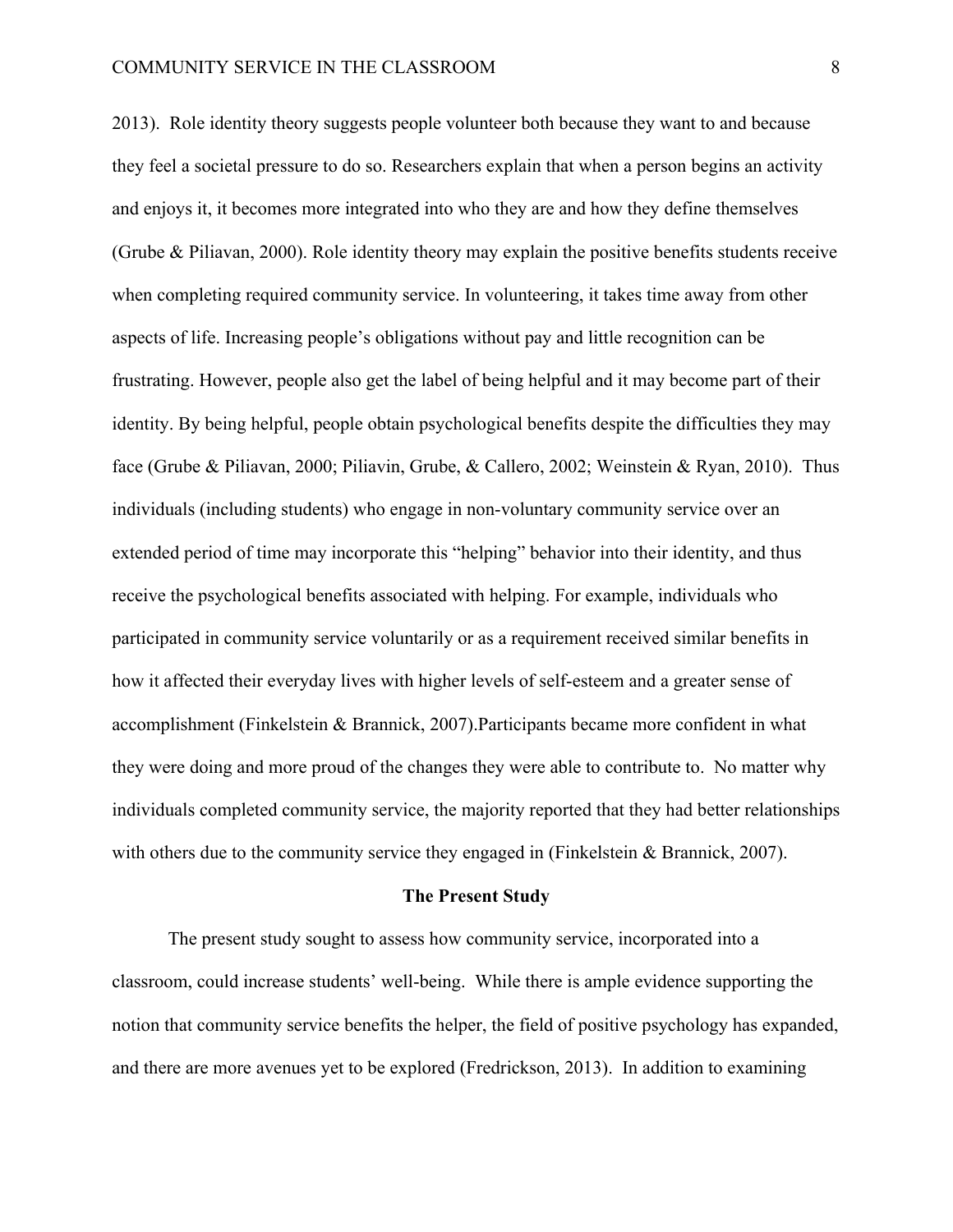changes in self-esteem, which has been explored in past research (Billig, 2000; Leming, 2001; Poulin, 2013), we chose to examine others areas of positive psychology that may be related to community service: flourishing (Diener et al., 2010), gratitude (Ho, Wan, Ng, Mui, Stewart, Lam, & Chan, 2016), and serenity (Vellone, Piras, Talucci & Cohen, 2008). People flourish when they are able to achieve success while maintaining happiness. The happiness can stem from their achievements, their peers, or from activities they enjoy doing. With good communication and enjoyment in life, marriage and business, people can flourish (Fredrickson & Losada, 2005). Research suggests that community engagement can improve human flourishing. For example, researchers examined how community engagement while in college could predict adult well-being (Bowman, Brandenberger, Lapsley, Hill & Quaranto, 2010). This longitudinal study examined individuals at the beginning and end of their college journey and again thirteen years post college. Researchers found that participating in community engagement had more positive adult well-being and higher life satisfaction. In addition, participants had higher levels of flourishing the more they participated in community service, predicting more success later on in their adult life (Bowman et al., 2010).

Another aspect of positive psychology that may be related to community service is gratitude, which can be described as being appreciative of who and what one has. For example, findings suggest that families who spent time cooking and eating together were happier and more appreciative towards their family. This gratitude seemed to increase with time (Ho et al., 2016). Gratitude has also been closely related to helping others (Astin et al., 2000 & Berger & Milen, 2002). When people are feeling gratitude, people feel more inclined to help people even if it will be costly towards them. This is because they are feeling positive and appreciative towards their life; they want to help others achieve what they are feeling (McCullough, Kimeldorf, & Cohen,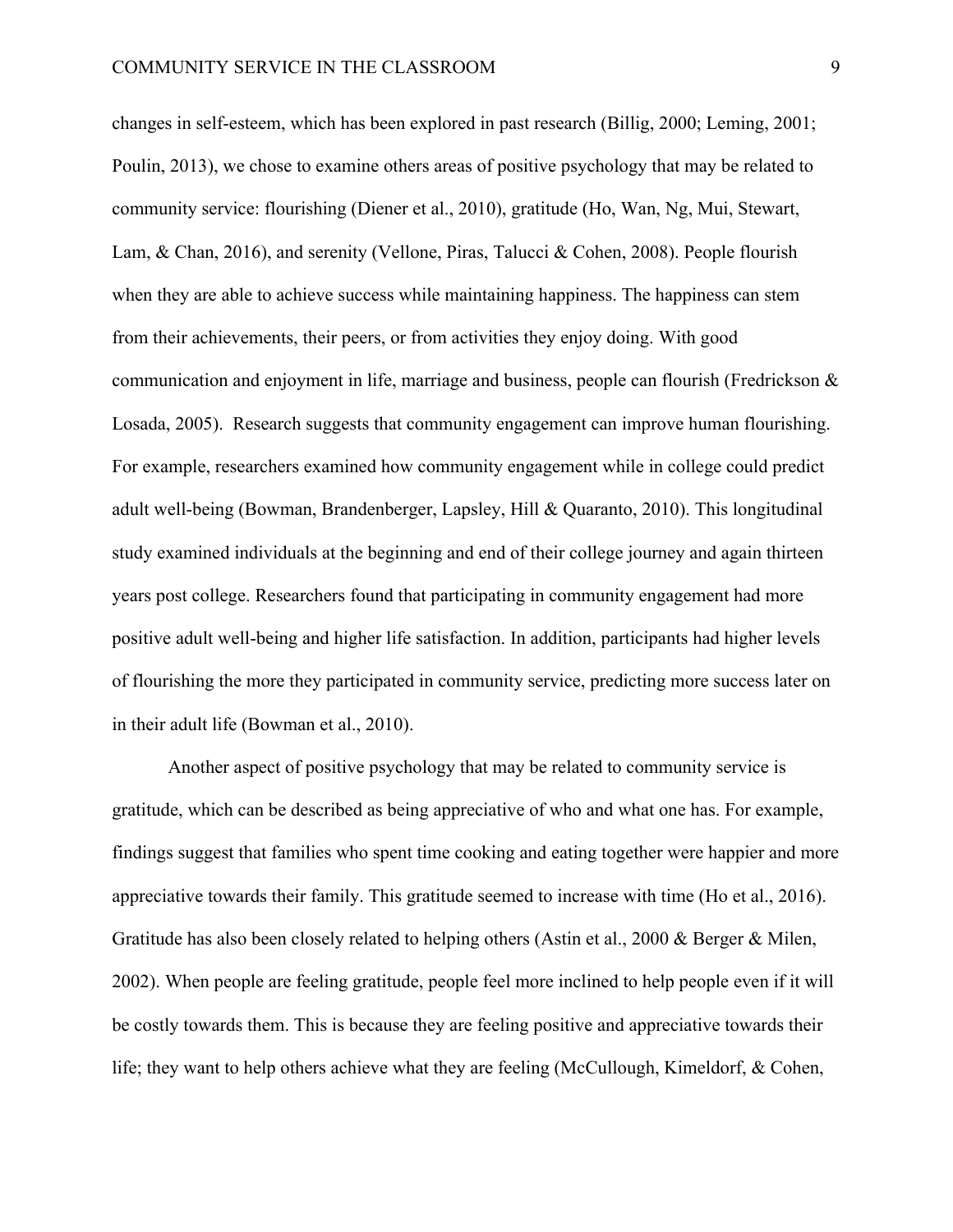2008). Thus, individuals who participate in community service may experience greater gratitude when they participate in community service.

Finally, a psychological benefit that community service can improve, but not many people think of, is serenity. Serenity can be defined as achieving peace and acceptance through life's difficult and challenging situations. Roberts and Cunningham (1990) defined serenity as "a human experience that involved a positive mood, state, feeling, thought, state of being, or level of consciousness" (p. 578). Serenity can be found in many cases where people help those in need. For example, caretakers of Alzheimer patients reported that once they accepted what was going to happen and accepted wanting to spend the rest of their time with their loved ones in times of joy, that was when they achieved serenity (Vellone, Piras, Talucci & Cohen, 2007). Thus caretakers for people with Alzheimer's disease were able to achieve peace in a stressful situation. When people were able to face their fear and overcome the obstacles in front of them, they are able to achieve a higher sense of serenity. By facing their fears individuals report a higher quality of life and feel more prepared to face life's future challenges (Kreitzer et al., 2009). With higher aspects of serenity, people are able to gain confidence to accomplish what they want in life and are less afraid to chase their dreams. This new outlook on life has provided people with serenity and strength they never thought they would be able to achieve before. Individuals who participate in community service may experience similar serenity experiences. By volunteering their time in the community, individuals become more aware of the community around them and are more accepting towards what is happening in the community. When feeling serene, people are more accepting of themselves and those around them. The more people are able to accept themselves, the more they can help the community.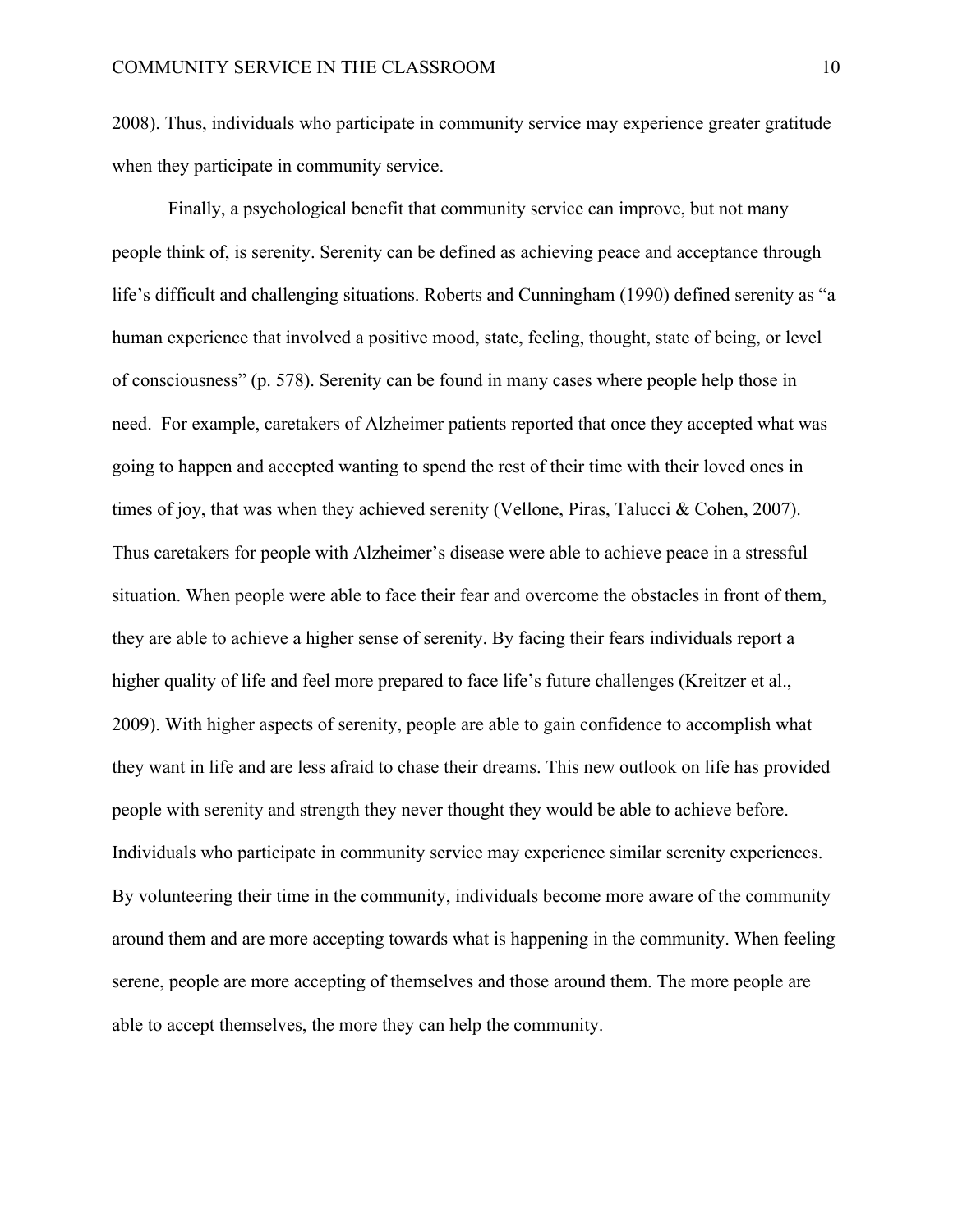In addition to examining the effect of community service on well-being, we also examined participants' views on community service learning and explored differences in course knowledge as well. In one study, researchers found people who completed community service throughout their college experience had higher life satisfaction and higher success compared to those who did not complete community service (Bowman et al., 2010). Students involved in community service have reported greater success and happiness, feeling more prepared in the future (Astin et al., 2000; Conrad & Hedin, 1982; & Marks & Jones 2004). To examine psychological well-being and views on community service we compared courses with sections that had community service incorporated into the curriculum to the same courses that had sections that did not incorporate community service. We predicted that Community Service Learning (CSL) participants would not differ from non-CSL participants at the beginning of the school year, but that they would have greater psychological benefits (high levels of self-esteem, flourishing scores, serenity scores, and feelings of gratitude) at the end of the school year compared non-CSL participants. Participants were also asked open-ended questions that asked for their opinion on community service and whether they thought it was relevant to their class or needed at all. We hypothesized that participants in a CSL class would have more positive views towards community service compared to those not in a CSL class. To explore how CSL impacted content learned in the classroom, we focused on courses that had a CSL and non-CSL section taught by the same professor. Only one set of courses met this criteria. We explored differences in participants' responses to course-content questions in this course.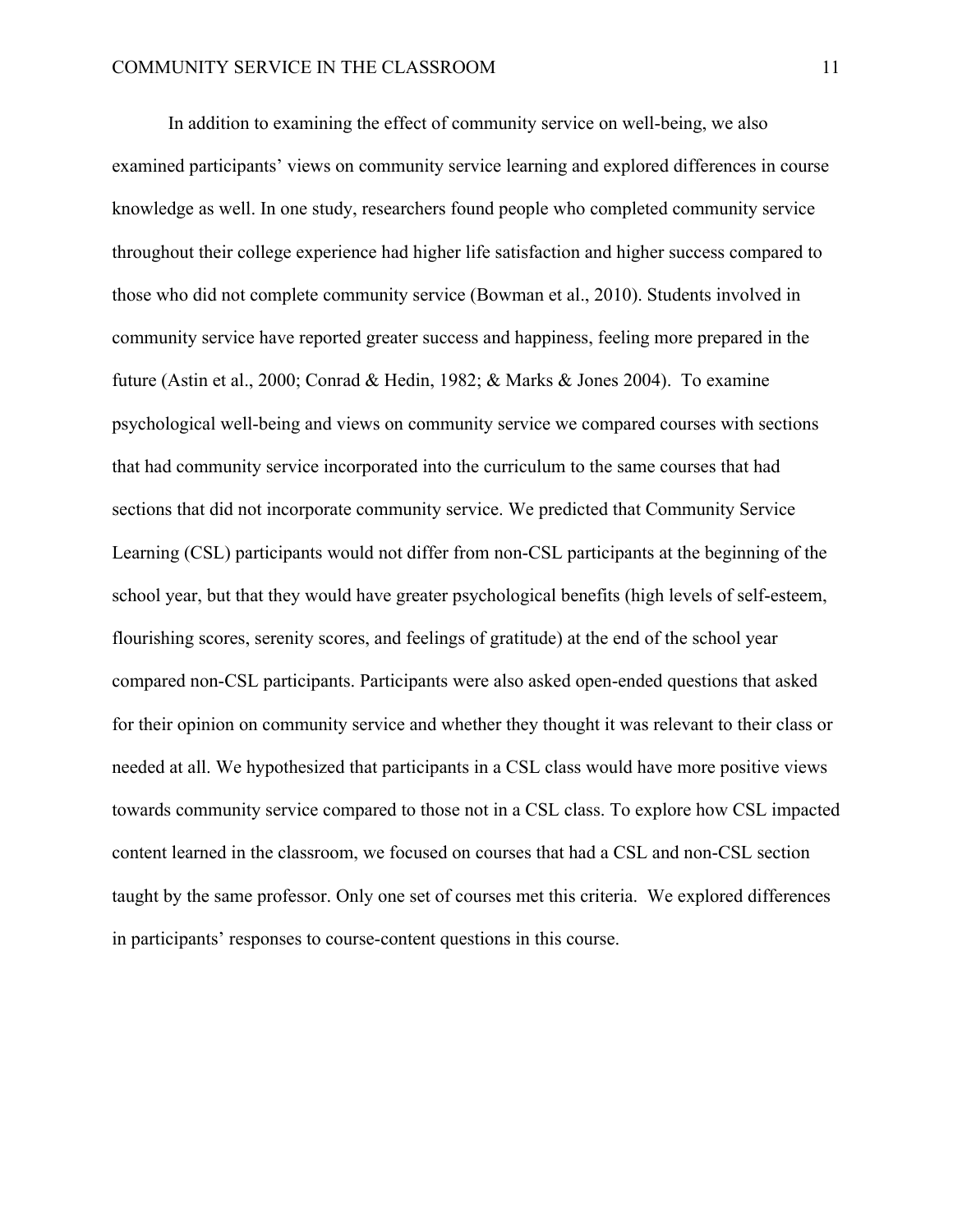#### **Method**

#### **Participants**

The participants were recruited from Assumption College from three different courses: *English Composition* (ENG130), *Psychology of Development: Infancy and Childhood* (PSY 290) and *Concepts in Biology* (BIO160). The participants included students from all four grade levels. These courses were selected because each of these courses had sections with and without a Community Service Learning (CSL) component. As an incentive, six of the seven sections offered extra credit to the participants who participated in the study throughout the semester. The only section that did not was the CSL section of BIO 160.

During the recruitment stage, 142 students expressed interest in participating. Participants completed surveys at the beginning and at the end of the semester. A total of 110 students participated at the beginning of the semester and 87 participated at the end of the semester. A total of 48 CSL participants and 61 non-CSL participants completed the beginning of the semester survey (one participant did not include their given identification number thus we could not discern which course they were in). At the end of the semester, 37 CSL participants and 50 non-CSL participants completed the survey. However, only 74 participants completed both surveys (all 142 interested participants were emailed both at the beginning and at the end of the semester, thus 13 participants only participated at the end of the semester). Out of the 74 participants who completed both surveys, 30 participants were CSL participants and 44 participants were non-CSL participants.

The average age of the participants who filled out the beginning of the semester survey was 18.58 years old (*SD* = 0.90) while the average age for those who completed the end of semester survey was 18.69 years old  $(SD = 0.97)$ . The majority of participants were White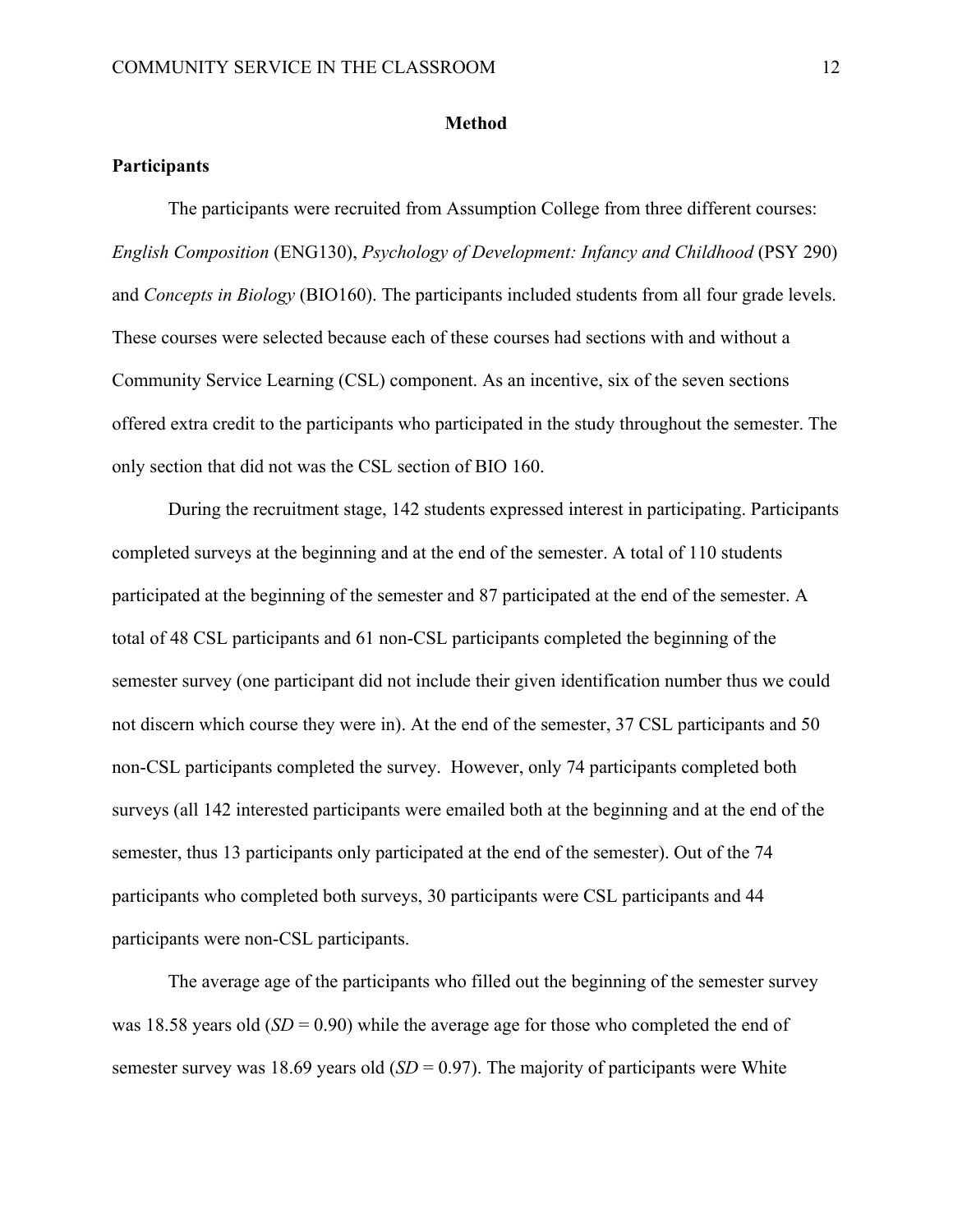(80%), 5% were Asian, 4% were African American, 8.5% were Hispanic/Latino and 2.5% identified as other (which included selecting multiple ethnicities). At the beginning of the semester 21% of participants were male and 79% were female. At the end of the semester, 19.5% of participants who completed the survey were male and 80.5% were female.

#### **Measures**

**Community Service Learning Component.** For the CSL classes, each class participated in a different type of community service. For *English Composition*, the CSL participants went as a class to the Interfaith Hospitality Network, which is a local nonprofit organization that works with families to provide them housing. The director of the organization visited their class and gave them a big picture of what the organization can provide and how people can help. As a class, they visited and interviewed with residents; the experience was tied throughout the course and their assignments. For *Concepts in Biology*, the class went together to a reservation in Worcester to help clean up the waterways and forest around it. This class worked with Catholic Relief Services to help improve Worcester and participants reflected on their experience in class. For *Psychology of Development: Infancy and Childhood*, participants worked with local preschools and daycare centers volunteering their time and doing whatever the staff needed. Participants' volunteering experiences was intertwined with their class materials and it reinforced what they were learning. CSL participants reported when they were doing the CSL component of the class and passed in the required assignments to the course. The two *Psychology of Development: Infancy and Childhood* sections were taught by the same professor (one with a CSL component, and one without the CSL component), but the English sections and Biology sections were taught by different professors.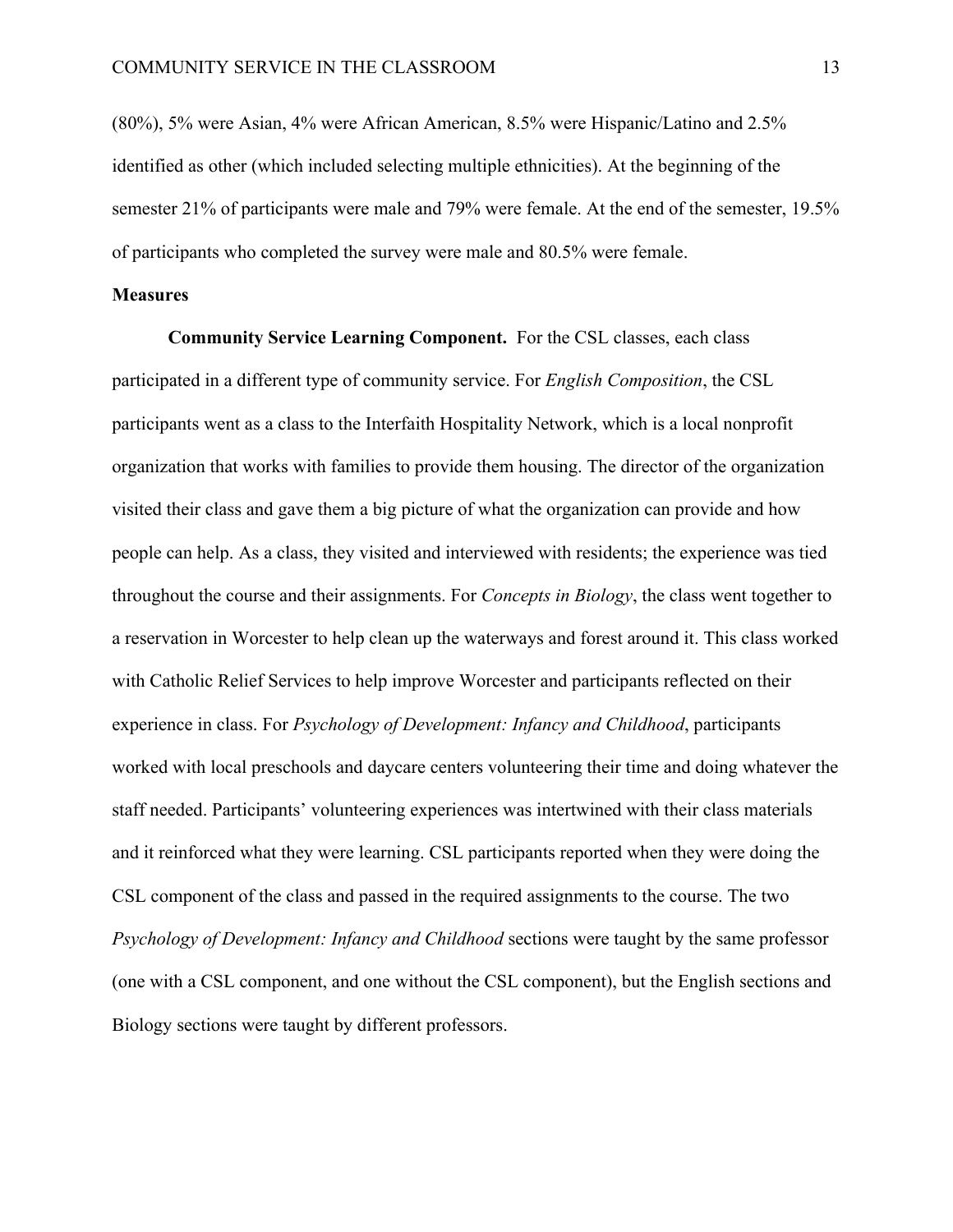**Rosenberg Self-Esteem Scale.** The Rosenberg Self-esteem Scale consisted of 10 statements about participants' overall evaluation of themselves (Rosenberg, 1965). An example of a statement is "I am able to do things as well as most other people." It was scored on a scale from 1 (Strongly Disagree) to 5 (Strongly Agree). Some items on the scale are reverse coded to control for acquiescence. After reverse-coding the appropriate items, a sum self-esteem composite was created for each participant. Scores ranged from 10 to 50, with a higher score indicating greater self-esteem. The Rosenberg Self-Esteem scale exhibited high reliability at the beginning ( $\alpha$ = 0.90) and the end of the semester ( $\alpha$ = 0.88).

**Flourishing Scale.** The Flourishing Scale assesses how much participants contribute to their happiness and the happiness of others (Diener et al., 2010). The scale consisted of eight statements that ask about how a person feels about their life and how others treat them. An example of a statement is "I am engaged and interested in my daily activities." Participants had to rate on a scale from 1 (Strongly Disagree) to 5 (Strongly Agree) how much they agreed with each statement. A sum of the eight items was taken to create a Flourishing composite score. Scores could range from 8 to 40, and higher scores on the flourishing composite indicate a higher level of flourishing. Reliability analyses confirmed that the Flourishing scale showed high reliability at the beginning ( $\alpha$ = 0.81) and at the end of the semester ( $\alpha$ = 0.88).

**The Gratitude Scale.** The Gratitude Scale measured how much gratitude a person had in their life (McCullough, Emmons, & Tsang, 2002). This questionnaire consisted of six statements in which participants rated their feelings on a 7-point scale from 1 (Strongly Disagree) to 7 (Strongly Agree). An example statement is "As I get older, I find myself more able to appreciate the people, events, and situations that have been part of my life history." The Gratitude Scale also had items that had to be reverse coded. An example of that kind of statement is "When I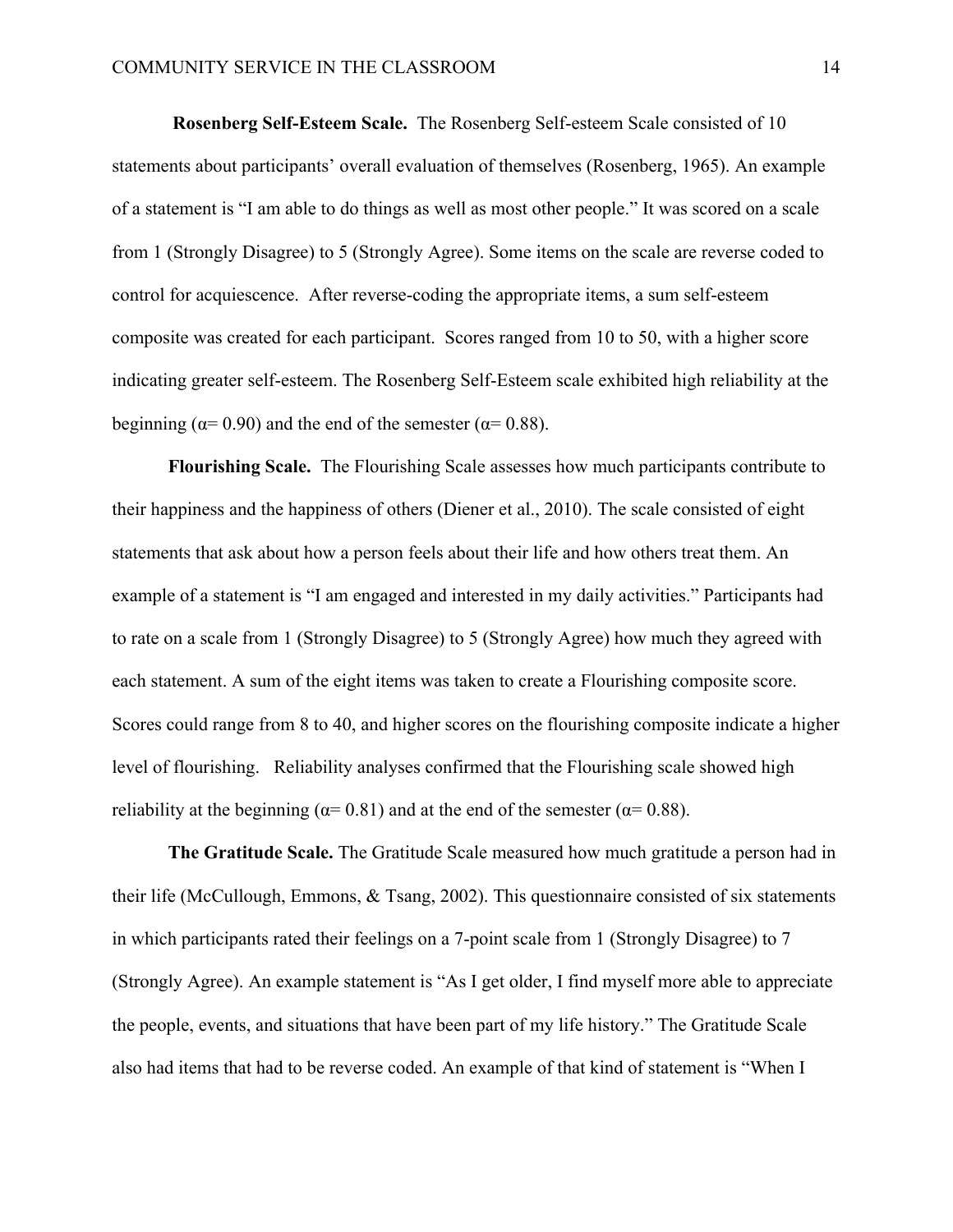look at the world, I don't see much to be grateful for." For the beginning of the semester questionnaire, the Gratitude Scale received a Cronbach's Alpha score of 0.79. For the end of the semester, the questionnaire received a Cronbach's Alpha score of 0.74, resulting in the questionnaires showing high reliability. The six items were summed together, and scores could range from 6 to 42. The higher the score a participant received, the more gratitude they felt in their life.

**The Brief Serenity Scale.** The Brief Serenity Scale assesses participants' ideas of serenity in their everyday life and how they handle situations in terms of acceptance and peace (Kreitzer et al., 2009). The Brief Serenity Scale was separated into three subscales: Inner Haven (9 statements), Trust (5 statements) and Acceptance (8 statements). These statements were all rated on a scale from 1 (Never) to 6 (Always). Inner Haven focuses on a person's ability to reach an inner source of comfort when dealing with difficult situations. An example of an Inner Haven statement is "I am aware of an inner source of comfort, strength, and security." The Inner Haven items had a high reliability at the beginning ( $\alpha$ =0.86) and the end ( $\alpha$ =0.89) of the semester. Trust examines how much a person believes in the bigger plan in life and that good things will happen because they are supposed to happen. An example of a Trust statement is "I trust that life events happen to fit a plan which is larger and gentler than I can know." The Trust subscale was reliable at the beginning ( $\alpha$ = 0.79) and the end ( $\alpha$ = 0.75) of the semester. Finally Acceptance assesses how a person accepts outcomes they could not control while being aware of themselves and others. Acceptance focuses on forgiveness and inner harmony no matter what happens in life. An example of an Acceptance statement is "In problem situations, I do what I am able to do and then accept whatever happens even if I dislike it." The Acceptance subscale received a high reliability at the beginning ( $\alpha$ =0.77) and the end ( $\alpha$ =0.82) of the semester. The average of each subscale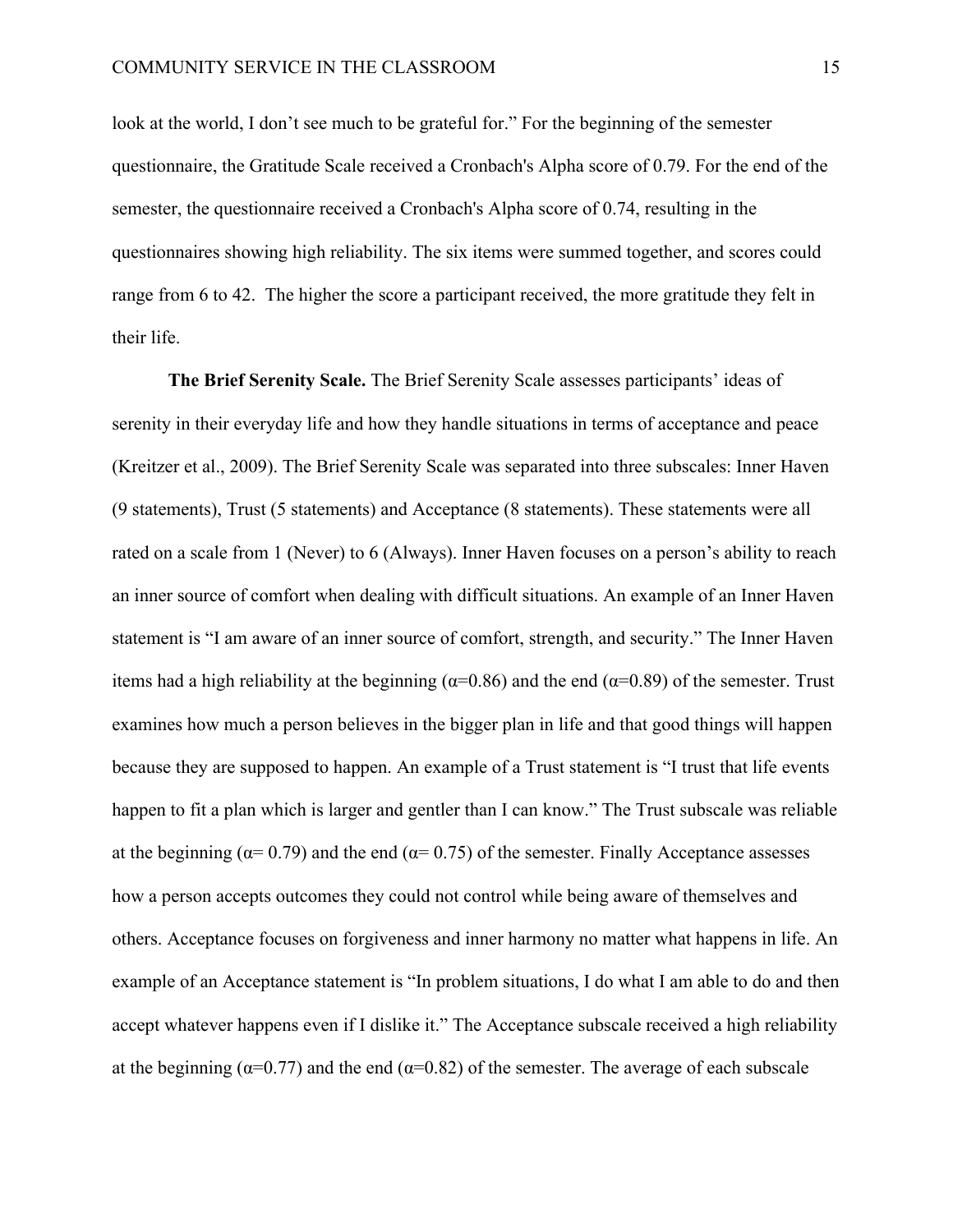was calculated. The higher the average, the higher the level of serenity on that particular subscale.

#### **Attitudes Regarding Community Service**

In order to see how participants specifically felt about community service in the classroom, we developed our own set of statements regarding participants' views. This questionnaire consisted of six statements in which participants rated how much they agreed with the statement on 7 point scale: 1 (Strongly Disagree) to 7 (Strongly Agree). An example of a statement in this questionnaire is, "Community service as part of a course helps students gain hands on experiences about what they are learning." The Community Service items were found to be highly reliable both at the beginning ( $\alpha$ =0.82) and the end of the semester ( $\alpha$ =0.83). In scoring these items, a sum composite was created. Scores ranged from 6 to 42 and the higher the score the participant received, the more positive they felt towards community service and how it impacts classroom learning. There were also open-ended questions asking participants about their community service experience and how it impacted their experience in the classroom (for those who participated in community service; see Appendix A for a list of the community service items).

#### **Course Knowledge**

This study included specific questions for participants who were in the two sections of *Psychology of Development: Infancy and Childhood*. The questions were based off of course material and were asked on both surveys (Appendix B). The multiple choice questions were provided by the instructor, and looked at the development of children growing up, which participants may have witnessed during their time at community service or from what they learned during class and/or readings. There were three multiple-choice questions at the beginning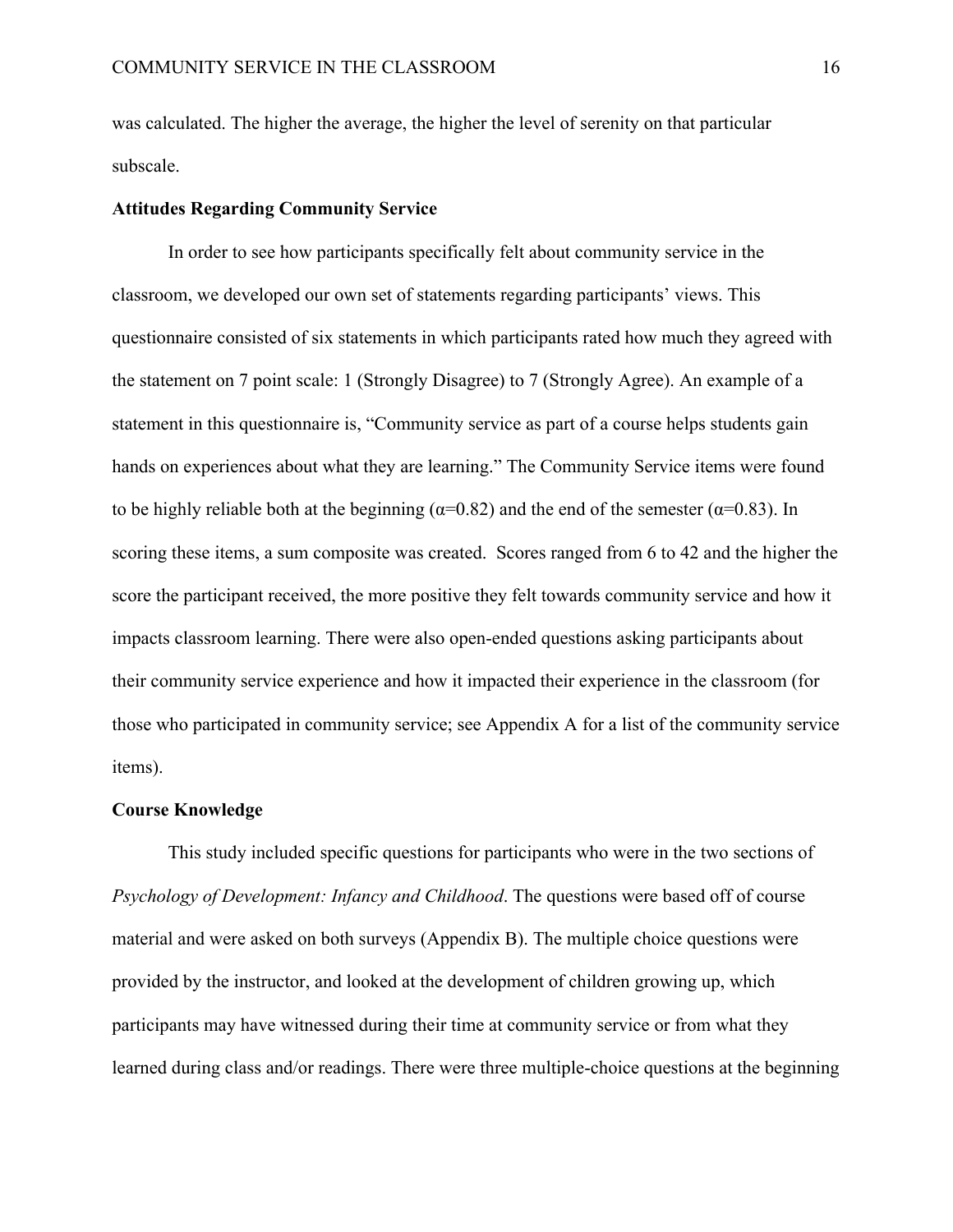of the semester, and five multiple-choice questions at the end of the semester. To assess course knowledge in this course, an average number of correct responses was taken at the beginning and at the end of the semester. An open-ended item asked participants how they would interact with peers in school if they were eight years old. This item was asked both at the beginning and the end of the semester. Since CSL participants in the *Psychology of Development: Infancy and Childhood* course volunteered in a school, knowledge about peer-relations might vary for these participants compared to non-CSL participants.

#### **Procedure**

Professors teaching courses that had CSL and non-CSL sections were approached to see if we could recruit in their courses. In the fall of 2017, there were three courses that met this description, and professors in all three courses (2 sections each course creating 6 classes) agreed to be a part of the project. An investigator went to the classes and recruited participants to participate in a study about community service. The researchers went to these classes after the add/drop period was over and before participants began their community service projects. Those who were interested in participating received a link to a SurveyMonkey questionnaire. Participants were individually emailed with a link to the survey and given an identification number they were to include on the survey so that we could link the beginning and end of the semester questionnaires. The same set of procedures was followed at the end of the semester survey. On average, participants took approximately ten minutes to complete each survey.

#### **Results**

#### **Data Analyses**

A 2 (CSL: CSL vs. non-CSL) x 2 (Time: beginning vs. end of the semester) ANOVA with repeated measures on the latter variable was computed on each of the dependent measures,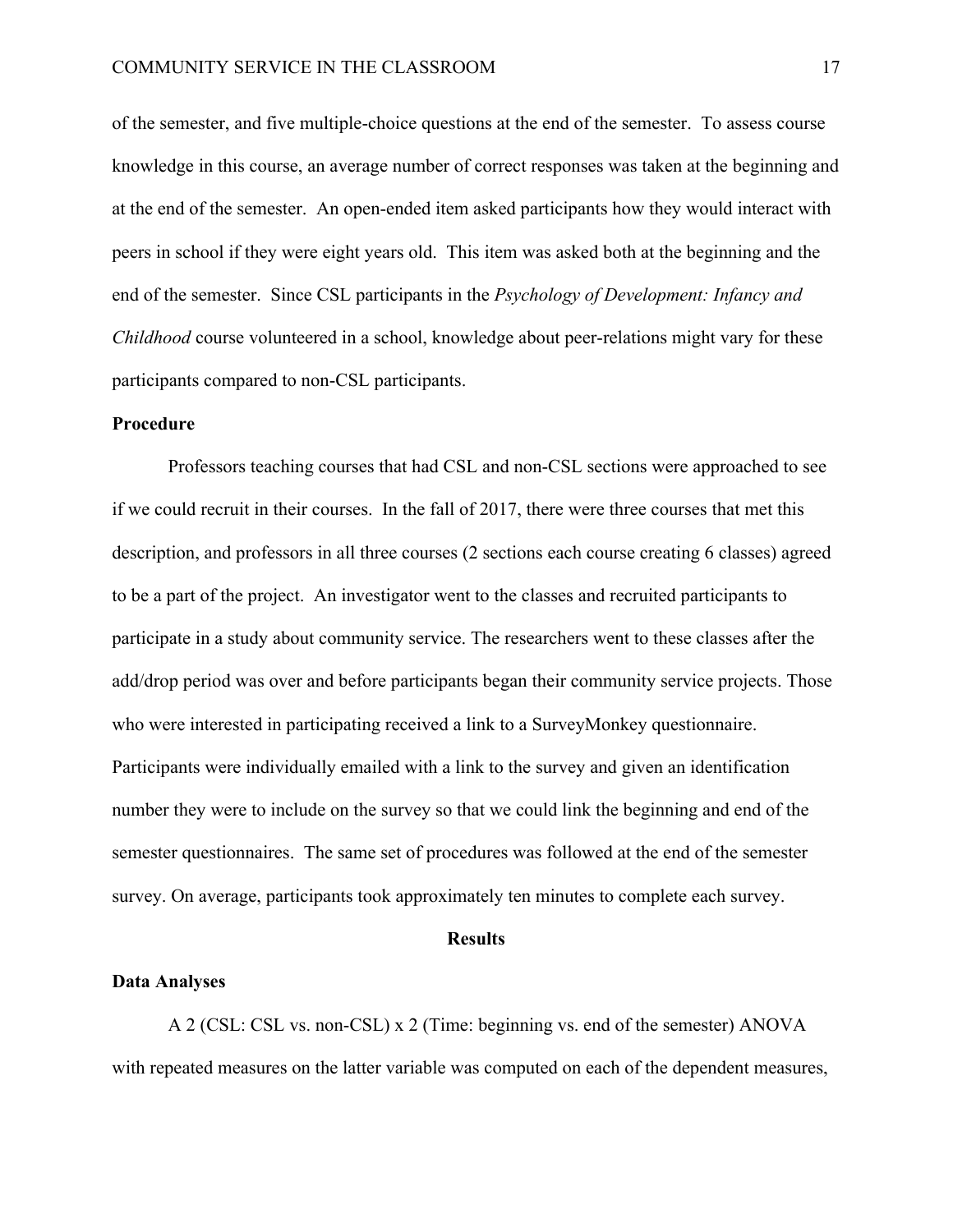which were seven in total and are listed below (CSL analyses). Additional similar analyses were computed comparing participants who completed any type of service (which included CSL participants and non-CSL participants who completed some other type of service during the same semester) to participants who did not complete any type of service that semester (Service analyses). Finally additional analyses compared participants who completed some type volunteering service that was not required (i.e., not required for a class, athletic team, etc.) to those who did not complete *any* service (Not-Required analyses). For the "not-required analyses", participants in the non-required volunteering service group included CSL and non-CSL participants who reported participating in service that was not required. This analysis resulted in a smaller sample size because CSL participants who did not participate in nonrequired volunteering service were removed from the analyses. Since all three analyses yielded similar results, only the CSL analyses are reported here. In the one case that there was a slight difference in the analyses (Flourishing), that difference is noted below.

#### **Rosenberg Self-Esteem Scale**

There was no significant main effect of time  $(F(1,75)=0.25, p=0.88, \eta_p^2=0.00)$ . Selfesteem scores remained the same at Time 1 (*M*=37.06, *SE*=.78) and Time 2 (*M*=36.98, *SE*=0.79). There was also no main effect of CSL  $(F(1, 75)=0.15, p=0.70, \eta_p^2=0.002)$ . CSL participants had slightly higher self-esteem scores (*M*=37.31, *SE*=1.15) compared to those who did not participate in community service (*M*=36.73, *SE*=0.94), but this difference was not significant. Contrary to prediction, there was no significant interaction between time and CSL (*F*(1,75)=1.15, *p*=0.29,  $\eta_p^2$ =0.02). There was little difference in self-esteem scores for non-CSL participants and CSL participants, between Time 1 and Time 2 (see Table 1).

#### **Flourishing Scale**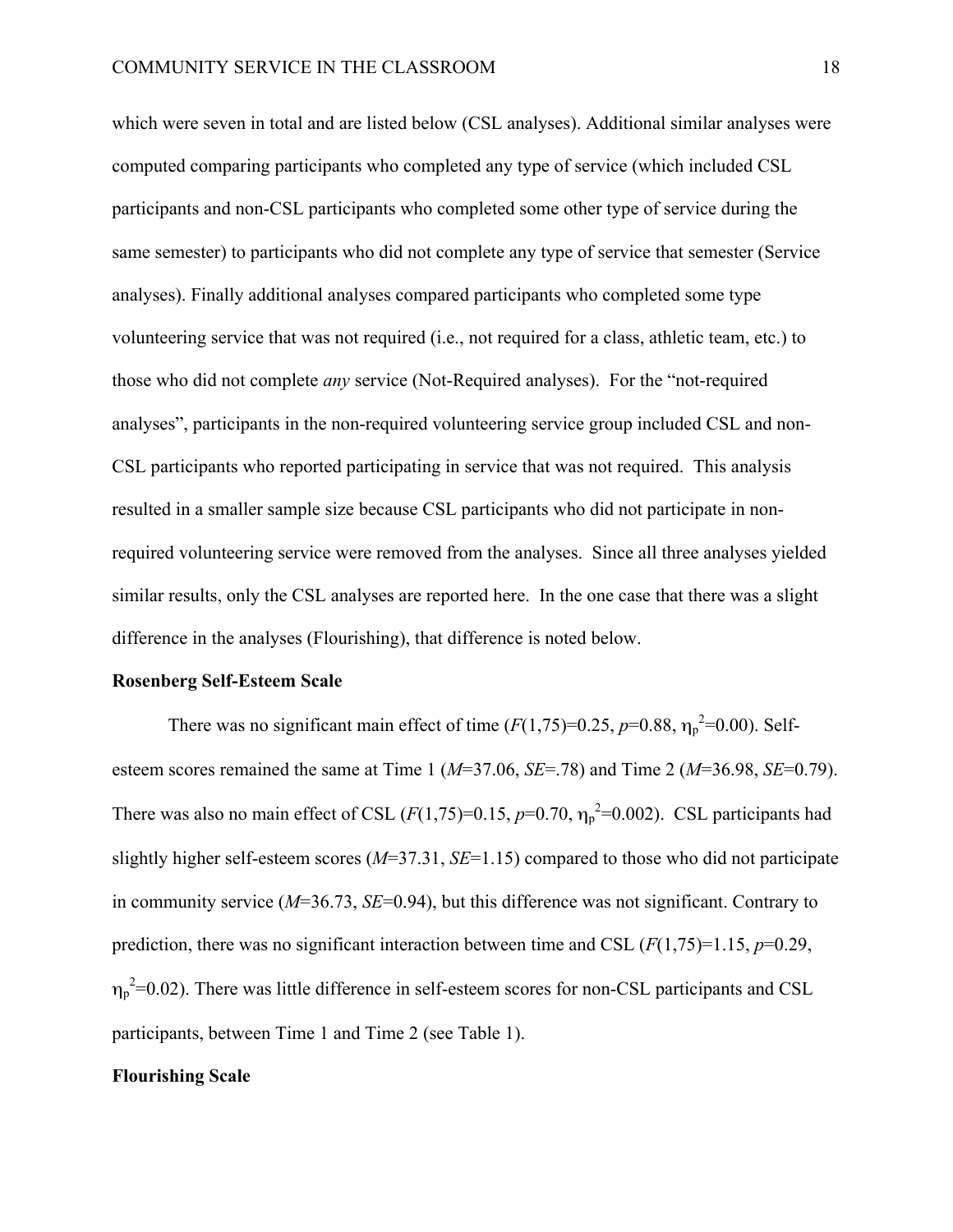There was no significant main effect of time  $(F(1,76)=0.002, p=0.96, \eta_p^2=0.00)$ . Flourishing scores did not differ from Time 1 (*M*=34.09, *SE*=0.42) to Time 2 (*M*=34.11, *SE*=0.49). There was also no main effect of CSL  $(F(1, 76)=1.90, p=0.17, \eta_p^2=0.02)$ . Flourishing scores were slightly higher for CSL participants (*M*=34.67, *SE*=0.64) compared to non-CSL participants (*M*=33.52, *SE*=0.53), but not enough to record a major difference between the two. Contrary to prediction, there was not a significant interaction between time and CSL, although the means were in the predicted direction  $(F(1, 76)=1.53, p=0.22, \eta_p^2=0.02)$ . Flourishing scores for CSL participants was slightly higher than non-CSL participants at Time 1, but at Time 2, this difference was much larger. This was because flourishing scores decreased slightly for non-CSL participants between Time 1 and Time 2, but there was a slight increase for CSL participants between Time 1 and Time 2 (see Table 2).

There were some slight differences between the CSL analyses and the "not-required" analyses for flourishing scores. There was a trend for an interaction between Not-Required Service and Time,  $(F(1,64)=3.74, p=0.06, \eta_p^2=0.06)$ . Those who reported freely participating in non-required community service had higher flourishing scores by the end of the semester compared to the beginning of the semester. Those who did not participate in any community service had a lower average at the end of the semester compared to the beginning of the semester (see Table 3). The two groups did not differ in flourishing at the beginning of the semester, but there was a trend at the end of the semester for the non-required group who completed community service to have higher rates of flourishing compared to the group that did not do any community service  $(F (1, 64)=3.02, p=0.09, \eta_p^2=0.05)$ .

#### **Gratitude Scale**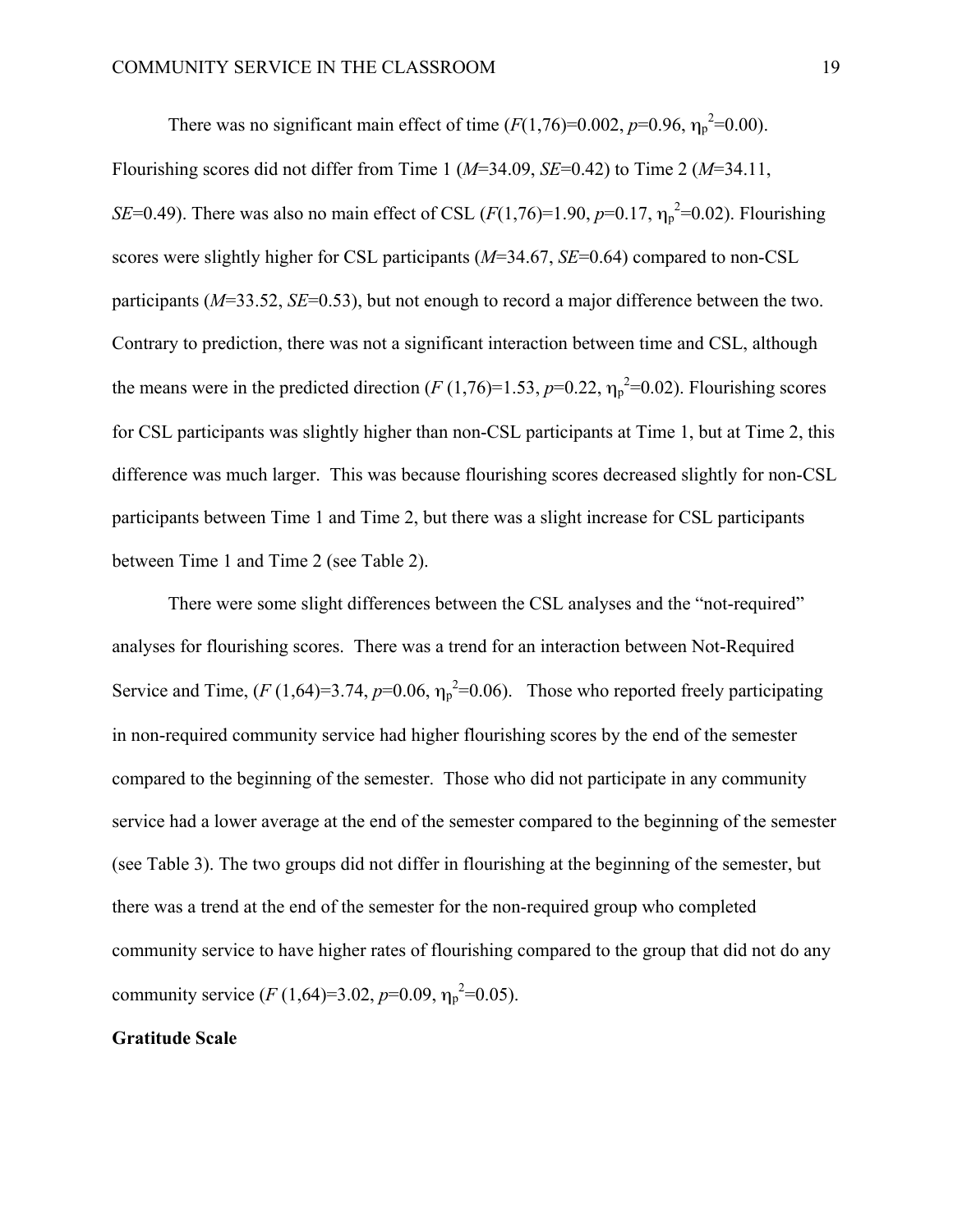There was no significant main effect of time  $(F(1,69)=1.16, p=0.29, \eta_p^2=0.02)$ . Gratitude scores were similar at Time 1 (*M*=35.63, *SE*=0.58) and Time 2 (*M*=35.11, *SE*=0.60). There was also no significant main effect for CSL  $(F(1,69)=0.62, p=0.44, \eta_p^2=0.01)$ . Non-CSL participants had similar gratitude scores (*M*=35.79, *SE*=0.70) to CSL participants (*M*=34.95, *SE*=0.82). Contrary to prediction, there was no significant interaction effect  $(F(1,69)=1.77, p=0.19,$  $\eta_p^2$ =0.03). The non-CSL participants had higher gratitude scores at both the beginning and the end of the semester and, though not significant, this difference seemed larger at Time 2 (See Table 4).

#### **Serenity Scale**

**Inner Haven Subscale.** There was no significant main effect of time (*F*(1,68)=2.06,  $p=0.16$ ,  $\eta_p^2=0.03$ ). Inner Haven scores were slightly lower at Time 1 (*M*= 4.00, *SE*=0.08) compared to Time 2 (*M*=4.11, *SE=*0.09), but this difference was not significant. There was no main effect of CSL ( $F(1,68) = 0.38$ ,  $p=0.54$ ,  $\eta_p^2 = 0.01$ ). CSL participants ( $M=4.00$ ,  $SE=0.12$ ) did not differ from non-CSL participants (*M*=4.10, *SE*=0.10) in their Inner Haven scores. There was no significant interaction effect between time and CSL  $(F(1,68)=0.47, p=0.50, \eta_p^2=0.01)$ . Both groups did not differ in Inner Haven scores at Time 1 or Time 2 (See Table 5).

**Trust Subscale.** There was a significant main effect of time  $(F(1,68)=4.89, p=0.03,$ ηp 2 =0.07). Participants had more Trust at the end of the semester (*M*=4.41, *SE*=0.10) compared to the beginning of the semester (*M*=4.23, *SE*=0.11). There was no significant main effect of CSL  $(F(1,68)=1.85, p=0.18, \eta_p^2=0.03)$ . Non-CSL participants had slightly higher Trust scores  $(M=4.45, SE=0.13)$  than CSL participants  $(M=4.19, SE=0.15)$ , though this difference was not significant. Contrary to prediction, there was no significant interaction effect between time and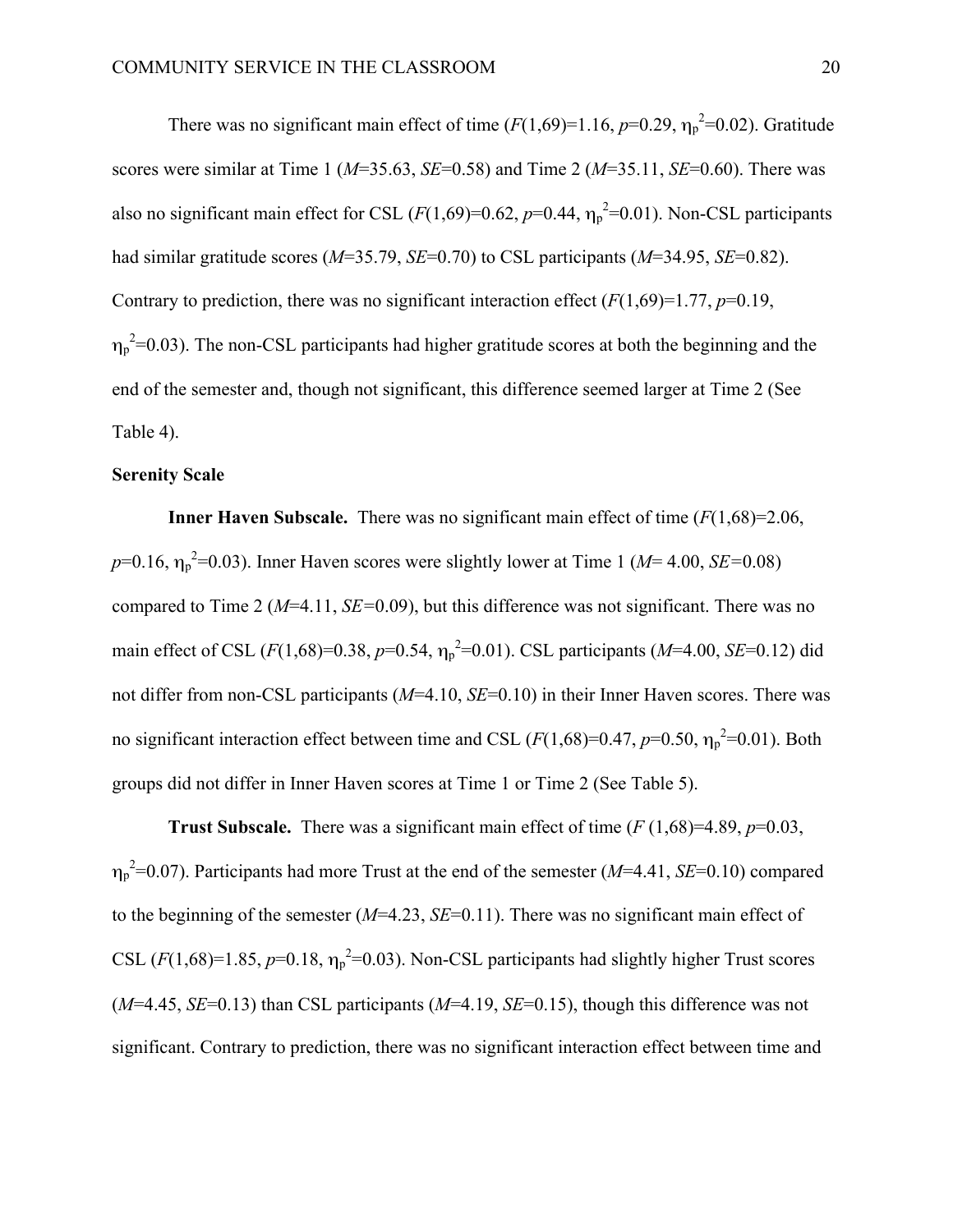CSL  $(F (1,68)=0.13, p=0.72, \eta_p^2=0.002)$ . Both groups' Trust scores increased at the end of the semester compared to the beginning of the semester (see Table 6).

**Acceptance Subscale.** There was a trend for a main effect of time (*F*(1,67)=3.11,  $p=0.08$ ,  $\eta_p^2=0.04$ ). Participants had lower acceptance scores at Time 1 (*M*=4.20, *SE*=0.07) compared to Time 2 (*M*=4.31, *SE*=0.08). There was no significant main effect of CSL  $(F(1,67)=0.05, p=0.83, \eta_p^2=0.001)$ . Both non-CSL participants (*M*=4.24, *SE*=0.09) and CSL participants (*M=*4.27, *SE*=0.11) had similar acceptance scores. Contrary to the prediction, there was no significant interaction effect  $(F(1,67)=1.76, p=0.19, \eta_p^2=0.03)$ . Both CSL and non-CSL participants were slightly higher at the end of the semester, and although this change was higher for non-CSL participants, this difference was not significant (see Table 7).

#### **Community Service Questionnaire**

There was no significant main effect of time  $(F(1,66)=0.04, p=0.85, \eta_p^2=0.001)$ . Community service attitudes did not differ between Time 1 (*M*=35.29, *SE*=0.64) and Time 2  $(M=35.18, SE=0.61)$ . There was a main effect of CSL  $(F(1,66)=4.50, p=0.04, \eta_p^2=0.06)$ . Those who participated in CSL had more positive attitudes regarding community service (*M*=36.43, *SE*=0.84) than those who did not participate in CSL (*M*=34.03, *SE*=0.75). Contrary to the prediction, there was no significant interaction effect between time and CSL (*F*(1,66)=0.20,  $p=0.66$ ,  $\eta_p^2=0.003$ ). Non-CSL participants' community service views decreased throughout the semester whereas the CSL participants' community service views improved, though not significantly (See Table 8). In addition to the community service questionnaire, there were openended questions that asked participants about their experience with community service and what their feelings were before and after completing the community service. Overall, the open-ended responses suggested that participants enjoyed participating in community service when it was not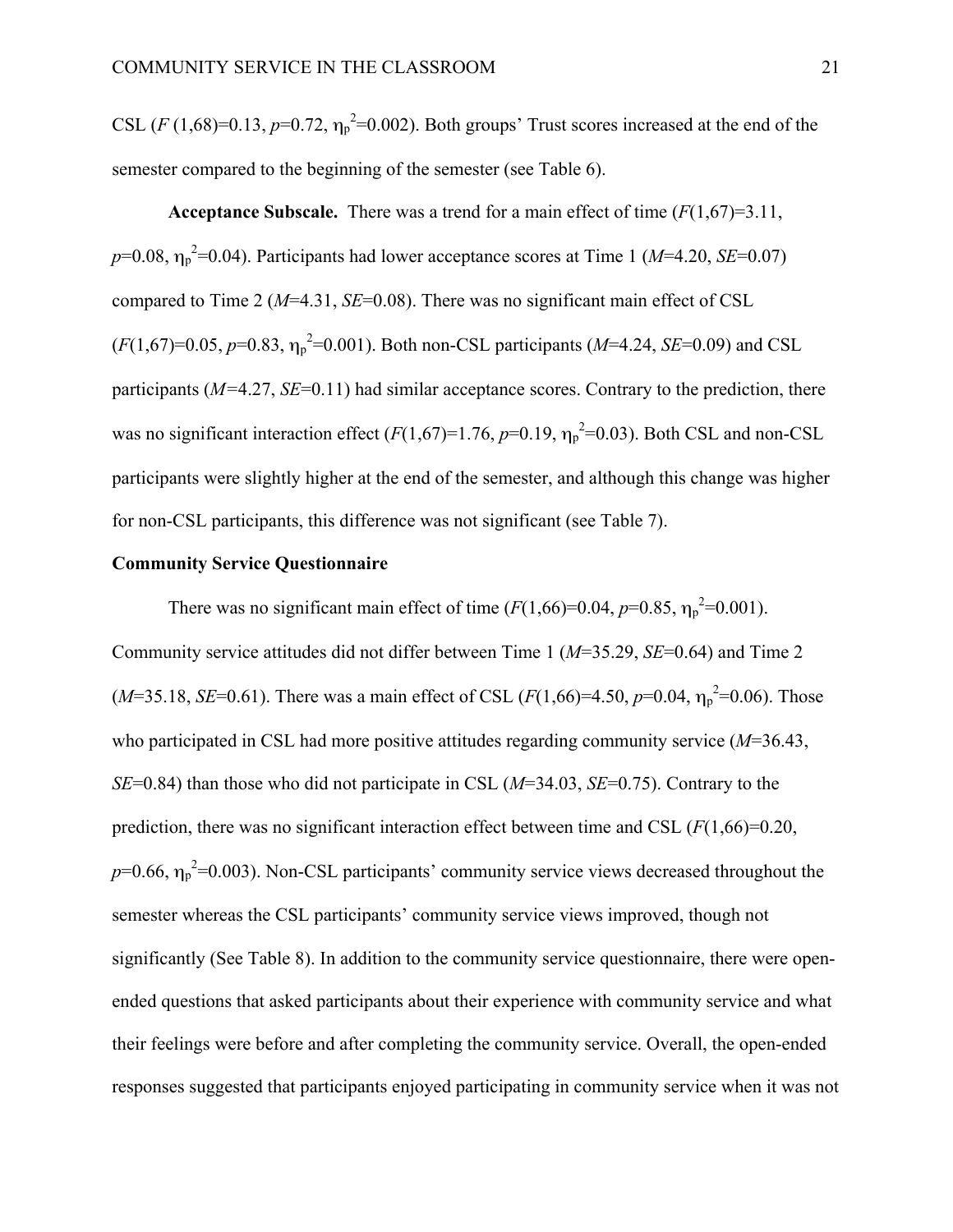required for their class and grade. They found that when it was a part of their class grade, it became more of a stressor.

#### **Course Knowledge**

Since the *Psychology of Development: Infancy and Childhood* course was the only course that was taught with the same instructor and the course content was exactly the same in both the CSL and non-CSL sections, we assessed content learned in both of these sections. There was little to no difference in the average correct response between Time 1 and Time 2. There was no significant main effect of time  $(F(1,21)=0.75, p=0.40, \eta_p^2=0.03)$ . Although the average correct at Time 1 ( $M=0.54$ ,  $SE=0.05$ ) was slightly lower than at Time 2 ( $M=0.61$ ,  $SE=0.05$ ), this difference was not significant. There was no main effect of CSL  $(F(1,21)=0.39, p=0.54,$  $\eta_p^2$ =0.02). Those who participated in CSL had higher means ( $M$ = 36.43, *SE*= 0.84) compared to those who did not complete CSL (*M*=34.04, *SE*= 0.75), though this difference was not significant. Contrary to prediction, there was no significant interaction between time and CSL (*F*   $(1,21)=0.12$ ,  $p=0.73$ ,  $\eta_p^2=0.01$ ). At Time 1, CSL and non-CSL participants had similar averages in the number of items they got correct, but at Time 2, CSL participants had a higher average in the number of items they got correct compared to non-CSL participants. Although the means are in the predicted direction, this difference was not significant (see Table 9). In the open ended question that asked participants how they would interact with peers as an eight year old in school, many participants said that they would reach out to other students to be friends and that they believed they would have a larger group of friends. Other participants said they would have one to two friends who they were close to. Those were the two most common themes found amongst this particular group. Participants were more likely to respond to this question at Time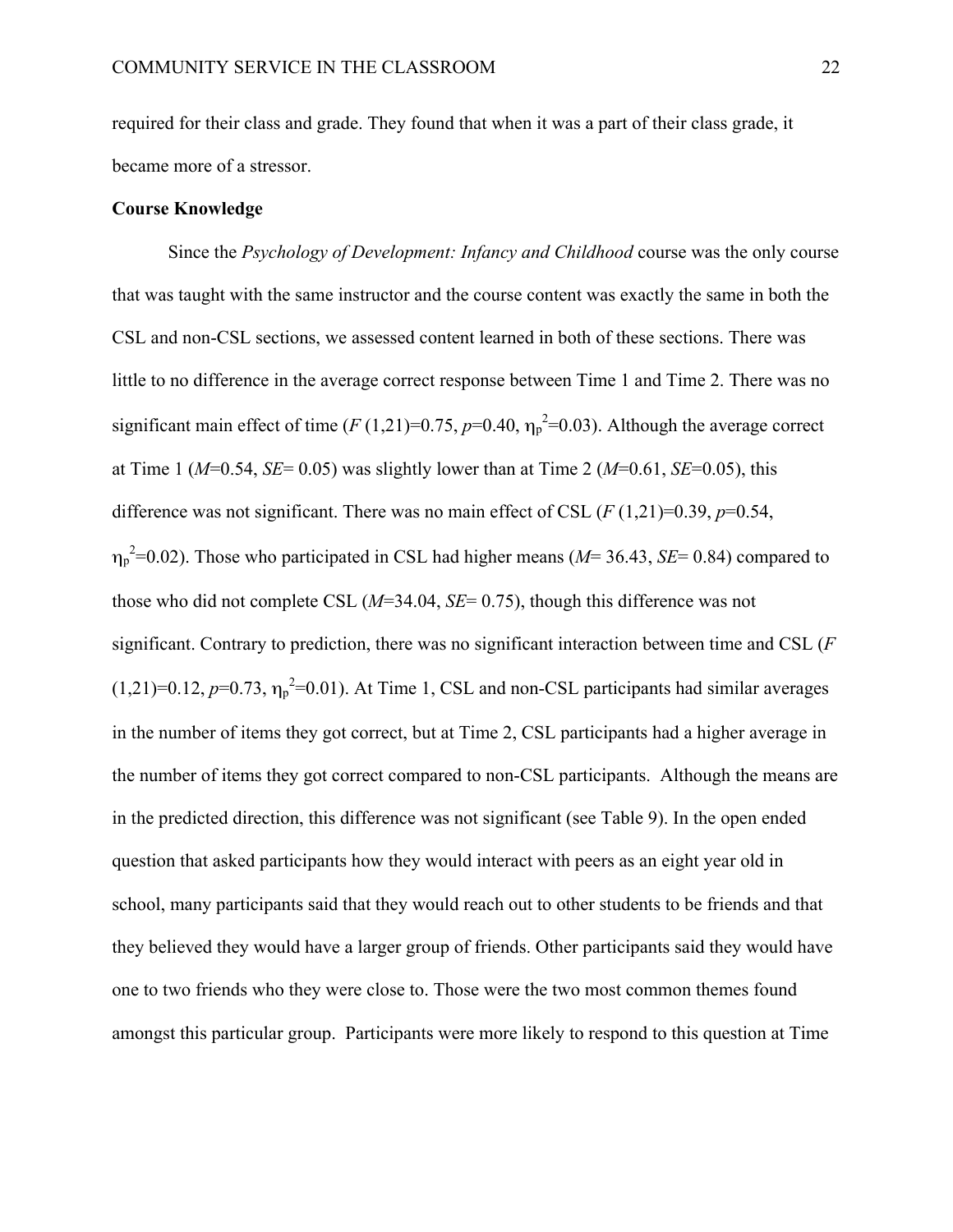1 than at Time 2, and their responses were more elaborate at Time 1 than at Time 2. There were not enough responses at Time 2 to make a comparison between CSL and non-CSL participants.

#### **Discussion**

#### **Psychological Benefits**

The present findings suggest that there was little difference between the CSL and non-CSL participants in psychological well-being overall. Those who completed community service for their class had slightly higher flourishing scores at the end of the semester compared to those who did not complete community service, but the difference was not significant. CSL participants may have felt they were succeeding more and accomplishing what they wanted to accomplish more so than non-CSL participants, but perhaps the sample size was not large enough to capture this difference. Community service can make people feel as though they are accomplishing their tasks and feel more successful compared to those who do not complete community service. These participants may have felt empowered by their community service and the work that they were doing was improving both their lives and the lives of those they are helping (Gilster, 2012). The higher flourishing scores for CSL participants is consistent with findings that suggests that participants who were involved in community service were more engaged in civil projects, had more political activism and believed that community service enhanced what they were learning (Simons & Cleary, 2006). Community service helps people find what they want to do and find them a path of success. When people can seek what they want to do through community service, they feel higher levels of achievement and it can translate over into people's adult lives and success in other endeavors in their lives (Bowman, et al., 2010). Through community service, flourishing is promoted and allows for growth and success.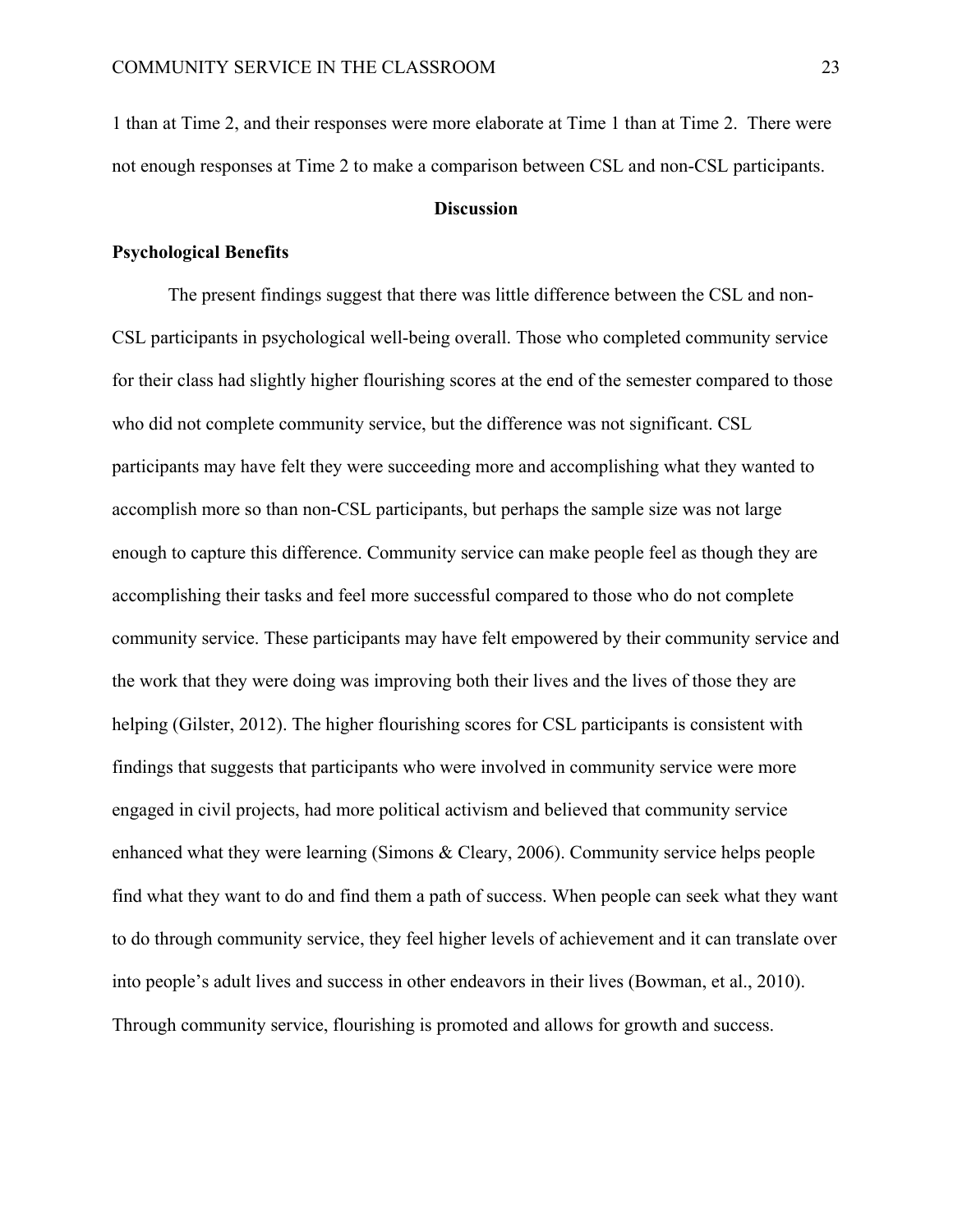Findings in the present study for many of the other psychological well-being measures did not support the hypotheses. Non-CSL participants' scores were either similar to CSL participants' scores at the end of the semester or in some cases they were actually higher than CSL participants' scores. This lack of support for psychological well-being associated with participating in community service is inconsistent with previous findings. A major psychological benefit associated with community service is self-esteem and studies have shown those who participate in community service have higher levels of self-esteem and less behavioral issues in comparison to those who do not participate in community service (Billig, 2000). Other studies showed that students who engaged in community service had higher levels of developed morals and that the community service promoted identity growth (Leming, 2001; Youniss, McLellan, Su*,* Yates, 1999). In our findings, there was little to no difference between CSL participants and non-CSL participants. CSL participants had a greater increase in some wellbeing measures from the beginning to the end of the semester compared non-CSL participants, but not enough to show that community service had an impact on the participants. Additionally, helping others in need has been associated with a sense of peace and calmness despite the hard and difficult situations they may face (Kreitzer et al., 2009). However, CSL participants in our study did not differ from non-CSL participants at the end of the semester.

It was interesting to note that the CSL group had a lower gratitude scores at the end of the semester than at the beginning of the semester. Helping has been linked to higher levels of gratitude and appreciation for what one has. When people are able to see the ways they can help others, they see more of the positives and joys they have in their life. The more gratitude a person feels, the greater possibility they will help others in order to maintain those positive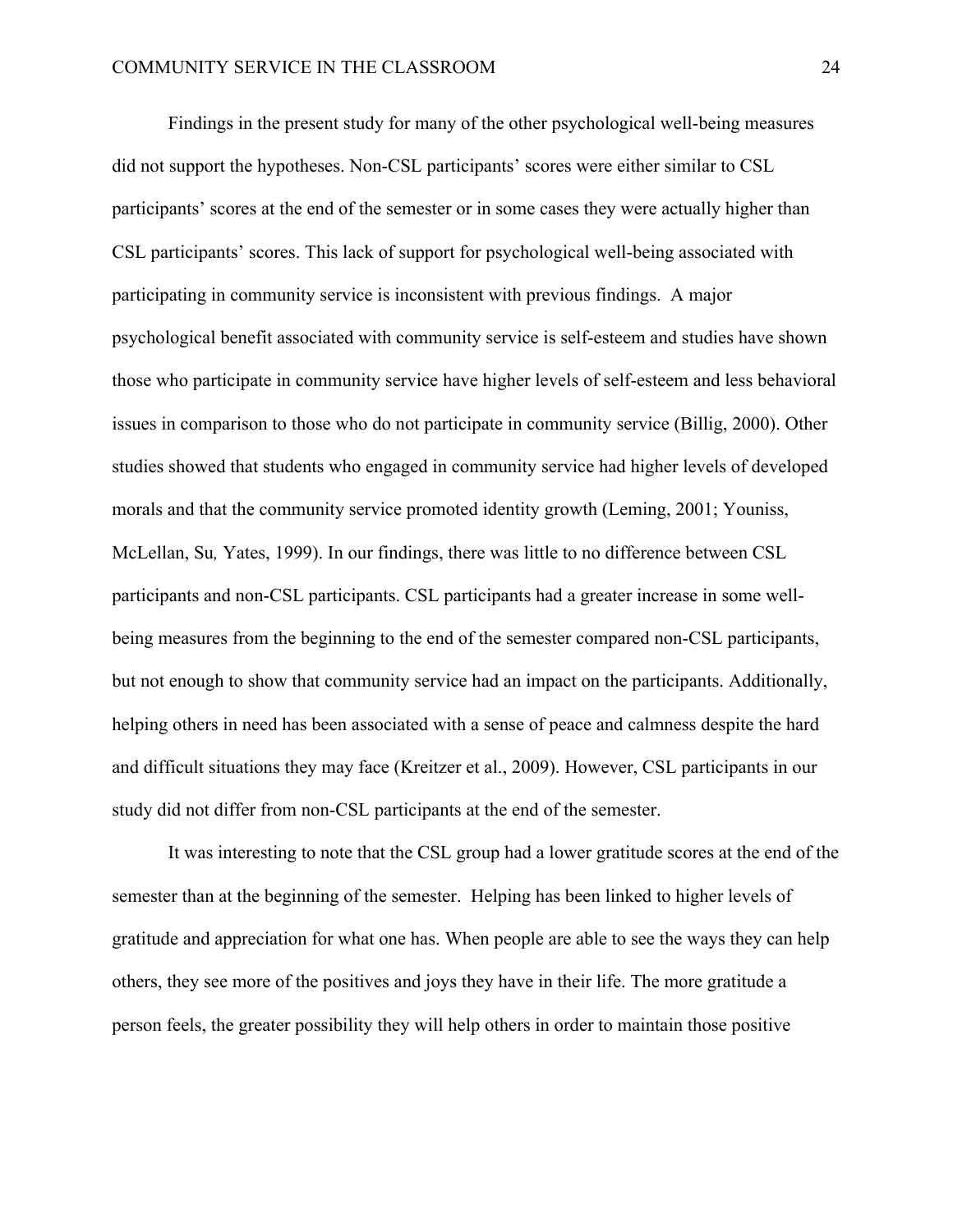feelings (Bartlett & DeSteno, 2006). In the future it would be interesting to ask more questions about gratitude to further explore this difference.

One reason for the lack of significant findings is that those who were in CSL sections may have felt the stress of trying to complete the community service by the end of the semester. As a result, participants did not receive psychological benefits due to this stress. Additionally, CSL participants were required to complete the community service. According to selfdetermination theory, when people are autonomously motivated to complete a task, they receive more benefits from what they are doing (Wehmeyer, 2004). With CSL, the community service is a requirement of the class and when not done, it can be detrimental to a student's grade. Therefore, participants are not autonomously motivated to complete the community service because they feel the pressure to do a good job in order to impress their professor and get a good grade in that course. With that, having the community service be a requirement can possibly take away the psychological benefits a person can have compared to if they were do it without any pressure. When people feel pressure to do community service out of guilt or a requirement, it can take away from the experience for them and cause for them to have a negative view on community service, which is the opposite its purpose (Weinstein  $\&$  Ryan, 2010). This can also explain why participants who voluntarily completed community service (that was not required) had higher levels of flourishing compared to participants who did not participate in community service at all (and there was a trend for *this* difference to be significant). The difference in flourishing scores for this group was much larger than the difference comparing CSL and non-CSL participants. The more people pursue community service autonomously, the more psychological benefits they may receive.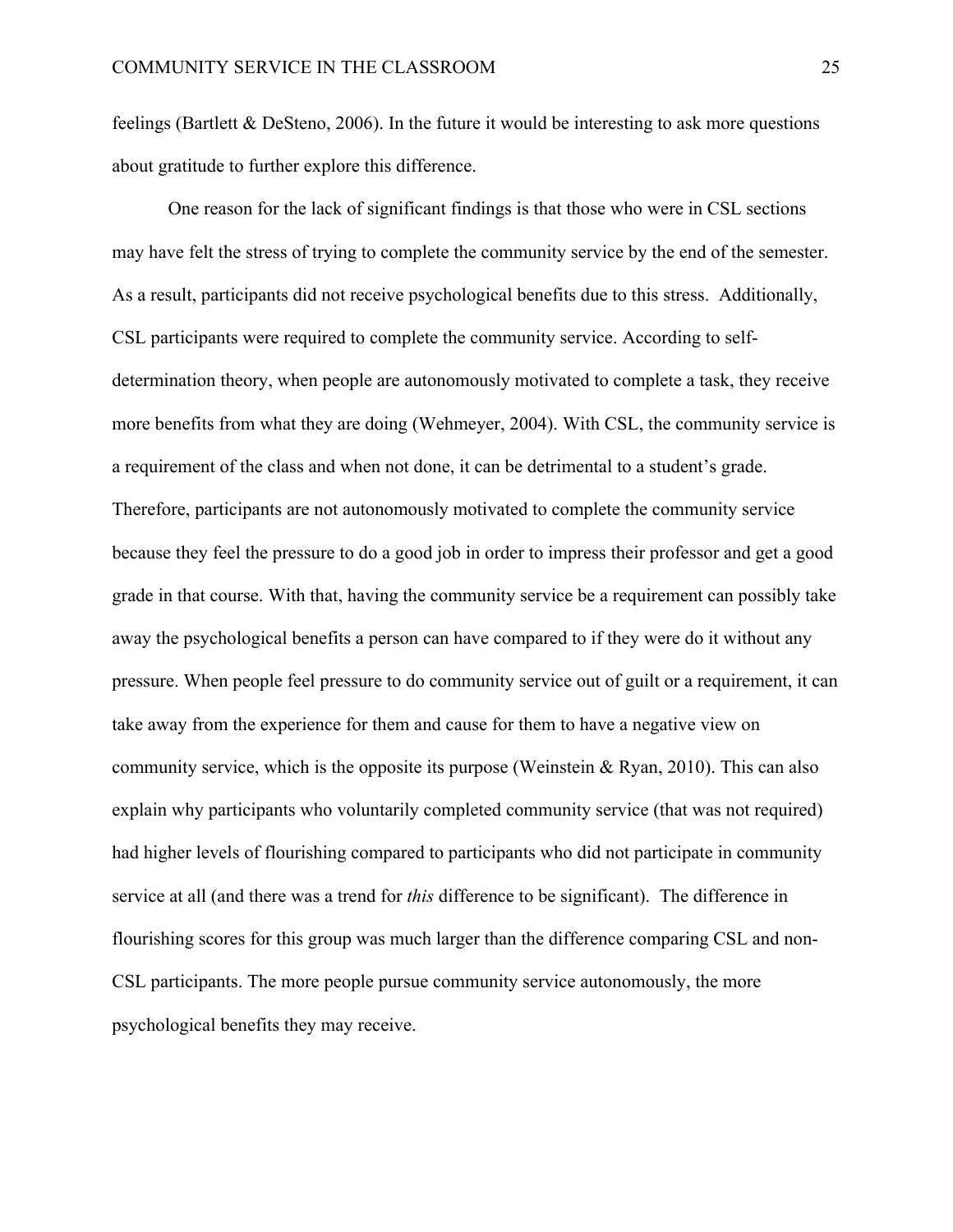Even though community service was required for the CSL courses, based on role identity theory, we still predicted that they would have higher levels of psychological benefits compared to participants in the non-CSL sections. Role identity theory suggests that when a person does a task, either willingly or because they feel guilty or required to, it becomes integrated into who they are and as an aspect of their identity. We thought that helping would be integrated into the CSL participants' identity even though it was required. However, in the present study, helping may not have been incorporated into participants' identity. They were only participating in the community service for one semester and for a limited amount of time within the semester. If participants were able to do it for a longer period of time, they could have incorporated it more into their identity and their daily life. When helping becomes part of people's identity, they find success in their life and are more comfortable in taking on new experiences (Finkelstein & Brannick, 2007). With more time to become comfortable with community service and build a relationship with those they were helping, the more likely participants will incorporate that helping into their identity, making community service part of who they are.

Another explanation for the non-significant findings may be because participants had to complete the questionnaire at the end of the semester without having enough time to reflect on their experiences. Because of this, people were not able to obtain the levels of psychological benefits that we predicted, but if we were able to assess participants in the future (as Bowman et al., 2010 did), we may have seen higher levels of the psychological benefits. Additionally, participants wanted to get the extra credit for completing the questionnaire for their class, so they rushed through the questionnaire at the end of the semester to just get it done without really thinking about their answers. There were also less people who completed the end of semester survey compared to the beginning of the semester, indicating that they had more time in the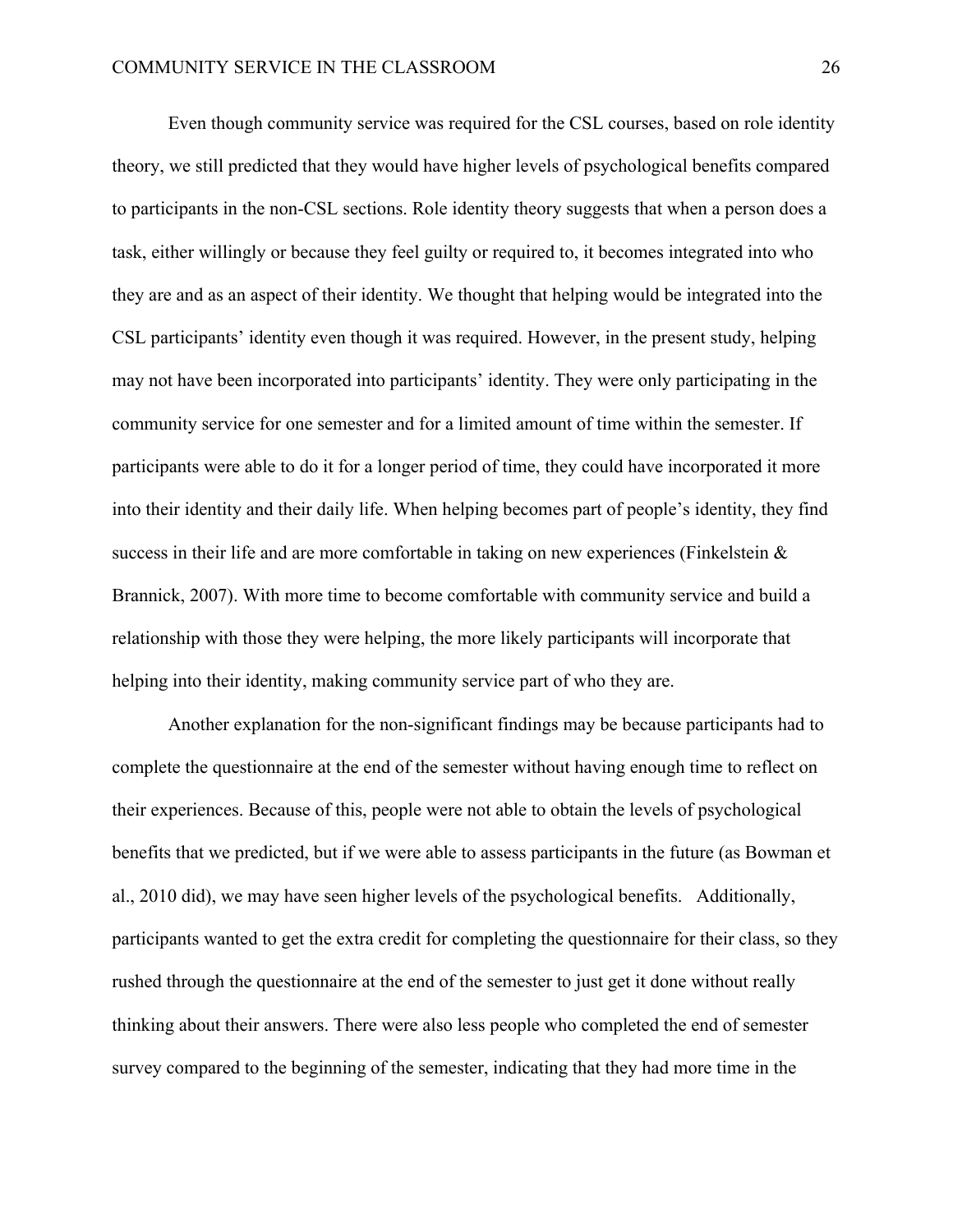beginning of the semester to complete the survey compared to the end of the semester. Openended responses also could have been shorter because they did not meet the expectations they wanted for this community service experience and they were less engaged with it.

#### **Course Knowledge**

Although the main purpose of the present study was to examine the psychological benefits of participating in community service, we were also interested in exploring how community service impacted course knowledge. To assess this, specific questions were asked for the participants in the *Psychology of Development: Infancy and Childhood* sections that were directly related to their coursework. This was the only course where CSL and non-CSL sections were taught by the same professor. There were little differences in the average number of correct responses from participants in each section at both the beginning and the end of the semester. Participants in both sections also responded similarly to an open-ended question regarding how they would interact with peers if they were a child. However, although it was not significant, CSL students did receive higher averages than non-CSL students at the end of the semester. This is consistent with past research showing a link between participation in community service and increased course knowledge. Conrad and Hedin (1982) found that when community service was integrated in the classroom setting and was directly related to what the participants were learning, participants enjoyed community service more. Participants were able to see that what they were learning was applicable to their community service experience, working in an after school program with young children.

In addition to the enjoyment that community service can provide for participants, there are also educational values offered with it. Students who participated in community service outside of the classroom have felt more engaged in class and confident in their abilities to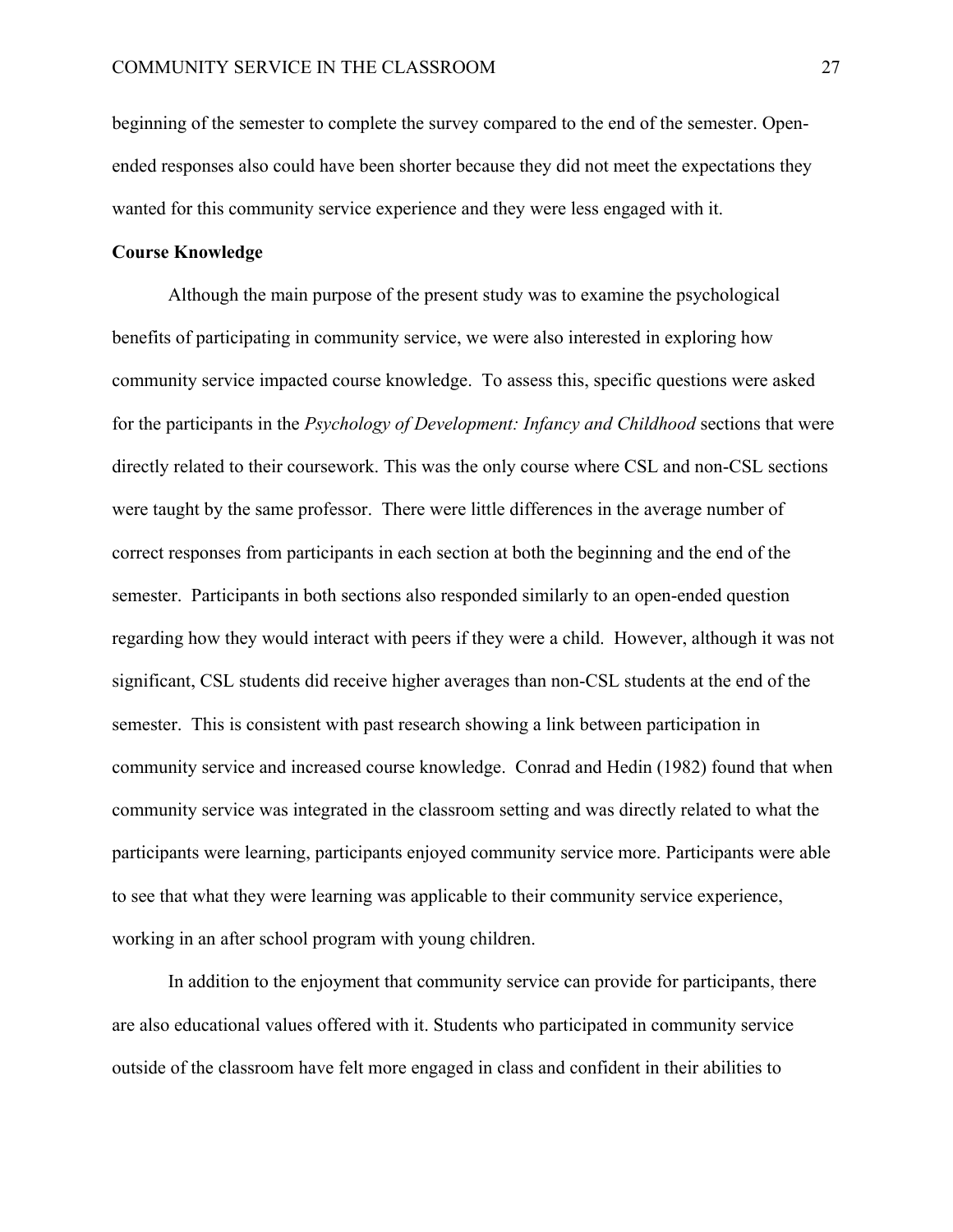complete course work (Conrad & Hedin, 1982; Simon & Cleary, 2006). One study in particular focused on a political science class in a college that had some of the participants complete community service and the other participants not. Based on the participants' self reports, the participants who completed community service felt more fulfilled and prepared to talk in class. By increasing their participation in class discussion, they felt more prepared for assessments, thus resulting in higher scores in comparison to those who did not complete CSL (Markus, Howard, & King, 1993). The results of this study show the improvement that community service can have on classroom learning and success. In the open-ended responses some participants in our study found the community service beneficial to their education, but many reported it caused more stress on them, leaving a negative impact on their classroom learning.

#### **Community Service Views**

In addition to examining psychological benefits of community service and exploring educational benefits, we also examined participants' views on community service and community service learning. Based on the ANOVA analysis we found that participants who completed community service had overall more positive attitudes on community service. CSL students may have chosen their section because they wanted to participate in the community service aspect because of their enjoyment in completing community service. For the open-ended responses, a common theme amongst the answers was that people enjoyed participating in community service, but felt stressed when it was incorporated into the classroom setting. Many participants who participated in the study participated in other types of community service before or even during the semester, ranging from soup kitchens to the Best Buddies organization. At the end of the semester, the scores of the two groups only had minor differences in their overall opinion on community service. Overall, the open-ended responses sugggested that participants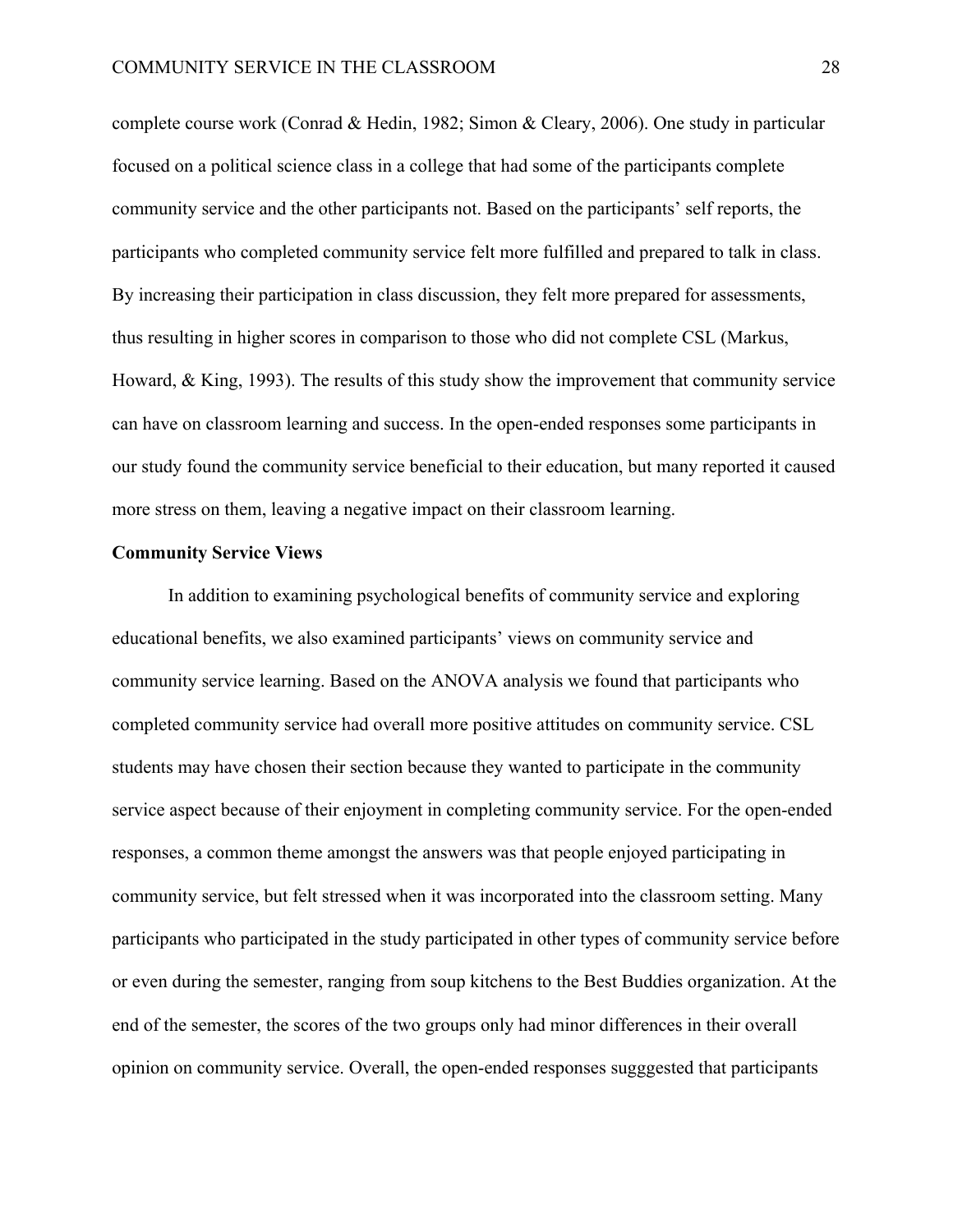enjoyed participating in community service when it was not required for their class and grade. They found that when it was a part of their class grade, it became more of a stressor. However, participants felt that when they completed community service, they were more engaged with the issues the community around them was facing. In seeing the changes, they felt determined to make a difference, which is consistent with past community service research (Hart et al., 2007). In the open-ended responses, participants also reported some of the psychological benefits. Participants reported feeling happier when completing community service because they were able to see the difference they were making. They reported that aspects of the community service related to what they were learning in class, but overall it was stressful to have the CSL component integrated in their class. Students reported that they enjoyed participating in community service and perceived its benefits, but felt stressed when it became part of their grade and as a whole people saw it as more of an obstacle rather than an advantage. CSL courses allow students to see what they are learning in class in the community around them. The purpose of CSL is to enhance the class material and have participants look at the bigger picture of what they are learning. Taken as a whole, these open-ended responses seem to suggest that when community service is done independently from the class, participants feel the benefits that community service can provide more. When taking the requirement away from the community service, the more impact it can have on people.

It is important to note that the majority of participants' open-ended responses were more elaborate at the beginning than at the end of the semester, particularly in what they expected to get out of the community service and how they felt about community service. When participants answered these same questions at the end of the semester, their answers were shorter and had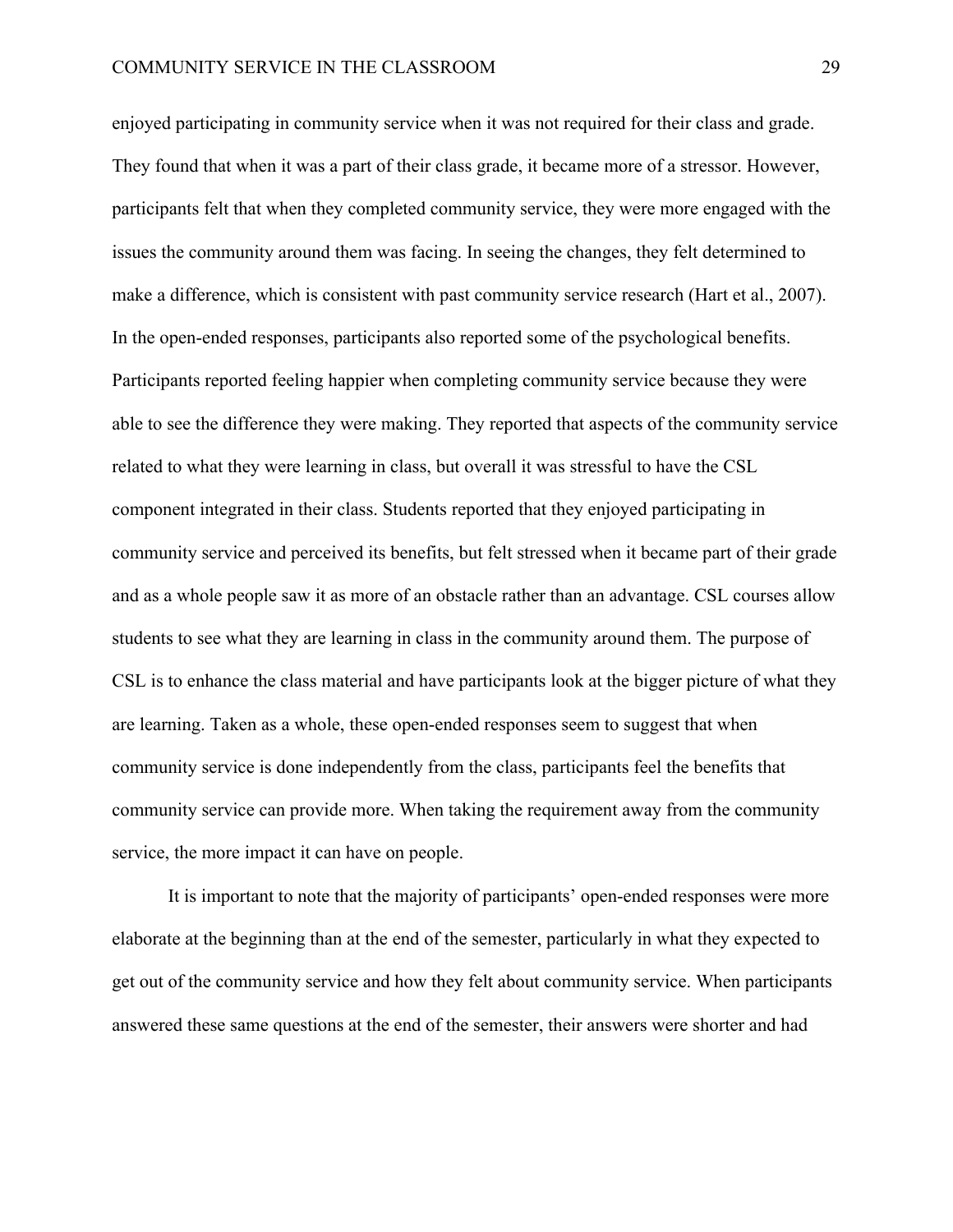less details. Participants may have been more stressed at the end of the semester with other assignments, personal commitments, and general stressors of college.

#### **Limitations**

There are several limitations that are worth noting in the present study. First, there was only one set of courses that had CSL and non-CSL sections taught by the same professor, *Psychology of Development: Infancy and Childhood*. The CSL and non-CSL sections of *Concepts of Biology* and *English Composition* were taught by different professors and therefore had different expectations for their class and may not have covered the same material. In future research it would be desirable to have courses that are taught by the same professor.

Second, those who participated in CSL in the different courses also completed different types of community service. All these community service opportunities left an impact on the participants, but the different opportunities also provided different reactions and experiences for the participants. In the future, it would be beneficial to see if the CSL group could do the same or similar type of community service in order to get a better idea about how the same type of community service impacts participants.

A third limitation was that the sample was homogeneous. Participants were recruited from a small Catholic New England college. This implies that the participants could have similar beliefs and values because they all go to the same school and are taking similar classes within the common core. It would be different if this was given to the general public because there would be answers from people with different viewpoints and educational backgrounds. An area where they were similar was that over 80% of our sample was Caucasian. There were very few minorities. In the future, selecting a more ethnically diverse pool of participants would be beneficial to examine how ethnicity might play a role in the findings.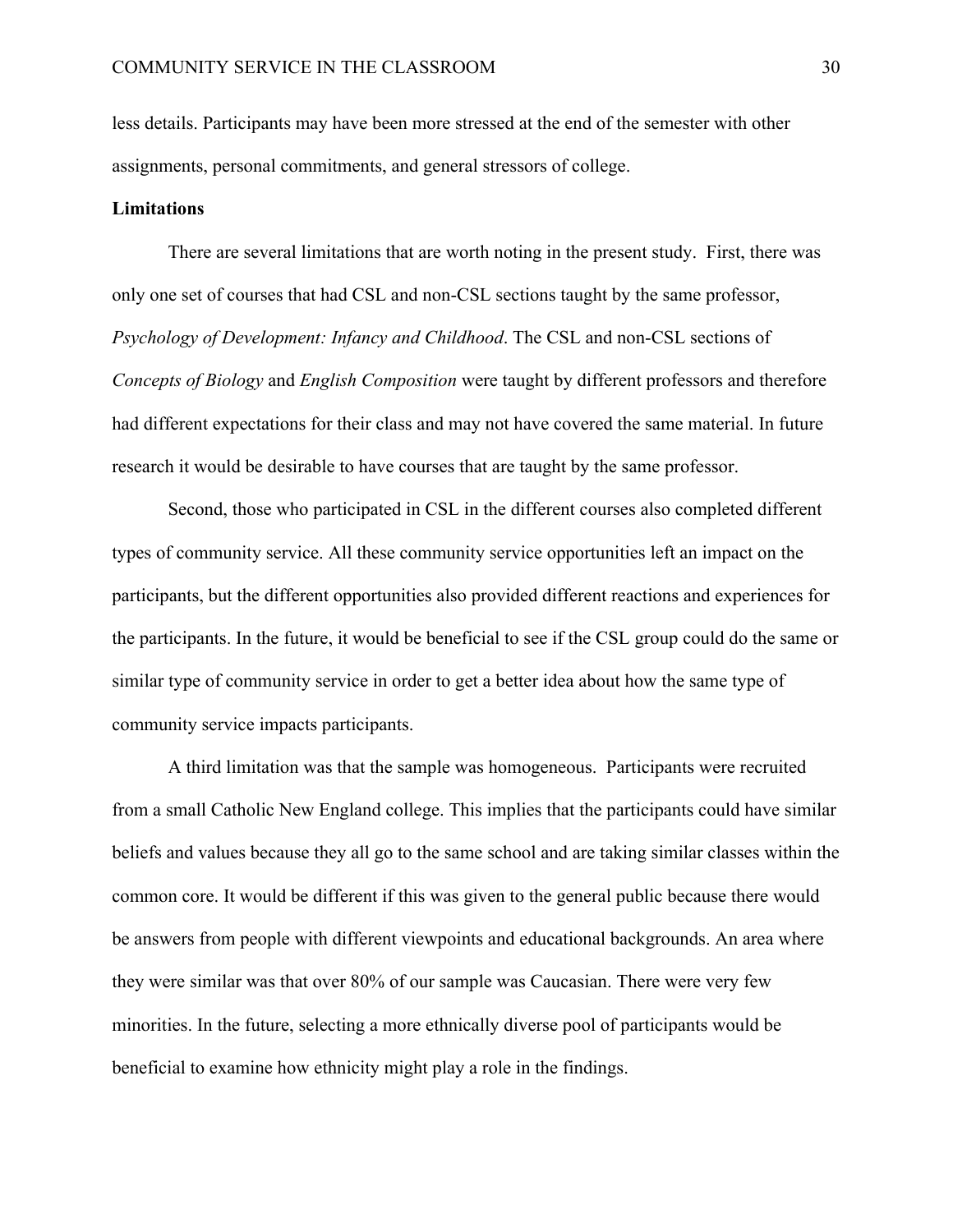Another limitation to the study was also a logistic benefit: having participants complete the surveys online during their own time at the comfort of where they wanted to be. Without the need to sign up for a specific time to fill out the survey in a specific room, participants were able to fill out the surveys whenever they wanted and took the stress off of trying to schedule a time that worked for them. This allowed for more people to participate in the study because they felt more in control of when they filled out the survey and where they were able to complete it. However, it also was a limitation because when conducting a study in an assigned room, there is a greater control over participants' environment and greater ability to limit the amount of external factors they would experience when filling out the survey.

The findings from the present study suggest that when community service is integrated into the classroom, participants may receive little to no psychological benefits compared to participants who do not complete community service for a class. However, based on open response questions, people enjoyed doing community service outside of the classroom and reported feeling more fulfilled when they completed it outside of the classroom. Additionally, although many of the findings were not significant, some were in the predicted direction (e.g., flourishing). For future research, it would be interesting to expand on the association between flourishing and community service. Also it would be important to explore why people choose to be a part of a community service learning class or section compared to a section that does not require community service. Community service is something that almost everyone experiences in one way or another. Whether it is volunteering at a food kitchen, tutoring kids or working on building a house, people have done acts that make a difference in other people's lives. The psychological benefits of community service are endless and are beneficial to everyone no matter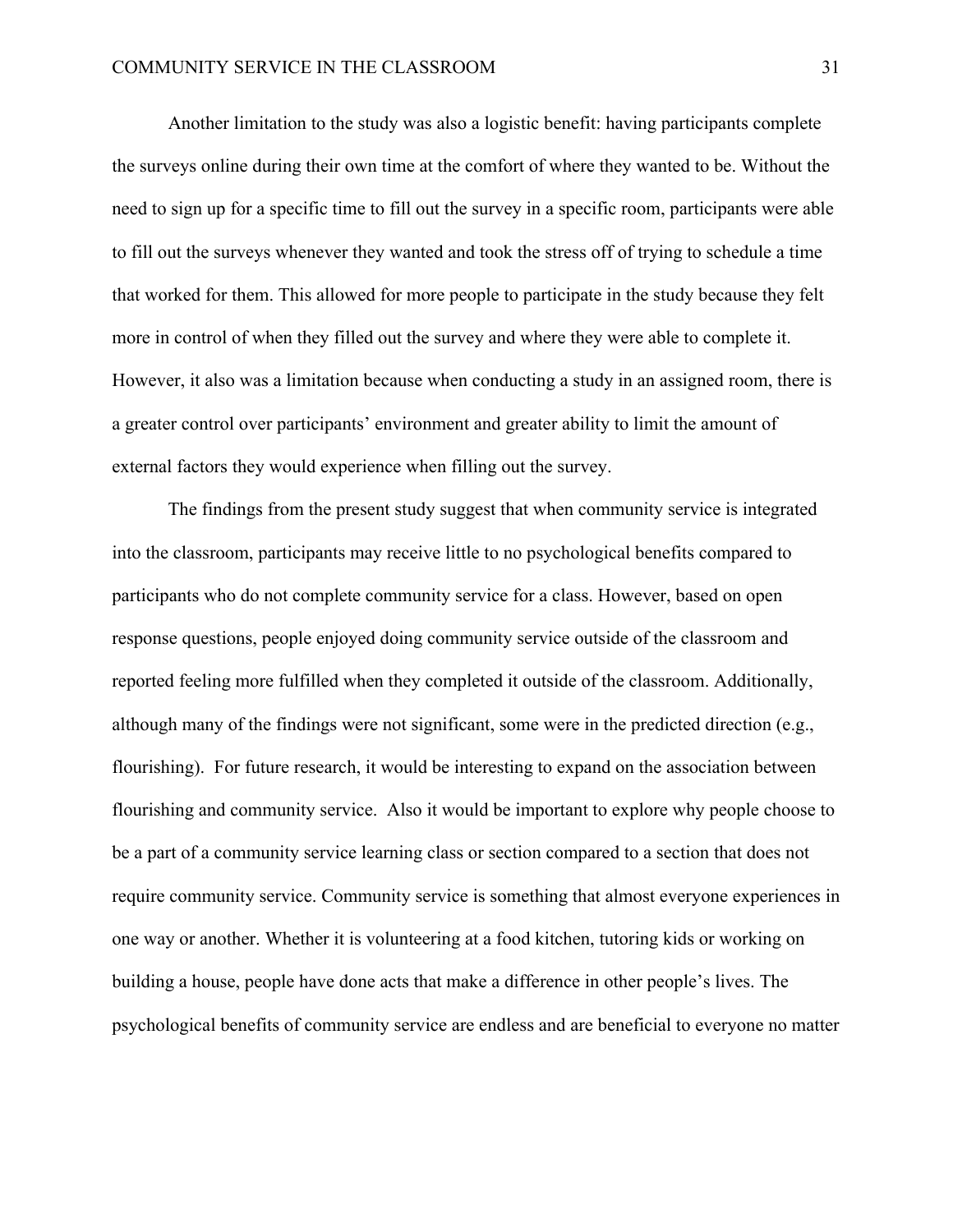why they are doing it. Our research explored new paths in understanding the benefits of community service, and hopefully has paved the way for future research in this area.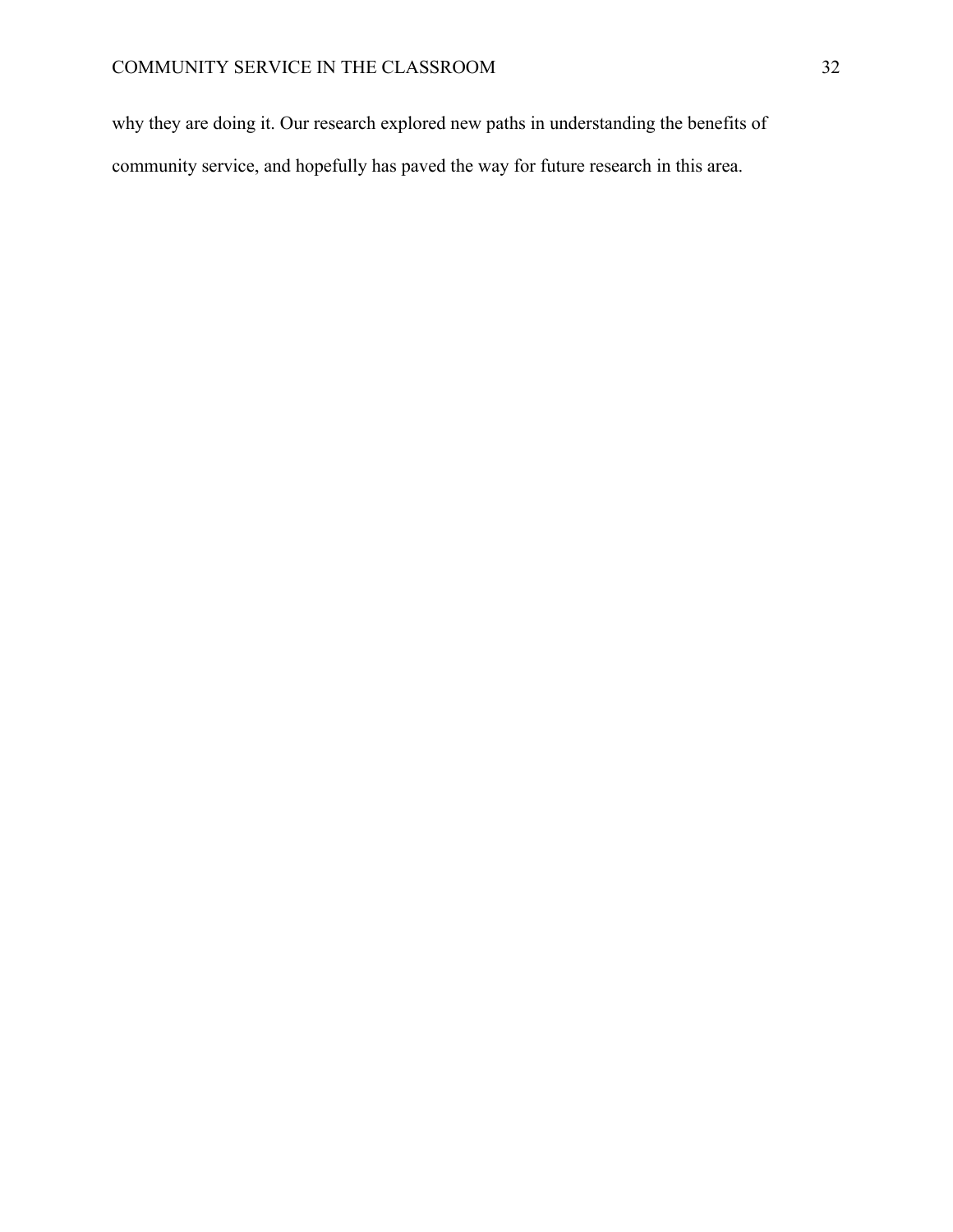#### References

- Andersen, S. (2014). Serving time or serving the community? Exploiting a policy reform to assess the casual effects of community service on income, social benefit dependency and recidivism. *Springer Science and Business Media 31,* 537-563 https://doi.org/10.1007/s10940-014-9237-2
- Astin, A. W., Vogelgesang, L. J., Ikeda, E. K., & Yee, J. A. (2000). How service learning affects students. *Higher Education*, *10(144)*, 1-4
- Bartlett, M. & DeSteno, D. (2006). Gratitude and prosocial behavior. *Psychological Science, 17,* 337-360.
- Berger, J. B., & Milem, J. F. (2002). The impact of community service involvement on three measures of undergraduate self-concept. *Center for International Education Faculty Publications*, *10*, 85-103.
- Billig, S. (2000). Research on K-12 school-based service-learning, the evidence builds. *PHI DELTA KAPPAN, 42,* 658-664.
- Bowman, N., Brandenberger, J., Lapsley, D., Hill, P., & Quaranto, J. (2010) Serving in college, flourishing in adulthood: Does community engagement during the college years predict adult well-being? *Applied Psychology 2,* 14-34. doi:10.1111/j.1758-0854.2009.01020.x
- Conrad, D & Hedin, D. (1982). The impact of experimental educations on adolescent development. *University of Nebraska, Omaha. 20,* 57-76. DOI: 10.1300J024v04n03\_08
- Dienhart, C., Maruyama, G., Snyder, M., Furco, A., McKay, M., Hirt, L., & Huesman, Jr, R., (2016). The impacts of mandatory service on students in service-learning classes. *The*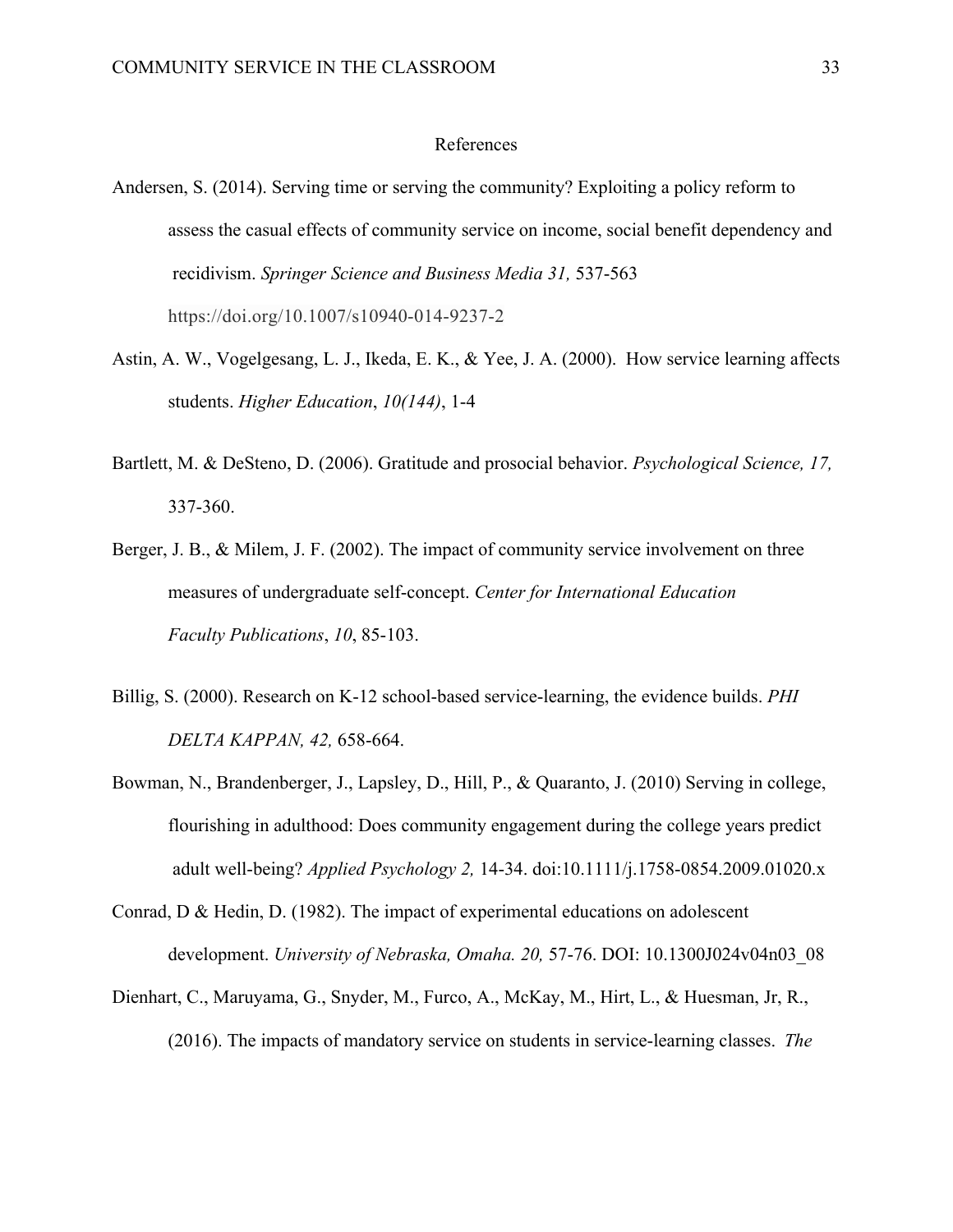*Journal of Social Psychology. 156,* 305-309.

http://dx.doi.org/10.1080/00224545.2015.1111856

- Finkelstein, M. & Brannick, M. (2007) Applying theories of institutional helping to informal volunteering: Motives, role identity, and prosocial personality. *Society of Personality Research. 35,* 101-114
- Fredrickson, B. L. (2013). Positive emotions broaden and build. In E. A. Plant & P. G. Devine (Eds.), *Advances in experimental social psychology* (Vol. 47, pp. 1–53). San Diego, CA: Academic Press.
- Fredrickson, B. L., & Losada, M. F. (2005). Positive affect and the complex dynamics of human flourishing. *American Psychologist*, 60, 678–686. DOI: 10.1037/0003-066X.60.7.678
- Gilster, M. (2012). Comparing neighborhood-focused activism and volunteerism: Psychological well-being and social connectedness. *Journal of Community Psychology, 40*, 769-784. DOI: 10.1002/jcop.20528
- Hart, D., Donnelly, T., Youniss, J., & Atkins, R. (2007). High school community service as a predictor of adult voting and volunteering. *American Educational Research Journal, 44*, 197-219. http://dx.doi.org/10.1037/ser0000145
- Henderson, J., Chaim, G., & Brownlie, E.B. (2017). Collaborating with community –based services to promote evidence-based practice: Process description of a national initiative to improve services for youth with mental health and substance use problems. *Psychological Services 14.* 361-372. http://dx.doi.org/10.1037/ser0000145
- Ho, H., Wan, A., Ng, Y., Mui, M., Stewart, S., Lam, T., & Chan, T (2016). Happy family kitchen: A community-based research for enhancing family communication and well-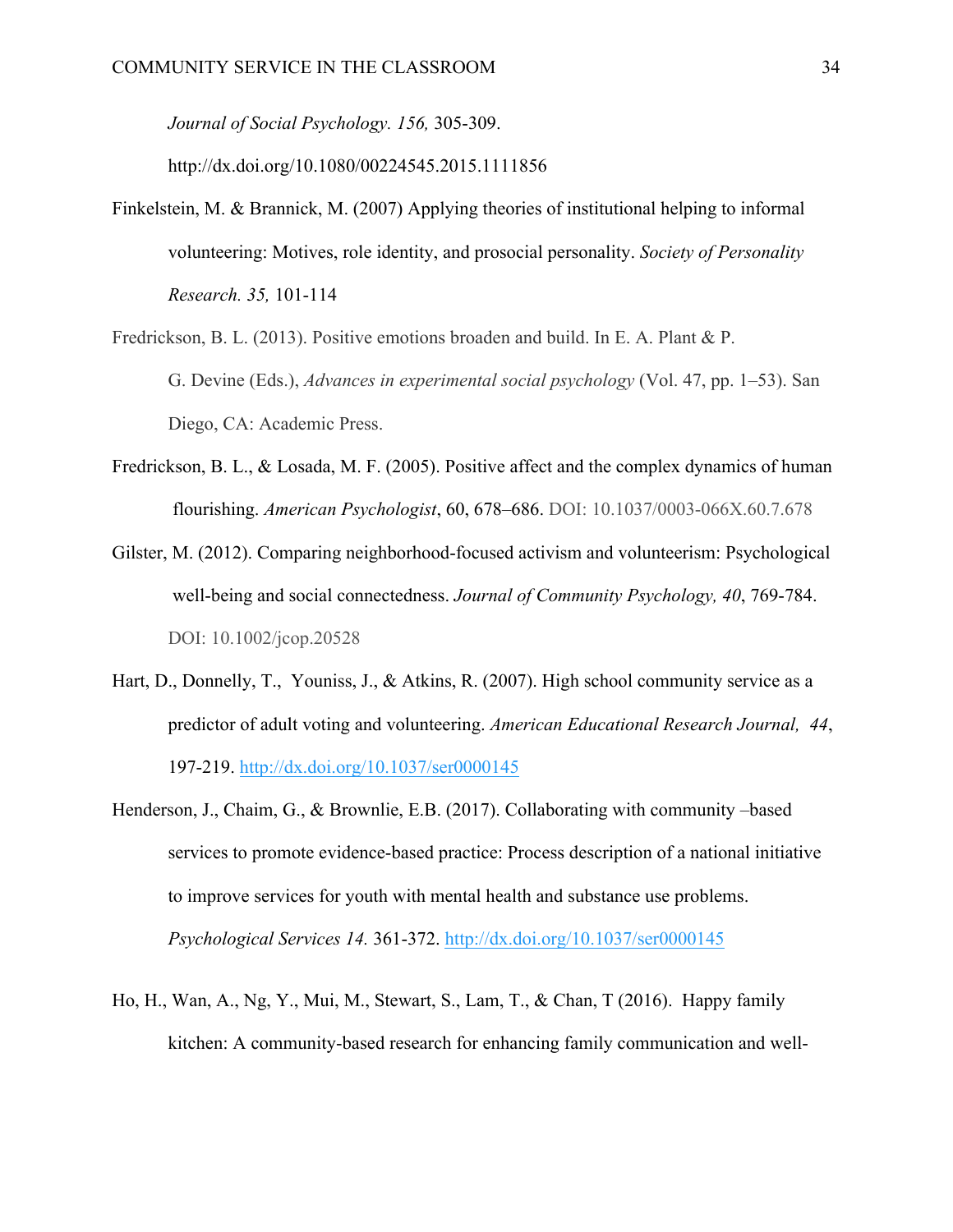being in Hong Kong. *Journal of Family Psychology*, *30*, 752-762. DOI:

10.1037/fam0000233

- Leming J. (2001). Integrating a structured ethical reflection curriculum into high school community service experiences: impact on students' sociomoral development. *Adolescence, 36*, 33-45.
- Kreitzer, M, Gross, C, Waleekhachonloet, O, Reilly-Song, M, & Byrd, M. (2009). The brief serenity scale: A psychometric analysis of a measure of spirituality and well-being. *Journal of Holistic Nursing. 27*, 1-14. doi: 10.1177/0898010108327212
- Marks, H. & Jones, S. (2004) Community service in the transition: shifts and continuities in participation from high school to college. *The Journal of Higher Education*,*75*, 307-339.
- McCullough, M., Kimeldorf, M., & Cohen, A. (2008). An adaptation for altruism? *University of Miami, 17,* 281-285
- McCullough, M., Emmons, R., & Tsang, J. (2002). The grateful disposition: A conceptual and empirical topography. *American Psychological Association, 82,* 112-127. DOI: 10.1037//0022-3514.82.1.112
- Markus, G., Howard, J., & King, D. (1993). Integrating community service and classroom instruction enhances learning: Results from an experiment. *Harvard University, 15,* 410- 419
- Morrow-Howell, N., Hong, S., & Tang, F. (2009). Who benefits from volunteering? Variations in perceived benefits. *The Gerontologist, 49*, 91-102. doi: 10.1093/geront/gnp007
- Poulin M. (2013). Volunteering predicts health among those who value others: Two national studies. *Health Psychology, 33*, 120-129. doi: 10.1037/a0031620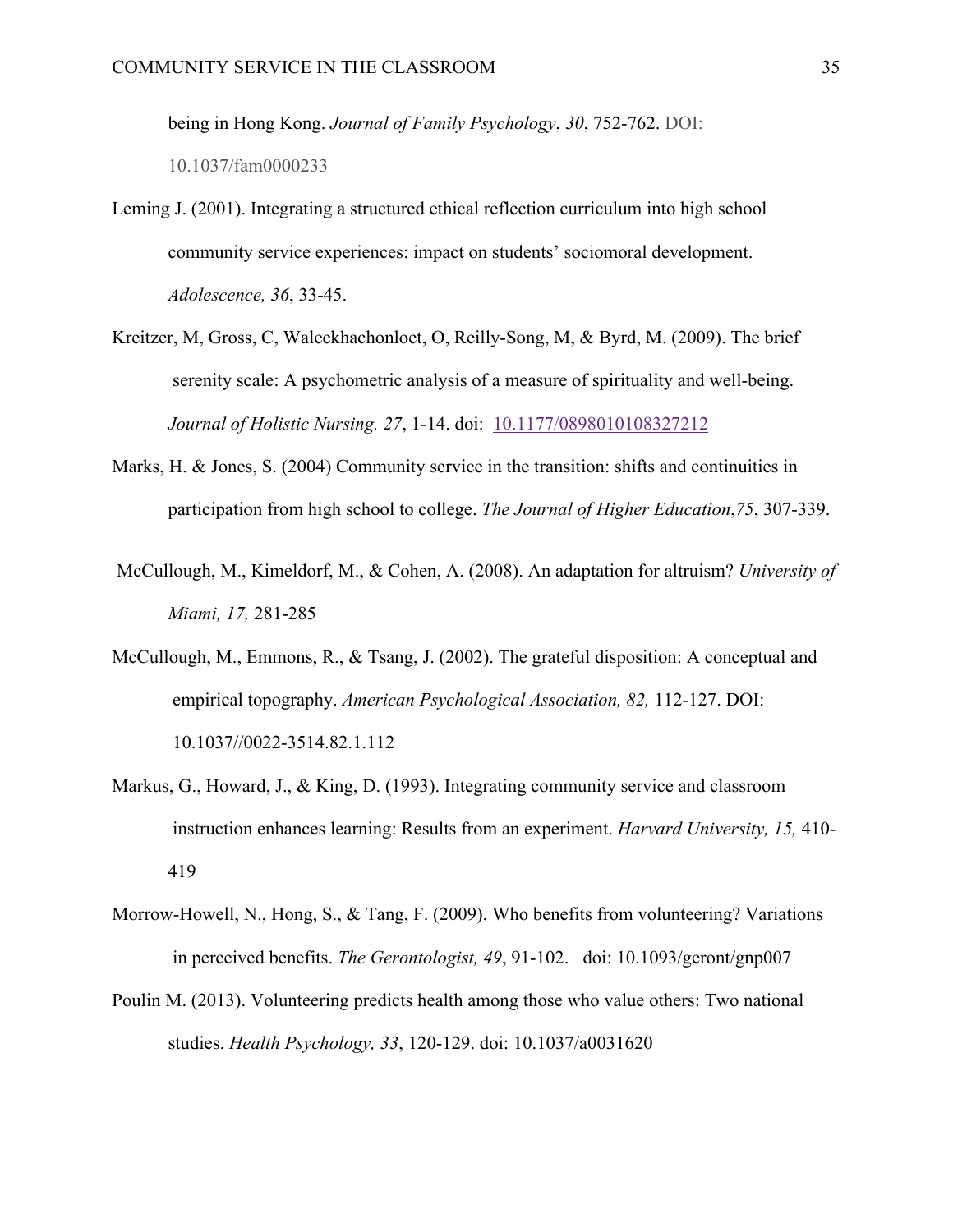- Robbins, D. (2014). Mastering today. Retrieved March 22, 2017, from http://masteringtoday.me/2014/09/01/the-best-way-to-find-yourself-is-to-lose-yourselfin-the-service-of-others-%E2%80%95-mahatma-gandhi/
- Roberts, K. & Cunningham, G. (1990). Serenity: Concept analysis and measurement. *Educational Gerontology, 16*, 577-589. https://doi.org/10.1080/0380127900160607
- Simons, L. & Cleary, B. (2006). The influence of service learning on students' personal and social development. *College Teaching, 54*, 307-319.
- Vellone E., Piras G., & Talucci C. & Cohen M.Z. (2008). Quality of life for caregivers of people with Alzheimer's Disease. *Journal of Advanced Nursing, 61*, 222–231. DOI: 10.1177/1043659611414199
- Wehmeyer, M. (2004). Beyond self-determination: Casual agency theory. *Journal of Development and Physical Disabilities, 16,* 319-325.
- Youniss, McLellan. J, A, Yang Su*,* Y., & Yates, M. (1999). The role of community service in identity development: normative, unconventional, and deviant orientations. *Journal of Adolescent Research*, *14*, 248-261.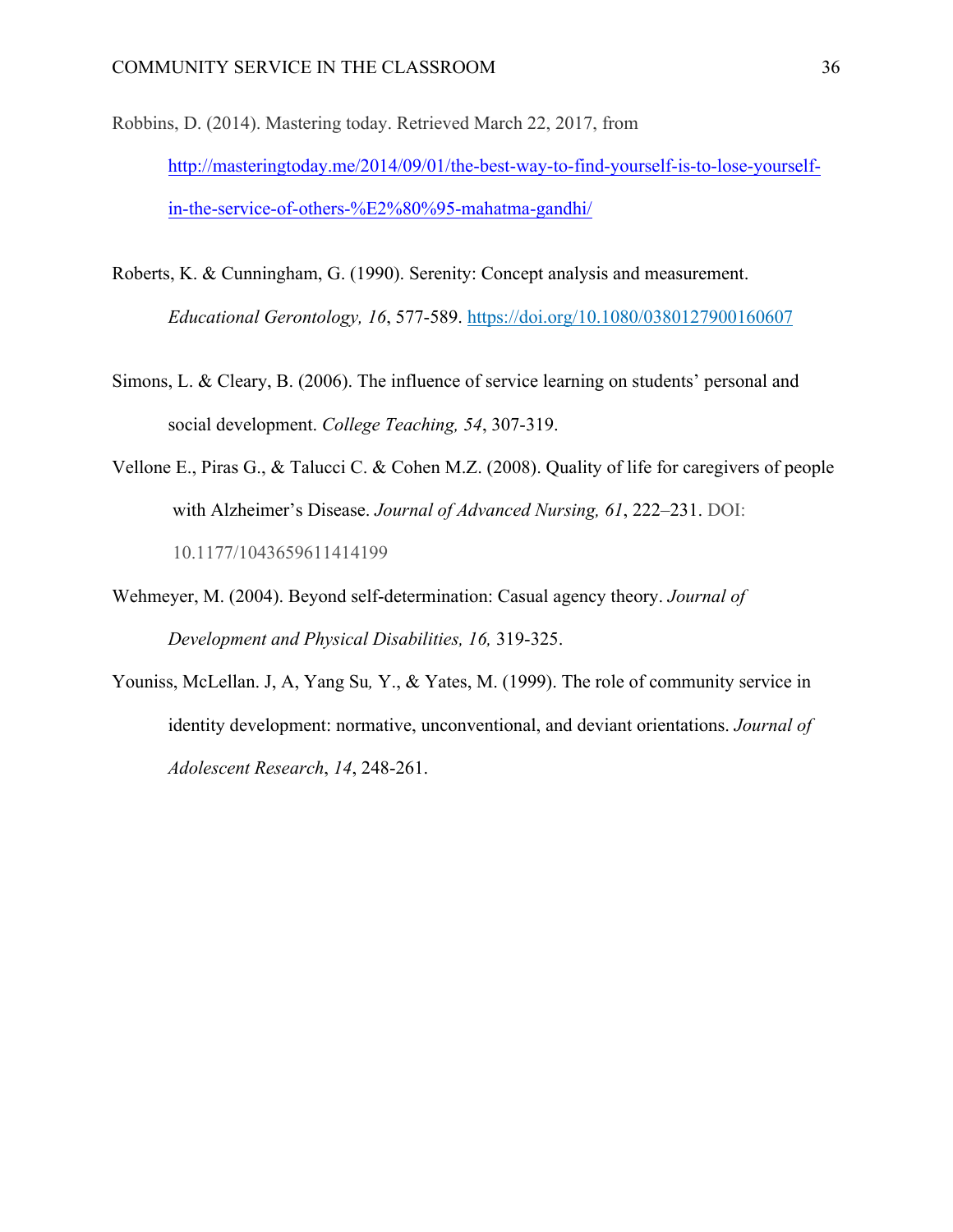## Table 1:

|                  | <b>Community Service</b> |       |  |
|------------------|--------------------------|-------|--|
|                  | N <sub>0</sub>           | Yes   |  |
| Time 1           |                          |       |  |
| $\boldsymbol{M}$ | 36.50                    | 37.61 |  |
| $S\!E$           | 0.99                     | 1.20  |  |
| Time 2           |                          |       |  |
| $\cal M$         | 36.96                    | 37.00 |  |
| $S\!E$           | 1.00                     | 1.22  |  |
|                  |                          |       |  |

*Self-Esteem Scores as a Function of Time and Community Service Learning*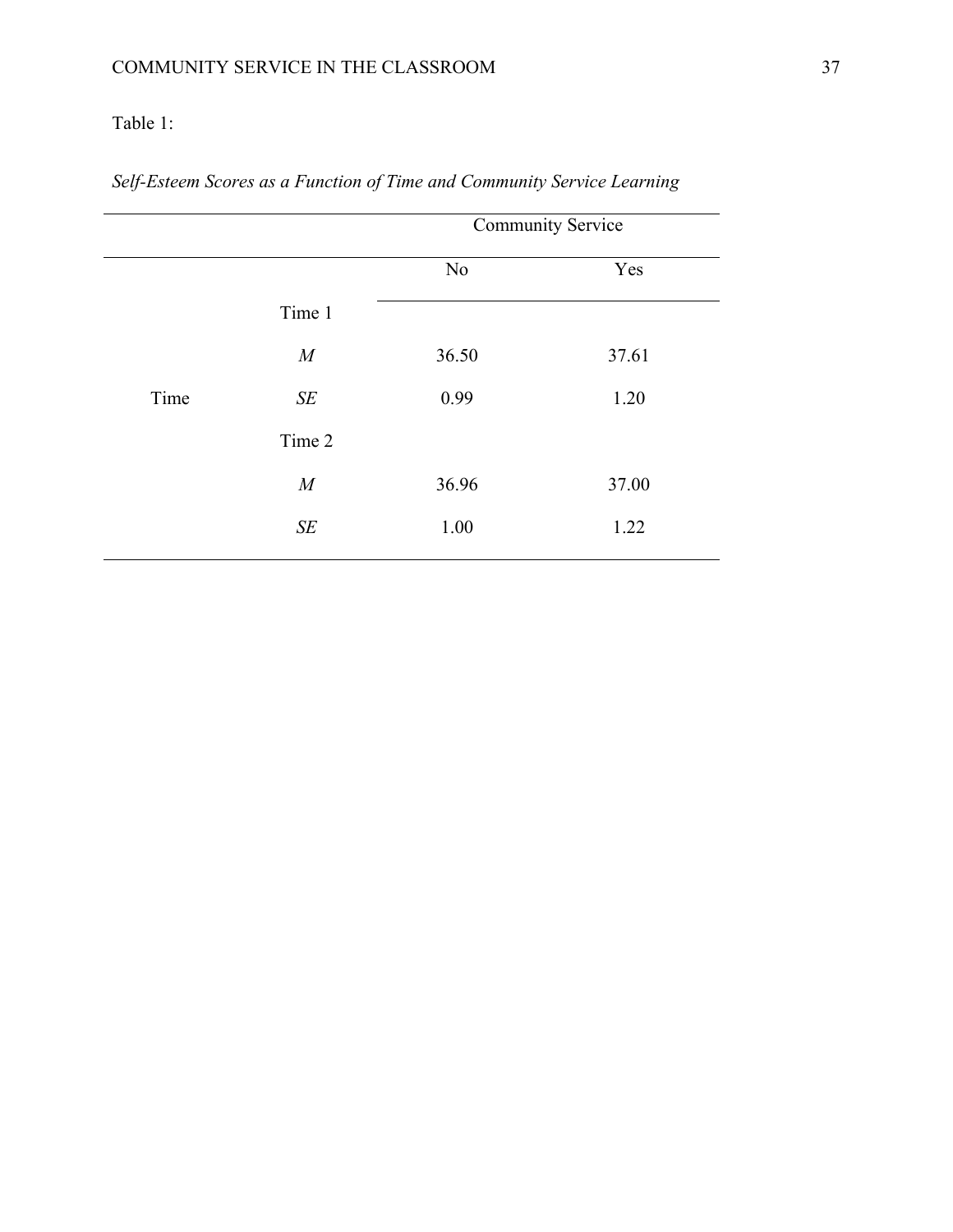## Table 2:

|             |                  | <b>Community Service</b> |       |  |
|-------------|------------------|--------------------------|-------|--|
|             |                  | N <sub>0</sub>           | Yes   |  |
|             | Time 1           |                          |       |  |
|             | $\boldsymbol{M}$ | 33.74                    | 34.44 |  |
| <b>Time</b> | SE               | 0.63                     | 0.64  |  |
|             | Time 2           |                          |       |  |
|             | $\boldsymbol{M}$ | 33.30                    | 34.91 |  |
|             | SE               | 0.53                     | 0.76  |  |
|             |                  |                          |       |  |

*Flourishing Scores as a Function of Time and Community Service Learning*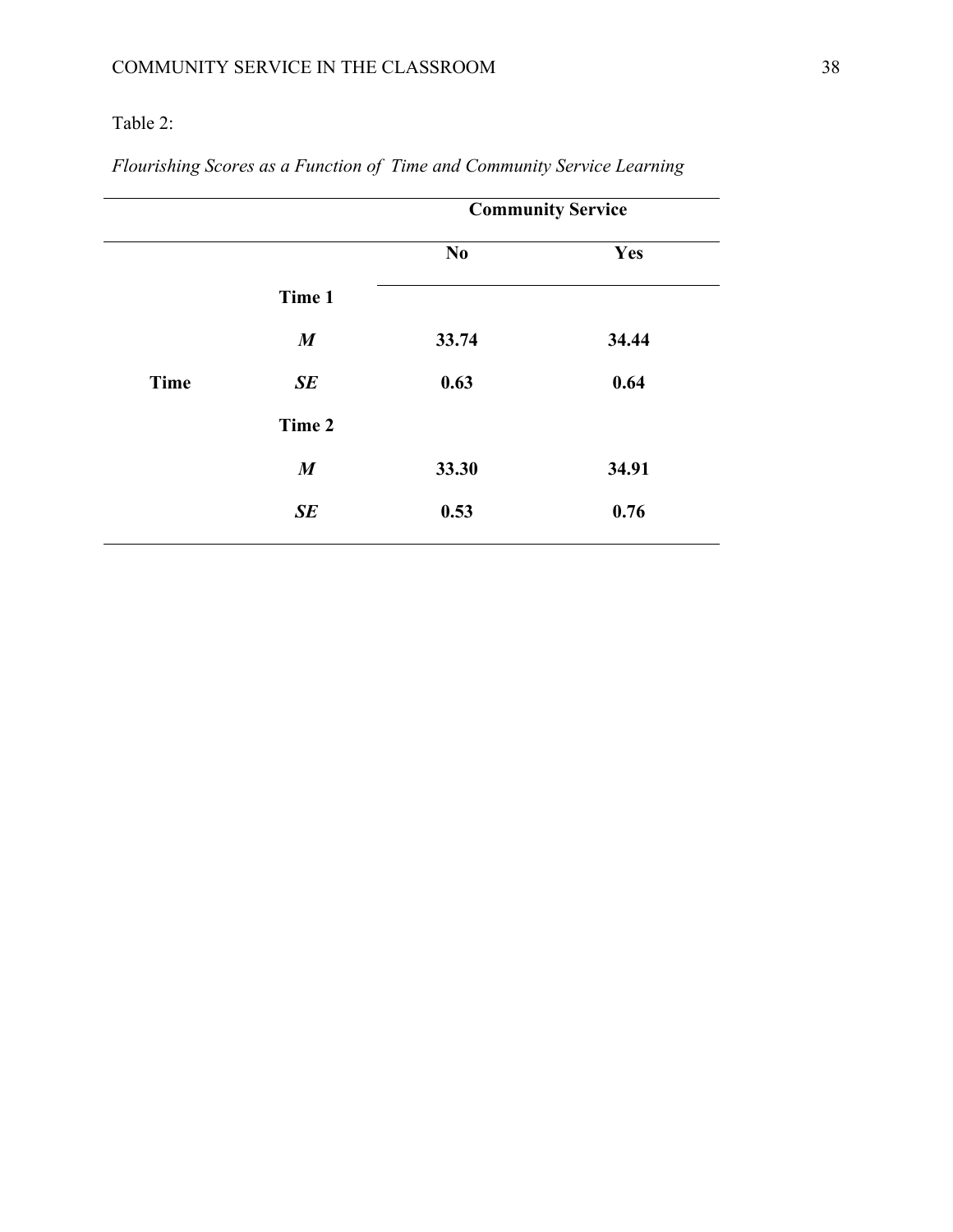## Table 3:

|             |                  | <b>Non-Required Community Service</b> |       |  |
|-------------|------------------|---------------------------------------|-------|--|
|             |                  | N <sub>0</sub>                        | Yes   |  |
|             | Time 1           |                                       |       |  |
|             | $\boldsymbol{M}$ | 33.68                                 | 34.12 |  |
| <b>Time</b> | SE               | 0.72                                  | 0.56  |  |
|             | Time 2           |                                       |       |  |
|             | $\boldsymbol{M}$ | 32.60                                 | 34.54 |  |
|             | SE               | 0.88                                  | 0.67  |  |
|             |                  |                                       |       |  |

*Flourishing Scores as a Function of Time and Non-Required Service*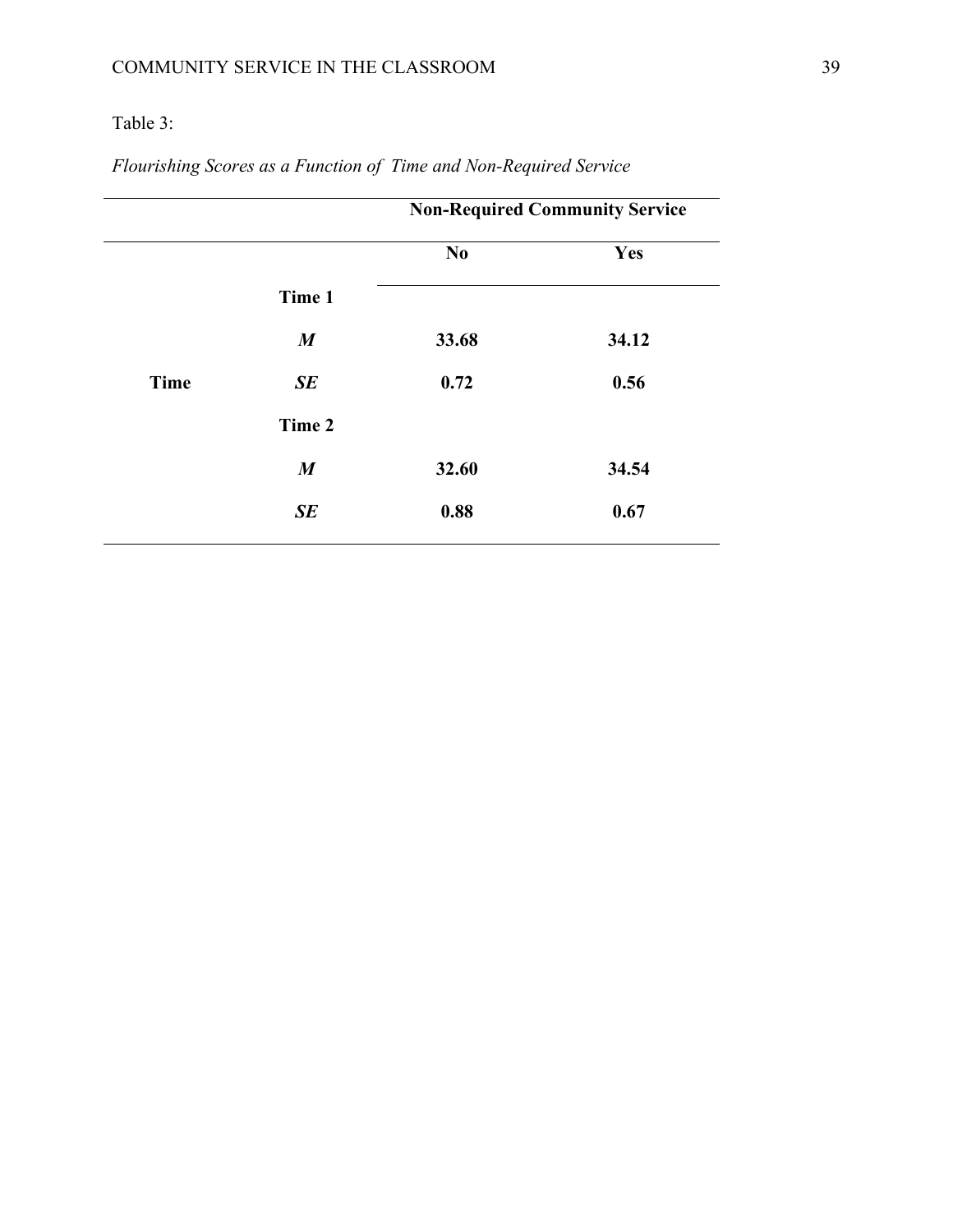## Table 4:

|                  | <b>Community Service</b> |       |  |
|------------------|--------------------------|-------|--|
|                  | N <sub>0</sub>           | Yes   |  |
| Time 1           |                          |       |  |
| $\boldsymbol{M}$ | 35.73                    | 35.53 |  |
| SE               | 0.75                     | 0.88  |  |
| Time 2           |                          |       |  |
| $\boldsymbol{M}$ | 35.85                    | 34.37 |  |
| SE               | 0.78                     | 0.91  |  |
|                  |                          |       |  |

*Gratitude Scores as a Function of Time and Community Service Learning*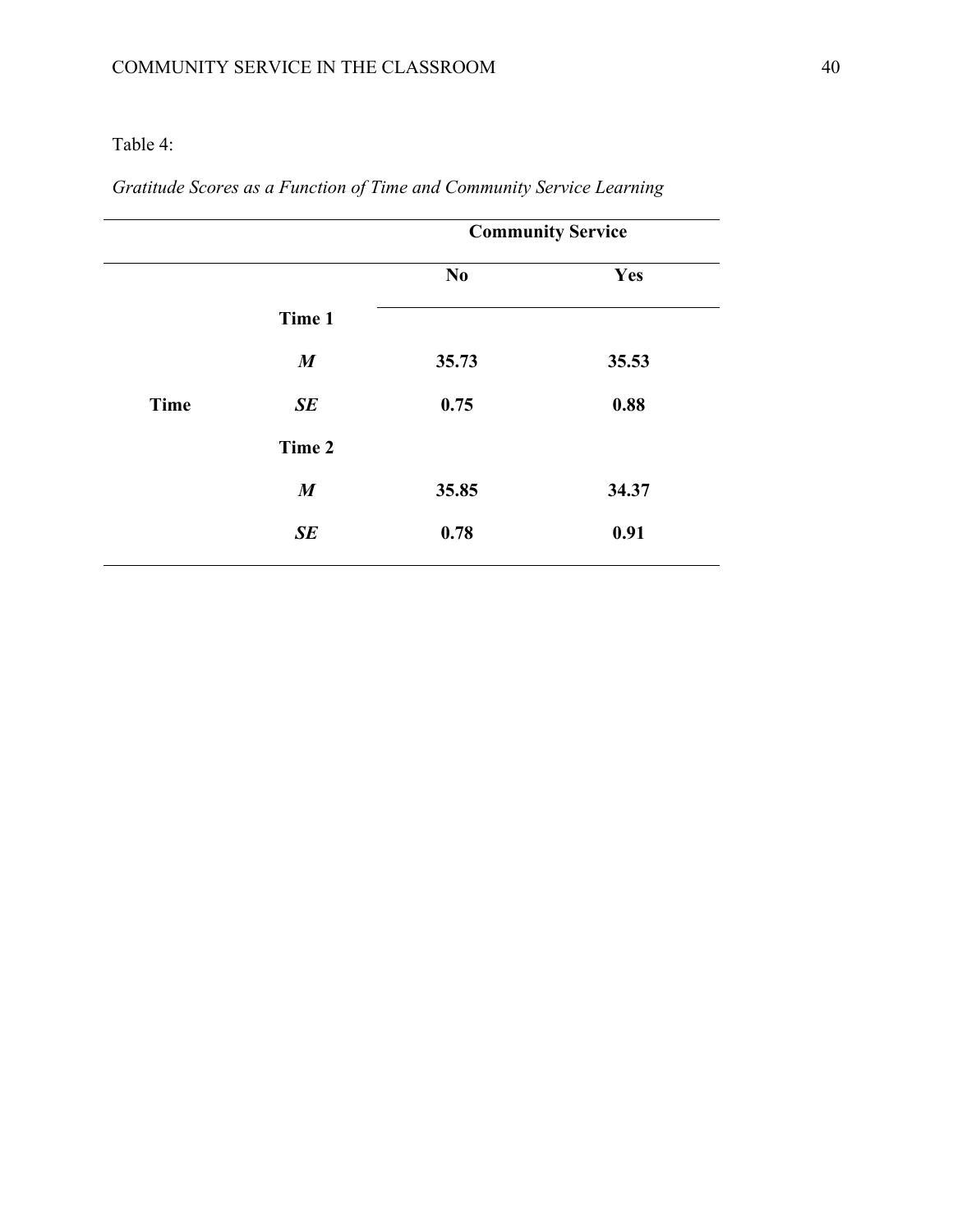## Table 5:

*Inner Haven Serenity Scores as a Function of Time and Community Service* 

*Learning* 

|                  | <b>Community Service</b> |      |  |
|------------------|--------------------------|------|--|
|                  | N <sub>0</sub>           | Yes  |  |
| Time 1           |                          |      |  |
| $\boldsymbol{M}$ | 4.02                     | 3.97 |  |
| SE               | 0.11                     | 0.13 |  |
| Time 2           |                          |      |  |
| $\boldsymbol{M}$ | 4.18                     | 4.03 |  |
| SE               | 0.12                     | 0.14 |  |
|                  |                          |      |  |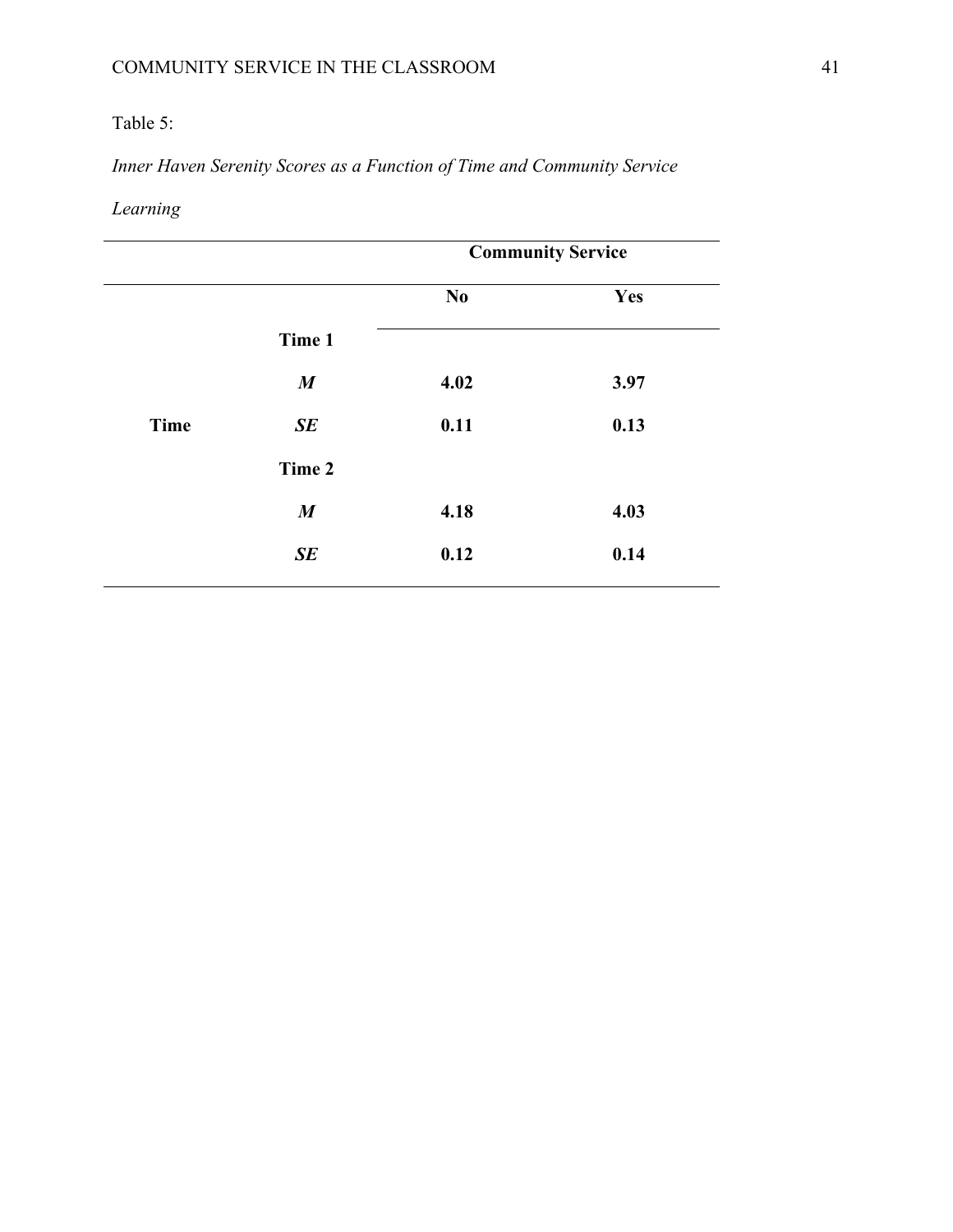## Table 6:

|             |                  | <b>Community Service</b> |      |  |
|-------------|------------------|--------------------------|------|--|
|             |                  | N <sub>0</sub>           | Yes  |  |
|             | Time 1           |                          |      |  |
|             | $\boldsymbol{M}$ | 4.14                     | 4.25 |  |
| <b>Time</b> | SE               | 0.09                     | 0.11 |  |
|             | Time 2           |                          |      |  |
|             | $\boldsymbol{M}$ | 4.33                     | 4.28 |  |
|             | SE               | 0.09                     | 0.12 |  |
|             |                  |                          |      |  |

*Trust Serenity Scores as a Function of Time and Community Service Learning*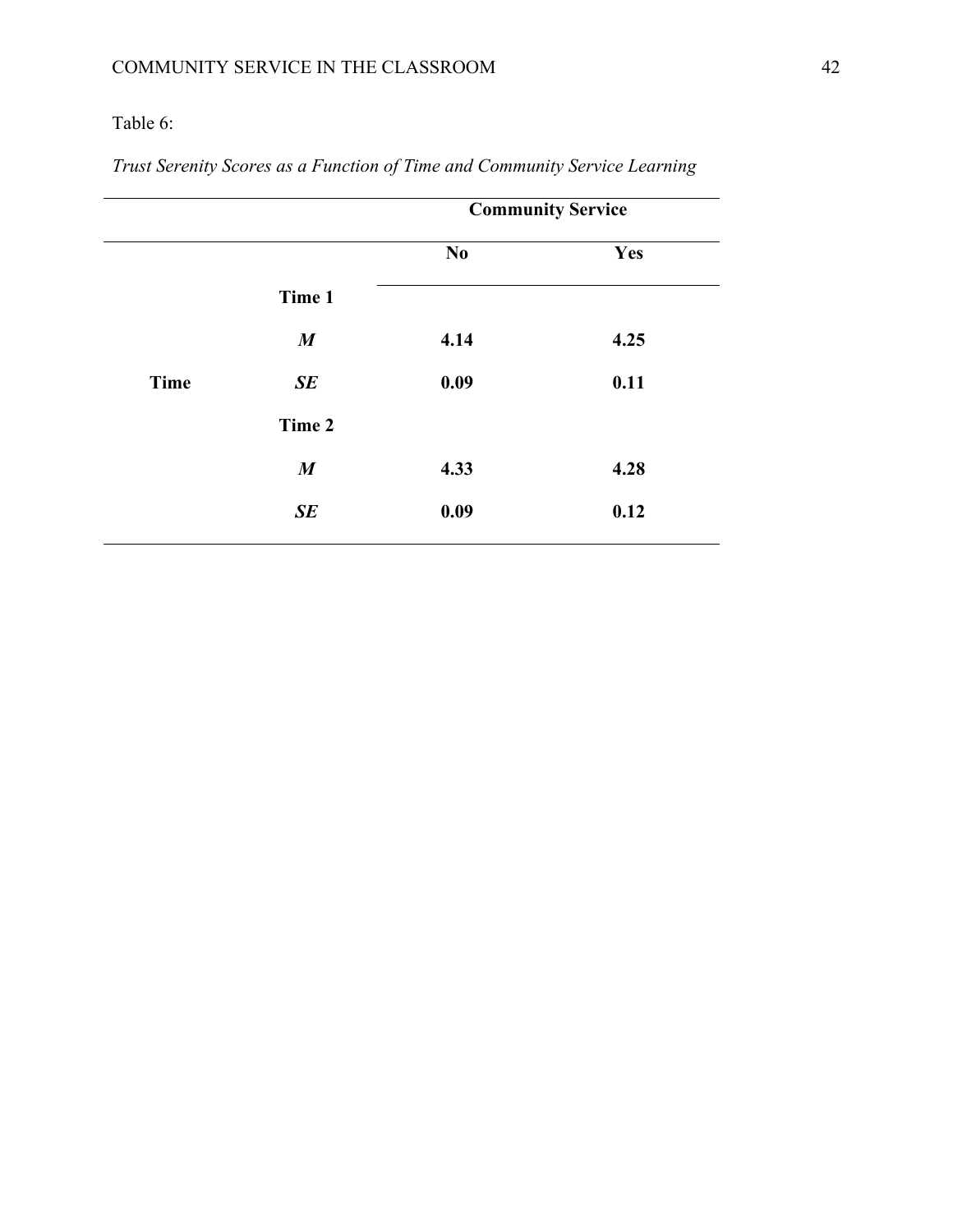## Table 7:

*Acceptance Serenity Scores as a Function of Time and Community Service* 

*Learning*

|                  | <b>Community Service</b> |      |  |
|------------------|--------------------------|------|--|
|                  | $\mathbf{N}\mathbf{0}$   | Yes  |  |
| Time 1           |                          |      |  |
| $\boldsymbol{M}$ | 4.14                     | 4.25 |  |
| SE               | 0.09                     | 0.11 |  |
| Time 2           |                          |      |  |
| $\boldsymbol{M}$ | 4.33                     | 4.28 |  |
| SE               | 0.10                     | 0.12 |  |
|                  |                          |      |  |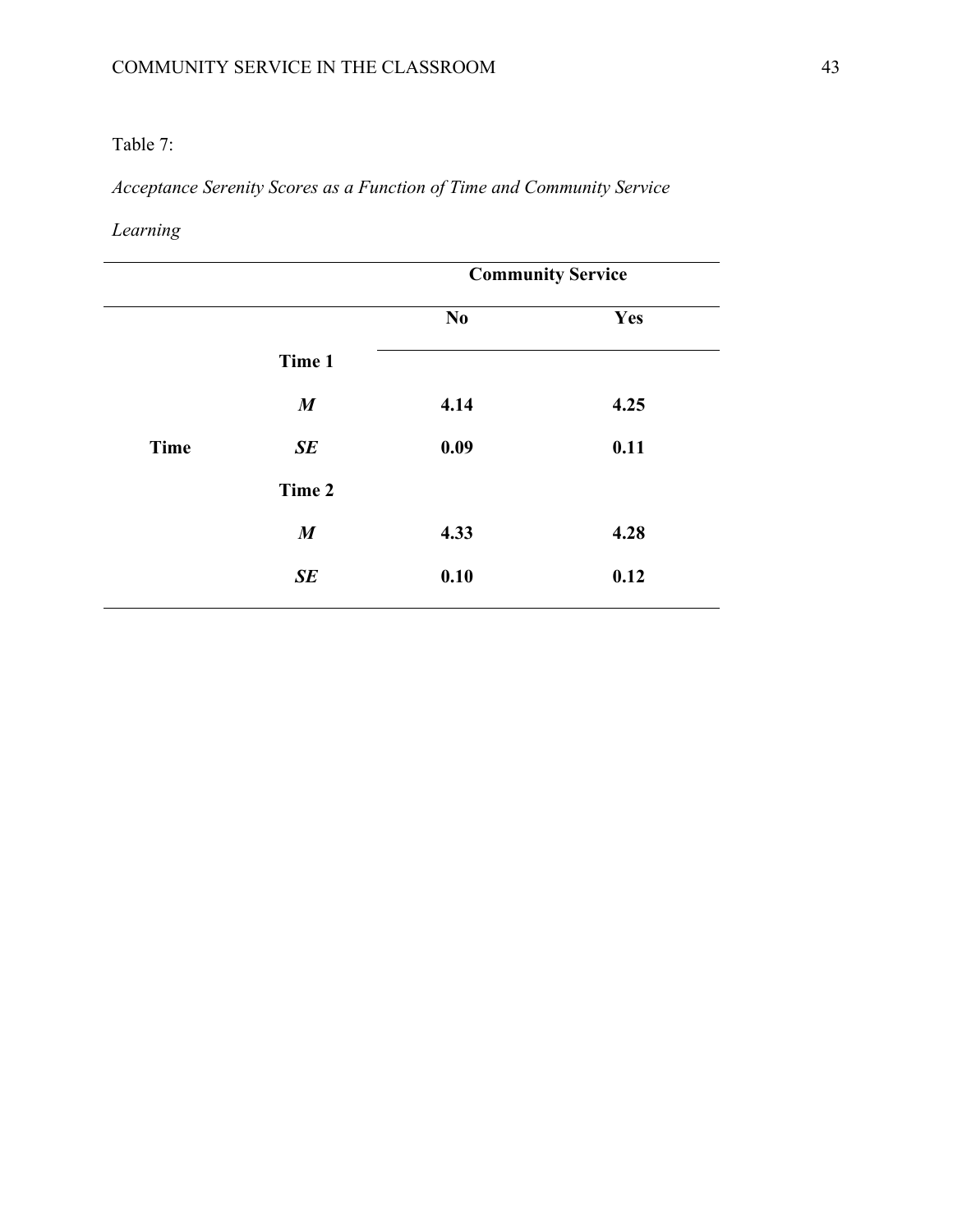## *Table 8:*

*Community Service Views as a Function of Time and Community Service* 

## *Learning*

|             |                  | <b>Community Service</b> |       |  |
|-------------|------------------|--------------------------|-------|--|
|             |                  | N <sub>0</sub>           | Yes   |  |
|             | Time 1           |                          |       |  |
|             | $\boldsymbol{M}$ | 34.21                    | 36.37 |  |
| <b>Time</b> | SE               | 0.85                     | 0.96  |  |
|             | Time 2           |                          |       |  |
|             | $\boldsymbol{M}$ | 33.87                    | 36.50 |  |
|             | SE               | 0.81                     | 0.91  |  |
|             |                  |                          |       |  |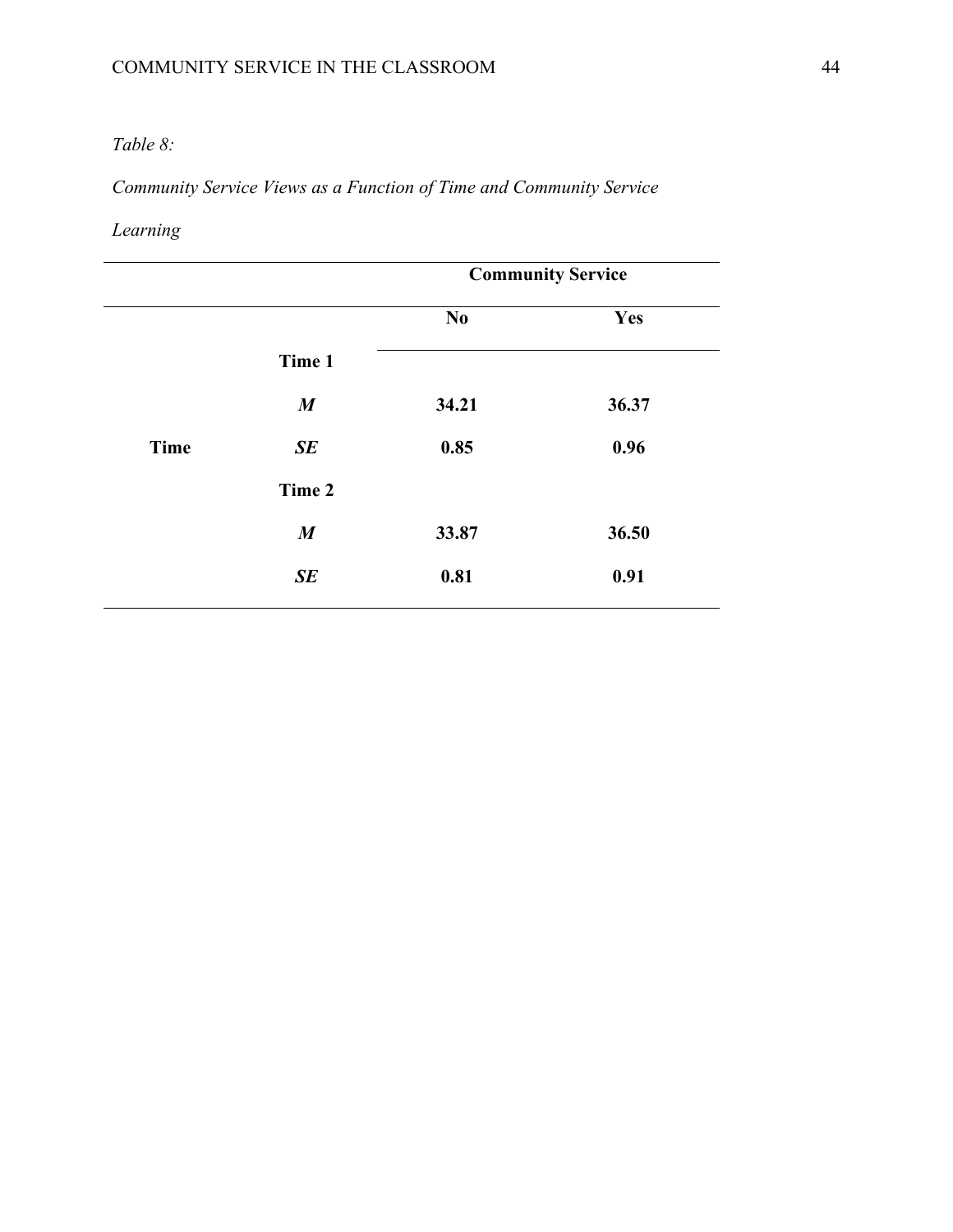## Table 9:

## *Psychology of Development Accuracy Scores as a Function of Time and*

| <b>Community Service Learning</b> |  |
|-----------------------------------|--|
|-----------------------------------|--|

|             |                  | <b>Community Service</b> |      |  |
|-------------|------------------|--------------------------|------|--|
|             |                  | No                       | Yes  |  |
|             | Time 1           |                          |      |  |
|             | $\boldsymbol{M}$ | 0.54                     | 0.55 |  |
| <b>Time</b> | SE               | 0.07                     | 0.06 |  |
|             | Time 2           |                          |      |  |
|             | $\boldsymbol{M}$ | 0.58                     | 0.64 |  |
|             | SE               | 0.64                     | 0.07 |  |
|             |                  |                          |      |  |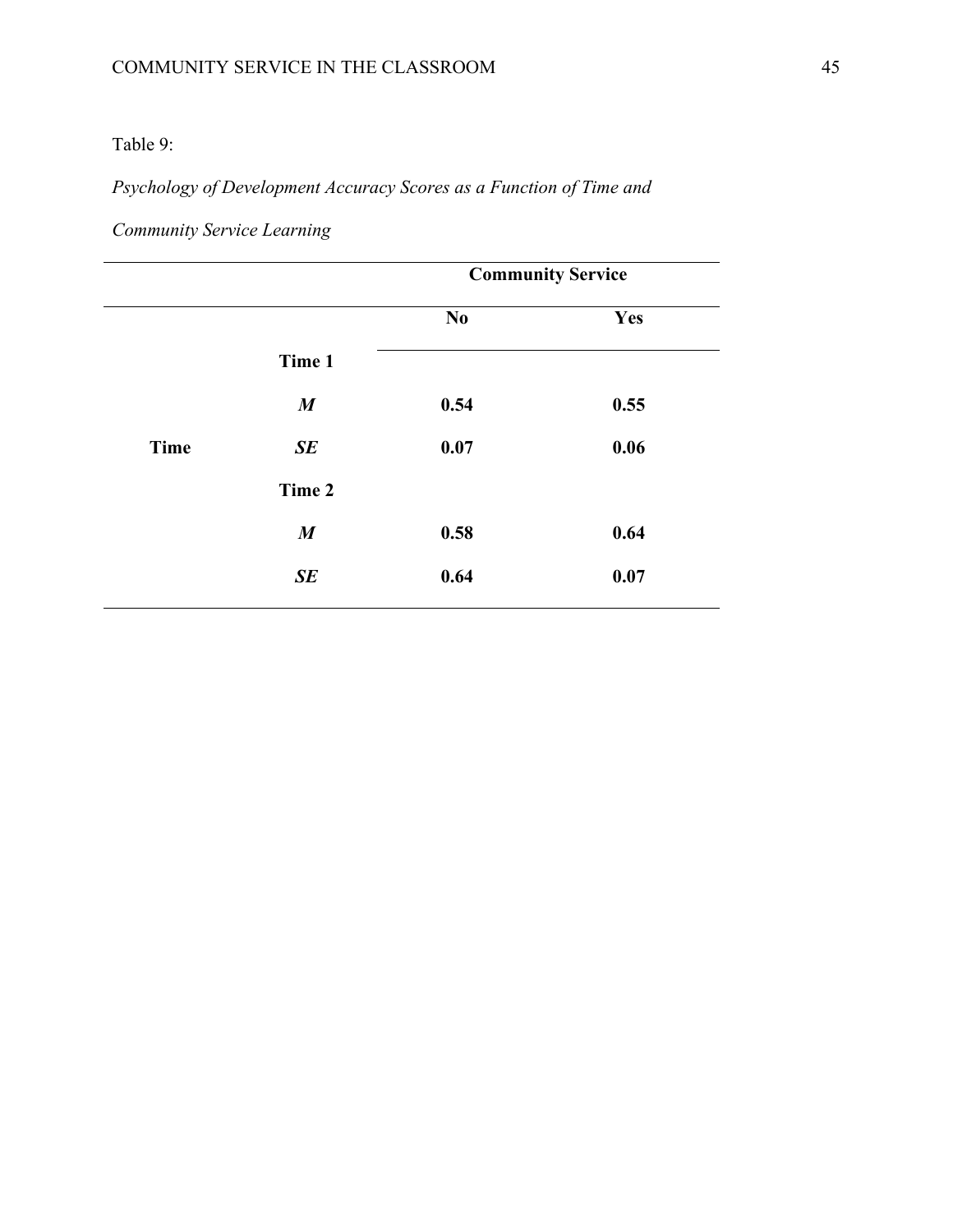### COMMUNITY SERVICE IN THE CLASSROOM 46

#### *Appendix A: Community Service Items*

#### Rate questions 1-6 on the following scale

| Strongly |  |  | Strongly |
|----------|--|--|----------|
| Disagree |  |  | Disagree |

- 1. Community service in general is interesting.
- 2. Community service benefits those in the community.
- 3. Community service participation should be required for graduation.
- 4. Community instills ethics in the volunteer.
- 5. Community service as part of a course helps students gain hands on experiences about what they are learning.
- 6. Community service as part of a course helps increase student learning.
- 7. Have you done community service before? Yes or no? If yes, please list each activity you were involved with, when were you involved with the activity, and for how long were you involved.
- 8. How many times have you taken a CSL (Community Service Learning) course (including any that you are taking this semester)?
	- a. If yes, please describe when you took the CSL course and what type of activity you participated in.
- 9. What to do expect to get out of this class?
- 10. Do you think community service will or would help your learning in this class? Why or why not? Please explain.
- 11. Did community service impact why you chose this section of this course?
- 12. What do you expect to get out of this course?
- 13. Do you think this course will help you bring out your strengths?
- 14. Are you currently enrolled in Psychology of Infancy and Development (PSY290)?
	- a. Yes (if yes, continue to number 15)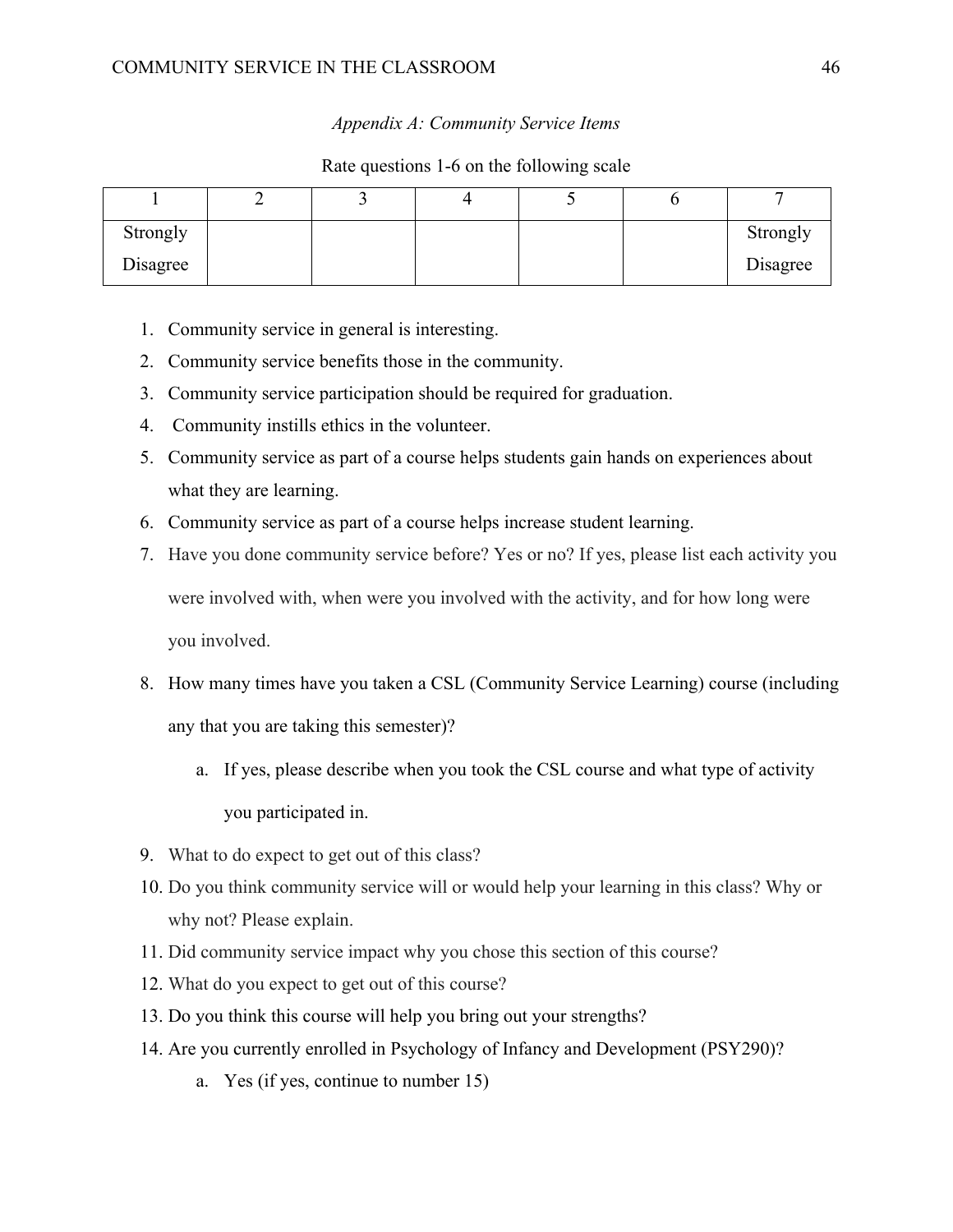b. No (if no, you are finished)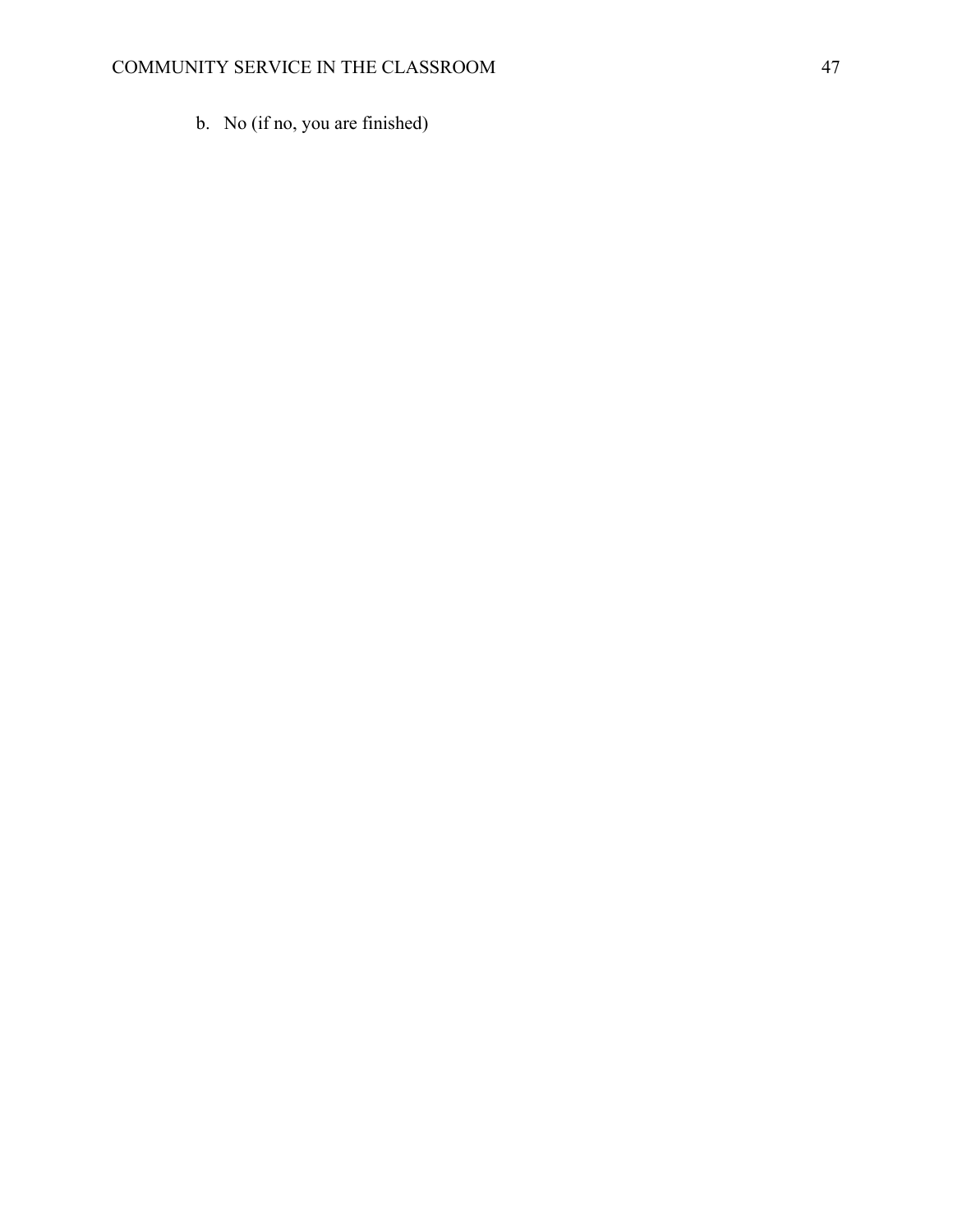*Appendix B: Psychology of Development: Infancy and Childhood questions*

#### Time 1:

- 1. Imagine you are 8 years old and in elementary school. You are exposed to different kinds of kids with varying levels of social skills. Describe a typical day at school focusing on social relations (both your friendships and peer relations).
- 2. Angry, punitive parenting
	- a. generally does not affect children who are poor emotion regulators.
	- **b.** will foster a heightened sense of empathy and sympathy in children.
	- c. **disrupts the development of empathy at an early age.**
	- d. can be linked to an increase in altruistic behavior through adolescence.
- 3. Emily is chosen as Student of the Day. Annie is angry that she was not selected, and she spreads a mean rumor about Emily. This is an example of aggression.
	- a. physical
	- b. instrumental
	- **c.** passive
	- **d. relational**
- 4. Nine-month-old Daisy retrieves her pacifier, which her mother has hidden under a cover. Baby Daisy has begun to master
	- **a.** deferred imitation.
	- b. **object permanence.**
	- c. make-believe play.
	- d. reflexive schemes.

### Time  $2^{\cdot}$

- 1. Imagine you are 8 years old and in elementary school. You are exposed to different kinds of kids with varying levels of social skills. Describe a typical day at school focusing on social relations (both your friendships and peer relations).
- 2. When shown a LEGO structure made to look like a crayon, 3-year-old Astrid said that the object "really and truly" was a crayon. Astrid is having trouble with:
	- a. Class inclusion
	- b. Hierarchical classification
	- c. **The appearance-reality distinction**
	- d. Conservation